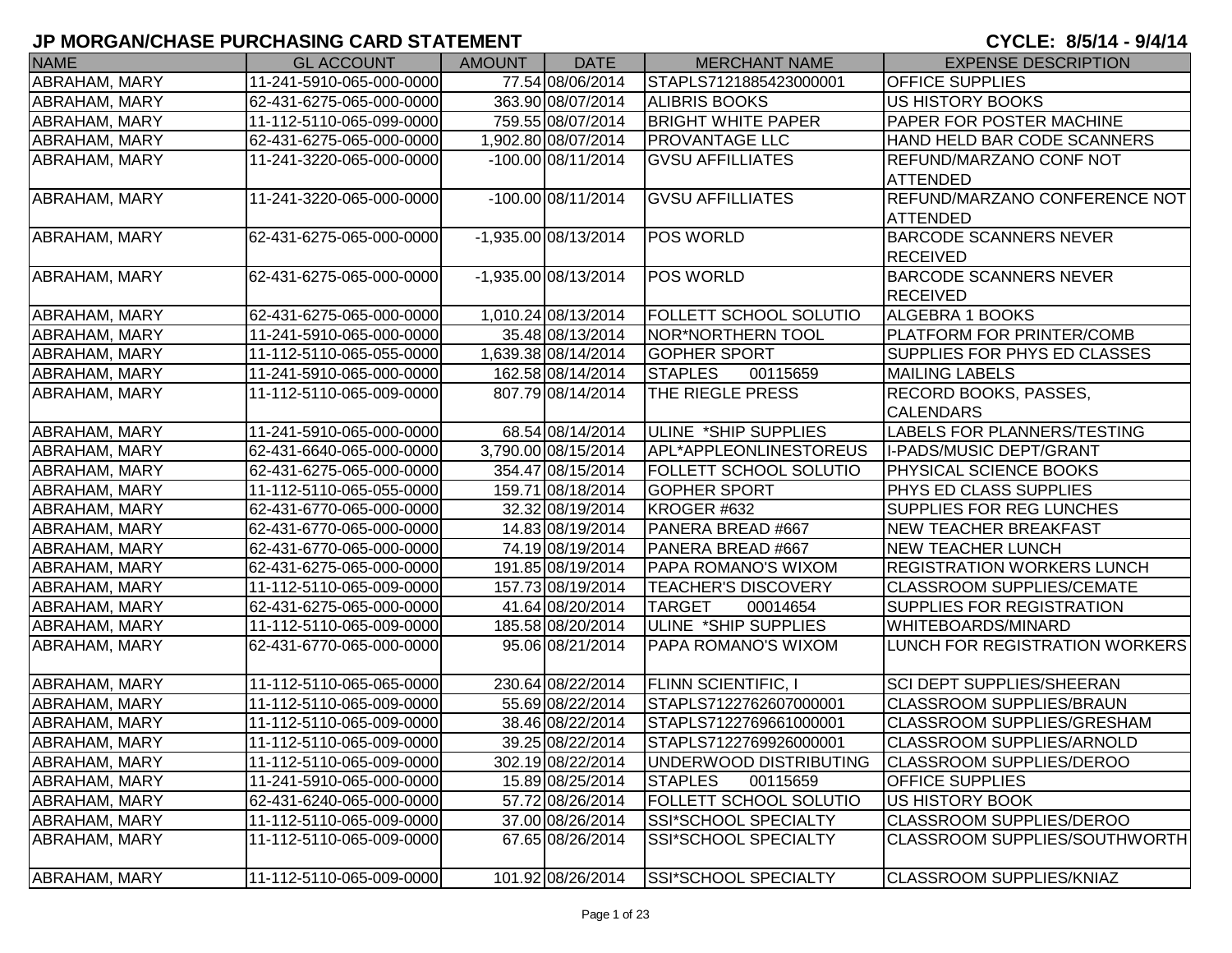| <b>NAME</b>                  | <b>GL ACCOUNT</b>        | <b>AMOUNT</b> | <b>DATE</b>         | <b>MERCHANT NAME</b>            | <b>EXPENSE DESCRIPTION</b>                            |
|------------------------------|--------------------------|---------------|---------------------|---------------------------------|-------------------------------------------------------|
| ABRAHAM, MARY                | 11-112-5110-065-009-0000 |               | 78.65 08/26/2014    | SSI*SCHOOL SPECIALTY            | <b>CLASSROOM SUPPLIES/SHEERAN</b>                     |
| ABRAHAM, MARY                | 11-112-5110-065-009-0000 |               | 60.08 08/26/2014    | SSI*SCHOOL SPECIALTY            | <b>CLASSROOM SUPPLIES/BOERSMA</b>                     |
| ABRAHAM, MARY                | 11-112-5110-065-009-0000 |               | 48.78 08/26/2014    | <b>SSI*SCHOOL SPECIALTY</b>     | <b>CLASSROOM SUPPLIES/LIEBERMAN</b>                   |
| <b>ABRAHAM, MARY</b>         | 11-112-5110-065-009-0000 |               | 66.68 08/26/2014    | SSI*SCHOOL SPECIALTY            | <b>CLASSROOM SUPPLIES/MILLER</b>                      |
| ABRAHAM, MARY                | 11-112-5110-065-010-0000 |               | 252.95 08/26/2014   | <b>TRIARCO MAIL ORDER</b>       | <b>ART CLASS SUPPLIES/JARDINE</b>                     |
| ABRAHAM, MARY                | 11-112-5110-065-099-0000 |               | 18.09 08/27/2014    | <b>AMAZON MKTPLACE PMTS</b>     | <b>THEATER CLASS SUPPLIES</b>                         |
| ABRAHAM, MARY                | 11-112-5110-065-099-0000 |               | 12.49 08/27/2014    | <b>AMAZON MKTPLACE PMTS</b>     | <b>THEATER CLASS SUPPLIES</b>                         |
| <b>ABRAHAM, MARY</b>         | 11-112-5110-065-099-0000 |               | 35.94 08/27/2014    | <b>AMAZON MKTPLACE PMTS</b>     | <b>THEATER CLASS SUPPLIES</b>                         |
| ABRAHAM, MARY                | 11-112-5110-065-009-0000 |               | 33.16 08/27/2014    | <b>TEACHER'S DISCOVERY</b>      | <b>CLASSROOM SUPPLIES/GRESHAM</b>                     |
| ABRAHAM, MARY                | 11-112-5110-065-099-0000 |               | 8.23 08/28/2014     | <b>AMAZON MKTPLACE PMTS</b>     | <b>THEATER CLASS SUPPLIES</b>                         |
| ABRAHAM, MARY                | 11-112-5110-065-010-0000 |               | 465.00 08/28/2014   | IN *ROVIN CERAMICS              | <b>CLAY FOR ART CLASSES</b>                           |
| ABRAHAM, MARY                | 11-112-5110-065-009-0000 |               | 44.97 08/28/2014    | STAPLS7118560962000004          | CLASSROOM SUPPLIES/KARAKASHIAN                        |
| ABRAHAM, MARY                | 11-112-5110-065-099-0000 |               | 1,337.49 08/28/2014 | STAPLS7122901998000001          | <b>TEACHER/OFFICE SUPPLIES</b>                        |
| ABRAHAM, MARY                | 11-112-5110-065-099-0000 |               | 63.73 08/29/2014    | AMAZON.COM                      | THEATER CLASS SUPPLIES                                |
| <b>ABRAHAM, MARY</b>         | 11-241-5910-065-000-0000 |               | 6.62 08/29/2014     | STAPLS7122901998000002          | <b>OFFICE SUPPLIES</b>                                |
| <b>ABRAHAM, MARY</b>         | 11-252-7912-000-000-0000 |               | 847.98 09/01/2014   | <b>DELL SALES &amp; SERVICE</b> | <b>FRAUDULENT TRANSACTION, CREDIT</b>                 |
|                              |                          |               |                     |                                 | PENDING                                               |
| ABRAHAM, MARY                | 11-112-5110-065-009-0000 |               | 31.49 09/01/2014    | STAPLS7123194118000001          | <b>CLASSROOM SUPPLIES/OSMONSON</b>                    |
| ABRAHAM, MARY                | 11-112-5110-065-009-0000 |               | 48.87 09/01/2014    | STAPLS7123194118000003          | <b>CLASSROOM SUPPLIES/KNIAZ</b>                       |
| ABRAHAM, MARY                | 11-241-5910-065-000-0000 |               | 119.97 09/01/2014   | STAPLS7123194545000001          | <b>OFFICE SUPPLIES</b>                                |
| ABRAHAM, MARY                | 11-241-5910-065-000-0000 |               | 14.22 09/01/2014    | STAPLS7123194545000002          | <b>OFFICE SUPPLIES</b>                                |
| ABRAHAM, MARY                | 11-252-7912-000-000-0000 |               | -310.00 09/01/2014  | <b>TRINITYSUPP</b>              | <b>FRAUDULENT TRANSACTION, NETS TO</b><br><b>ZERO</b> |
| <b>ABRAHAM, MARY</b>         | 11-252-7912-000-000-0000 |               | 310.00 09/01/2014   | <b>TRINITYSUPP</b>              | <b>FRAUDULENT TRANSACTION, NETS TO</b><br><b>ZERO</b> |
| ABRAHAM, MARY                | 11-112-5110-065-045-0000 |               | 144.99 09/03/2014   | SSI*SCHOOL SPECIALTY            | <b>MATH DEPT SUPPLIES</b>                             |
| ABRAHAM, MARY                | 11-112-5110-065-009-0000 |               | 53.76 09/03/2014    | <b>SSI*SCHOOL SPECIALTY</b>     | <b>CLASSROOM SUPPLIES/GASIDLO</b>                     |
| <b>ABRAHAM, MARY</b>         | 11-112-5110-065-010-0000 |               | 312.84 09/03/2014   | SSI*SCHOOL SPECIALTY            | <b>ART CLASS SUPPLIES</b>                             |
| <b>ABRAHAM, MARY</b>         | 11-112-5110-065-045-0000 |               | 745.17 09/03/2014   | SSI*SCHOOL SPECIALTY            | <b>MATH DEPT SUPPLIES</b>                             |
| ABRAHAM, MARY                | 11-112-5110-065-009-0000 |               | 69.65 09/03/2014    | SSI*SCHOOL SPECIALTY            | <b>CLASSROOM SUPPLIES/HENDERSON</b>                   |
| ABRAHAM, MARY                | 11-241-5910-065-000-0000 |               | 31.79 09/04/2014    | <b>TARGET</b><br>00014654       | <b>OFFICE SUPPLIES</b>                                |
| <b>ABRAHAM, MARY Total</b>   |                          | 13,755.18     |                     |                                 |                                                       |
| ALEX, CHRISTINA              | 11-351-5110-000-953-0000 |               | 23.96 08/20/2014    | JOANN ETC #1933                 | <b>SUPPLIES</b>                                       |
| <b>ALEX, CHRISTINA</b>       | 11-351-5110-000-953-0000 |               | 43.18 08/29/2014    | <b>MICHAELS STORES 3744</b>     | <b>SUPPLIES</b>                                       |
| <b>ALEX, CHRISTINA</b>       | 11-351-5110-000-953-0000 |               | 64.35 08/29/2014    | <b>TARGET</b><br>00014654       | <b>SUPPLIES</b>                                       |
| ALEX, CHRISTINA              | 11-351-5110-000-953-0000 |               | 27.61 09/01/2014    | JOANN ETC #1933                 | <b>SUPPLIES</b>                                       |
| <b>ALEX, CHRISTINA Total</b> |                          | 159.10        |                     |                                 |                                                       |
| <b>ASCHER, DAVID</b>         | 11-111-5110-013-020-0000 |               | 58.71 08/06/2014    | <b>GOOGLE ONLINE STORE</b>      | <b>GOOGLE TRAINING SUPPLIES</b>                       |
| ASCHER, DAVID                | 11-111-5210-013-025-0000 |               | 1,942.23 08/12/2014 | <b>OCGLLC</b>                   | FRONT BENCHES FOR DISMISSAL                           |
| <b>ASCHER, DAVID</b>         | 11-241-5990-013-000-0000 |               | 52.79 08/13/2014    | THE HOME DEPOT 2737             | LANDSCAPING MATERIALS FOR<br><b>FRONT ENTRANCE</b>    |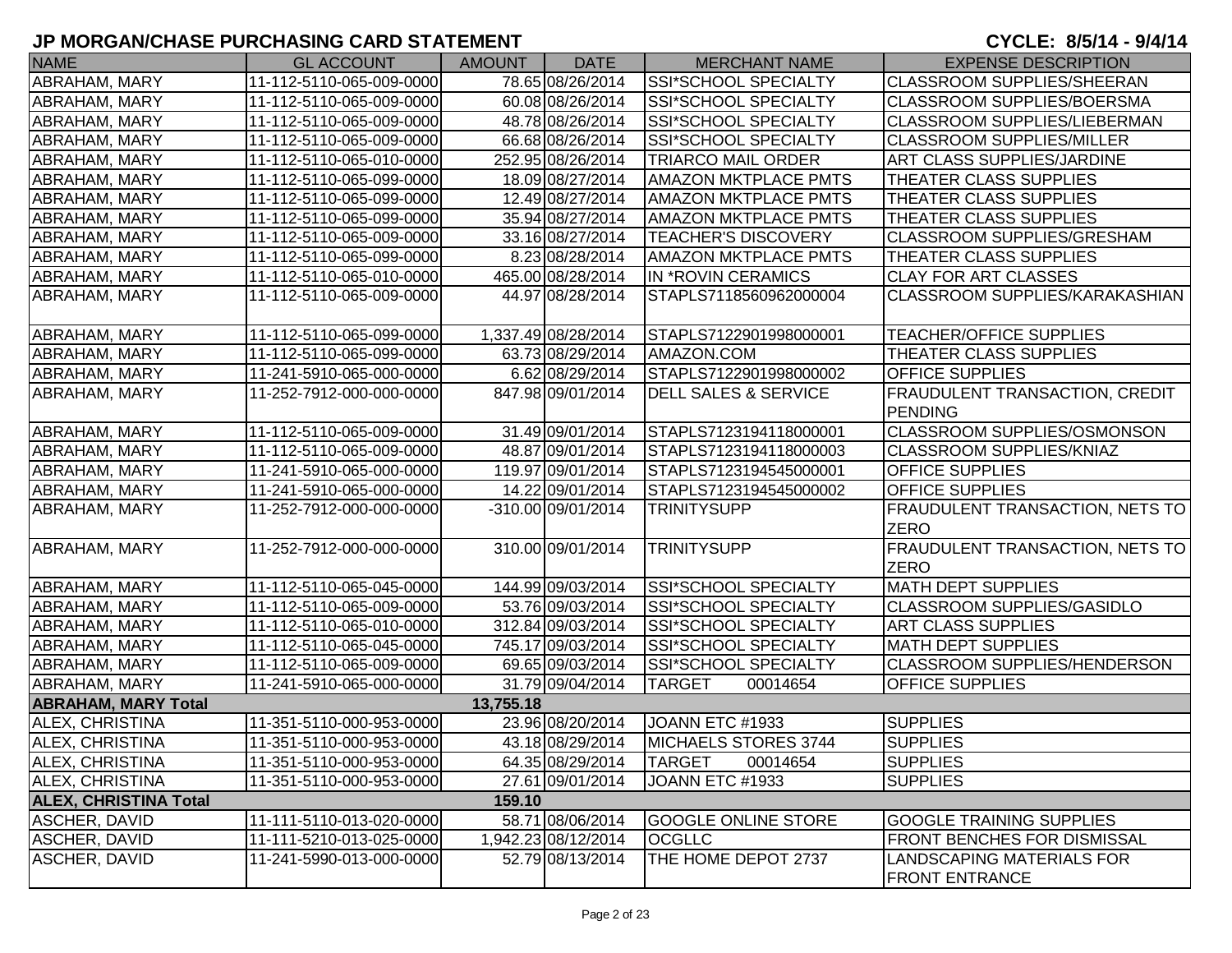| <b>NAME</b>                     | <b>GL ACCOUNT</b>        | <b>AMOUNT</b> | <b>DATE</b>         | <b>MERCHANT NAME</b>          | <b>EXPENSE DESCRIPTION</b>                                           |
|---------------------------------|--------------------------|---------------|---------------------|-------------------------------|----------------------------------------------------------------------|
| <b>ASCHER, DAVID</b>            | 11-241-7410-013-000-0000 |               | 100.00 08/21/2014   | OAKLAND SCHOOLS-RC INT        | PRINCIPAL TRAINING @ OAKLAND                                         |
|                                 |                          |               |                     |                               | <b>SCHOOLS</b>                                                       |
| ASCHER, DAVID                   | 11-241-5990-013-000-0000 |               | 123.57 08/27/2014   | <b>AMAZON MKTPLACE PMTS</b>   | <b>SPECIAL ED. SUPPLIES</b>                                          |
| <b>ASCHER, DAVID</b>            | 11-241-5990-013-000-0000 |               | 98.06 08/27/2014    | <b>AMAZON MKTPLACE PMTS</b>   | <b>SPECIAL ED. SUPPLIES</b>                                          |
| <b>ASCHER, DAVID Total</b>      |                          | 2,375.36      |                     |                               |                                                                      |
| <b>BARCOMB, CHERYL</b>          | 11-225-4905-000-000-0000 |               | 1,440.00 08/11/2014 | <b>MCLS</b>                   | HS ONLINE RESEARCH SUBSCRIPTION                                      |
|                                 |                          |               |                     |                               | <b>RENEWAL</b>                                                       |
| <b>BARCOMB, CHERYL</b>          | 11-225-4120-000-000-0000 |               | 141.75 08/11/2014   | <b>SQ *THE POD DROP OF NO</b> | IPAD REPAIR #20930                                                   |
| <b>BARCOMB, CHERYL</b>          | 11-225-4905-000-000-0000 |               | 2,623.00 08/12/2014 | <b>NETOP TECH</b>             | VISIONS CAMPUS WIDE LICENSE<br><b>RENEWAL</b>                        |
| <b>BARCOMB, CHERYL</b>          | 11-225-4120-000-000-0000 |               | 126.75 08/14/2014   | SQ *THE POD DROP OF NO        | IPAD REPAIR #21018                                                   |
| <b>BARCOMB, CHERYL</b>          | 11-225-4905-000-000-0000 |               | 599.70 08/14/2014   | SUNBURST DIGITAL INC          | <b>TYPE TO LEARN WEB MAINTENANCE</b><br><b>FEE FOR (6) BUILDINGS</b> |
| <b>BARCOMB, CHERYL</b>          | 11-225-4905-000-000-0000 |               | 980.00 08/21/2014   | <b>CDW GOVERNMENT</b>         | <b>VRANGER SUPPORT/MAINTENANCE</b><br><b>RENEWAL</b>                 |
| <b>BARCOMB, CHERYL</b>          | 11-225-4120-000-000-0000 |               | 74.25 08/22/2014    | SQ *THE POD DROP OF NO        | IPAD REPAIR #21048                                                   |
| <b>BARCOMB, CHERYL</b>          | 11-225-5111-000-000-0000 |               | 73.64 08/27/2014    | <b>AMAZON MKTPLACE PMTS</b>   | <b>IPAD CASES/HDMI CABLES</b>                                        |
| <b>BARCOMB, CHERYL</b>          | 11-225-5910-000-000-0409 |               | 14.99 08/28/2014    | <b>AMAZON MKTPLACE PMTS</b>   | <b>SECURITY BADGE HOLDERS</b>                                        |
| <b>BARCOMB, CHERYL</b>          | 11-225-5111-000-000-0000 |               | 34.99 08/29/2014    | <b>AMAZON MKTPLACE PMTS</b>   | <b>REPLACEMENT PROJECTOR REMOTE</b>                                  |
| <b>BARCOMB, CHERYL</b>          | 11-225-5111-000-000-0000 |               | 35.97 08/29/2014    | <b>AMAZON MKTPLACE PMTS</b>   | <b>HDMI CABLES</b>                                                   |
| <b>BARCOMB, CHERYL</b>          | 11-225-5111-000-000-0000 |               | 110.96 09/03/2014   | <b>AMAZON MKTPLACE PMTS</b>   | ELECTRONIC SCREEN CLEANER                                            |
| <b>BARCOMB, CHERYL</b>          | 11-225-5111-000-000-0000 |               | 9.98 09/03/2014     | AMAZON.COM                    | <b>ADHESIVE REMOVER</b>                                              |
| <b>BARCOMB, CHERYL</b>          | 11-225-5111-000-000-0000 |               | 72.88 09/04/2014    | <b>AMAZON MKTPLACE PMTS</b>   | <b>REPLACEMENT EPSON PROJECTOR</b><br><b>BULBS</b>                   |
| <b>BARCOMB, CHERYL</b>          | 11-261-4120-060-000-0409 |               | 190.00 09/04/2014   | <b>SECURITY DESIGNS</b>       | <b>SECURITY DATABASE REPAIR</b>                                      |
| <b>BARCOMB, CHERYL Total</b>    |                          | 6,528.86      |                     |                               |                                                                      |
| <b>BARR, STEVEN</b>             | 11-252-7910-000-000-0000 |               | 48.24 09/02/2014    | SAMS CLUB #6657               | OPENING DAY TREATS FOR<br><b>TRANSPORTATION STAFF</b>                |
| <b>BARR, STEVEN Total</b>       |                          | 48.24         |                     |                               |                                                                      |
| <b>BEDFORD, JULIE</b>           | 11-241-5990-015-000-0000 |               | 93.11 08/14/2014    | <b>AMAZON MKTPLACE PMTS</b>   | <b>EDUCATIONAL BOOKS</b>                                             |
| <b>BEDFORD, JULIE</b>           | 11-241-5990-015-000-0000 |               | 12.99 08/15/2014    | <b>AMAZON MKTPLACE PMTS</b>   | <b>EDUCATIONAL BOOKS</b>                                             |
| <b>BEDFORD, JULIE</b>           | 11-241-5990-015-000-0000 |               | 26.02 08/15/2014    | <b>AMAZON MKTPLACE PMTS</b>   | <b>EDUCATIONAL BOOKS</b>                                             |
| <b>BEDFORD, JULIE</b>           | 11-241-5990-015-000-0000 |               | 18.23 08/18/2014    | <b>AMAZON MKTPLACE PMTS</b>   | <b>EDUCATIONAL BOOKS</b>                                             |
| <b>BEDFORD, JULIE</b>           | 62-431-6275-015-000-0000 |               | 47.70 08/19/2014    | <b>TARGET</b><br>00014654     | <b>STAFF</b>                                                         |
| <b>BEDFORD, JULIE Total</b>     |                          | 198.05        |                     |                               |                                                                      |
| <b>BELANGER, KIMBERLY</b>       | 11-118-5110-000-951-0000 |               | 12.72 08/08/2014    | DOLRTREE 4614 00046144        | <b>TEACHING MATERIALS/SUPPLIES</b>                                   |
| <b>BELANGER, KIMBERLY</b>       | 11-118-5110-000-951-0000 |               | 33.95 08/25/2014    | DOLRTREE 3873 00038737        | <b>TEACHING MATERIALS/SUPPLIES</b>                                   |
| <b>BELANGER, KIMBERLY</b>       | 11-118-5110-000-951-0000 |               | 33.41 08/25/2014    | <b>TEACHER'S STORE LIVONI</b> | <b>TEACHING MATERIALS/SUPPLIES</b>                                   |
| <b>BELANGER, KIMBERLY</b>       | 11-118-5110-000-951-0000 |               | 23.72 09/01/2014    | DOLRTREE 4614 00046144        | <b>TEACHING MATERIALS/SUPPLIES</b>                                   |
| <b>BELANGER, KIMBERLY Total</b> |                          | 103.80        |                     |                               |                                                                      |
| <b>BENGLE, HOLLY</b>            | 11-351-5110-000-953-0000 |               | 81.93 08/25/2014    | <b>TOYS R US #9265</b><br>QPS | <b>TOYS AND CRAFTS</b>                                               |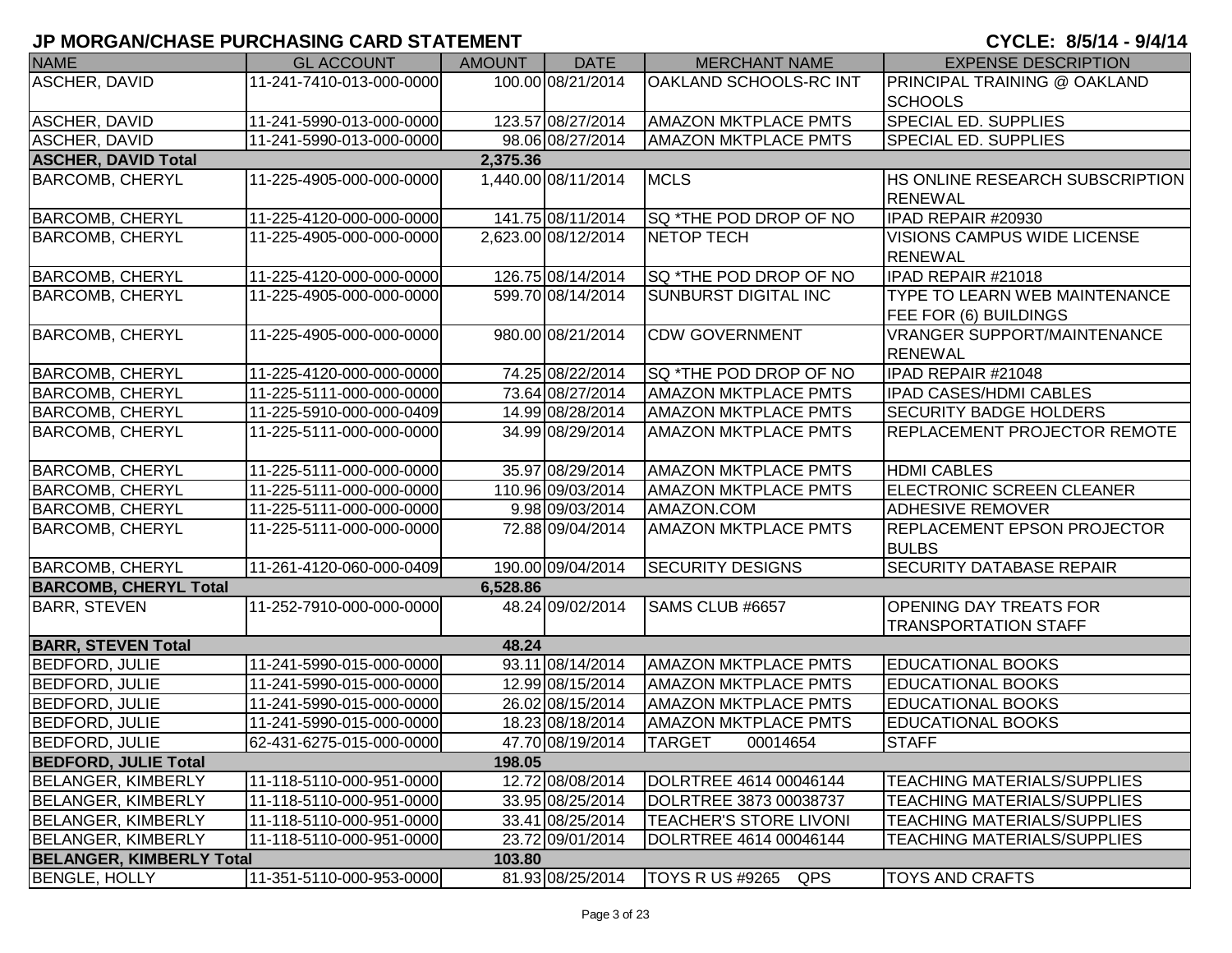| <b>NAME</b>                  | <b>GL ACCOUNT</b>        | <b>AMOUNT</b> | <b>DATE</b>         | <b>MERCHANT NAME</b>          | <b>EXPENSE DESCRIPTION</b>                                                                                           |
|------------------------------|--------------------------|---------------|---------------------|-------------------------------|----------------------------------------------------------------------------------------------------------------------|
| <b>BENGLE, HOLLY</b>         | 11-351-5110-000-953-0000 |               | 15.35 08/28/2014    | <b>TARGET</b><br>00014654     | <b>SUPPLIES</b>                                                                                                      |
| <b>BENGLE, HOLLY</b>         | 11-351-5110-000-953-0000 |               | 52.97 09/01/2014    | TOYS R US #9265 QPS           | <b>TOYS</b>                                                                                                          |
| <b>BENGLE, HOLLY</b>         | 11-351-5610-000-953-0000 |               | 7.99 09/01/2014     | TUESDAY MORNING # 0649        | <b>CRAFT</b>                                                                                                         |
| <b>BENGLE, HOLLY Total</b>   |                          | 158.24        |                     |                               |                                                                                                                      |
| <b>BLANCHARD, EVAN</b>       | 62-431-6640-065-000-0000 |               | 933.99 09/04/2014   | <b>MAKE MUSIC INC</b>         | SMARTMUSIC SOFTWARE PURCHASE<br>THAT IS PART OF THE GRANTS THAT<br>THE MUSIC DEPARTMENT RECEIVED<br><b>LAST YEAR</b> |
| <b>BLANCHARD, EVAN Total</b> |                          | 933.99        |                     |                               |                                                                                                                      |
| <b>BLESSED, KATE</b>         | 11-351-5110-000-953-0000 |               | 24.03 08/19/2014    | AMAZON.COM                    | <b>CARE CLASSROOM SUPPLIES</b>                                                                                       |
| <b>BLESSED, KATE</b>         | 11-351-5990-000-953-0000 |               | 5.35 08/20/2014     | AMAZON.COM                    | <b>MAP FOR CLASS WALL</b>                                                                                            |
| <b>BLESSED, KATE</b>         | 11-351-5990-000-953-0000 |               | 19.20 08/22/2014    | AMAZON.COM                    | POCKET CARDS FOR RULES                                                                                               |
| <b>BLESSED, KATE</b>         | 11-351-5990-000-953-0000 |               | 21.00 08/26/2014    | DOLRTREE 3945 00039453        | <b>PRIZES FOR TREASURE CHEST</b>                                                                                     |
| <b>BLESSED, KATE Total</b>   |                          | 69.58         |                     |                               |                                                                                                                      |
| <b>BLOOM, LYNETTE</b>        | 11-351-4910-000-953-0000 |               | 1,534.00 08/05/2014 | IN *ACME PARTYWORKS (2        | <b>SUMMER CARE PICNIC</b>                                                                                            |
| <b>BLOOM, LYNETTE</b>        | 11-351-5610-000-953-0000 |               | 76.73 08/06/2014    | <b>HILLERS MARKET</b>         | CARE PICNIC                                                                                                          |
| <b>BLOOM, LYNETTE</b>        | 62-431-6350-031-000-0000 |               | 1,400.00 08/07/2014 | <b>EMAGINE NOVI</b>           | <b>SUMMER CARE FIELD TRIP</b>                                                                                        |
| <b>BLOOM, LYNETTE</b>        | 62-431-6350-031-000-0000 |               | 1,134.00 08/07/2014 | <b>RED OAKS WATERPARK OC</b>  | <b>SUMMER CARE FIELD TRIP</b>                                                                                        |
| <b>BLOOM, LYNETTE</b>        | 62-431-6350-031-000-0000 |               | 774.00 08/15/2014   | <b>CJ BARRYMORES SERVICE</b>  | <b>SUMMER CARE FIELD TRIP</b>                                                                                        |
| <b>BLOOM, LYNETTE</b>        | 11-351-5110-000-953-0000 |               | 29.91 08/25/2014    | MICHAELS STORES 3744          | <b>CARE TEACHING SUPPLIES</b>                                                                                        |
| <b>BLOOM, LYNETTE</b>        | 11-351-5110-000-953-0000 |               | 44.13 08/26/2014    | <b>TEACHER'S STORE LIVONI</b> | <b>CARE TEACHING SUPPLIES</b>                                                                                        |
| <b>BLOOM, LYNETTE</b>        | 11-351-5110-000-953-0000 |               | 127.19 08/29/2014   | <b>TOYSRUS-BABIESRUS</b>      | <b>CARE TEACHING SUPPLIES</b>                                                                                        |
| <b>BLOOM, LYNETTE Total</b>  |                          | 5,119.96      |                     |                               |                                                                                                                      |
| <b>BRASIL, SANDRA</b>        | 11-111-5110-055-025-0000 |               | 136.78 08/19/2014   | SSI*SCHOOL SPECIALTY          | <b>CLASS SUPPLIES</b>                                                                                                |
| <b>BRASIL, SANDRA</b>        | 11-111-5110-055-025-0000 |               | 180.44 08/19/2014   | SSI*SCHOOL SPECIALTY          | <b>SCHOOL SUPPLIES FOR</b><br><b>GRIMM/MICHALSKI TEAM</b>                                                            |
| <b>BRASIL, SANDRA</b>        | 11-111-5110-055-025-0000 |               | 29.95 08/19/2014    | SSI*SCHOOL SPECIALTY          | <b>CLASS SUPPLIES FOR CAMPOS</b>                                                                                     |
| <b>BRASIL, SANDRA</b>        | 11-111-5110-055-025-0000 |               | 71.47 08/19/2014    | <b>SSI*SCHOOL SPECIALTY</b>   | <b>CLASS SUPPLIES FOR YUCHUCK</b>                                                                                    |
| <b>BRASIL, SANDRA</b>        | 11-222-5990-055-000-0000 |               | 345.33 08/19/2014   | SSI*SCHOOL SPECIALTY          | <b>MEDIA CENTER SUPPLIES</b>                                                                                         |
| <b>BRASIL, SANDRA</b>        | 11-111-5110-055-025-0000 |               | 67.73 08/19/2014    | SSI*SCHOOL SPECIALTY          | <b>CLASS SUPPLIES FOR KUHN</b>                                                                                       |
| <b>BRASIL, SANDRA</b>        | 11-111-5110-055-025-0000 |               | 252.99 08/19/2014   | SSI*SCHOOL SPECIALTY          | <b>CLASS SUPPLIES FOR DORN</b>                                                                                       |
| <b>BRASIL, SANDRA</b>        | 11-111-5110-055-025-0000 |               | 136.73 08/19/2014   | SSI*SCHOOL SPECIALTY          | <b>CLASS SUPPLIES FOR DEMEYER</b>                                                                                    |
| <b>BRASIL, SANDRA</b>        | 11-111-5110-055-025-0000 |               | 188.26 08/19/2014   | SSI*SCHOOL SPECIALTY          | <b>CLASS SUPPLIES FOR TIMMER</b>                                                                                     |
| <b>BRASIL, SANDRA</b>        | 11-111-5110-055-025-0000 |               | 124.02 08/19/2014   | SSI*SCHOOL SPECIALTY          | <b>CLASSL SUPPLIES FOR ALSPAUGH</b>                                                                                  |
| <b>BRASIL, SANDRA</b>        | 11-111-5110-055-025-0000 |               | 142.72 08/19/2014   | ISSI*SCHOOL SPECIALTY         | <b>CLASS SUPPLIES FOR POIRIER</b>                                                                                    |
| <b>BRASIL, SANDRA</b>        | 11-111-5110-055-025-0000 |               | 88.56 08/19/2014    | <b>SSI*SCHOOL SPECIALTY</b>   | <b>CLAS SUPPLIES FOR VOCAL MUSIC</b>                                                                                 |
| <b>BRASIL, SANDRA</b>        | 11-111-5110-055-025-0000 |               | 181.30 08/19/2014   | <b>SSI*SCHOOL SPECIALTY</b>   | <b>CLASS SUPPLIES FOR MONTALES</b>                                                                                   |
| <b>BRASIL, SANDRA</b>        | 11-111-5110-055-025-0000 |               | 69.27 08/19/2014    | SSI*SCHOOL SPECIALTY          | <b>CLASLS SUPPLIES FOR DUTHIE</b>                                                                                    |
| <b>BRASIL, SANDRA</b>        | 11-111-5110-055-060-0000 |               | 34.84 08/19/2014    | <b>SSI*SCHOOL SPECIALTY</b>   | <b>READING SUPPLIES</b>                                                                                              |
| <b>BRASIL, SANDRA</b>        | 11-111-5110-055-060-0000 |               | 36.54 08/19/2014    | <b>SSI*SCHOOL SPECIALTY</b>   | <b>READING SUPPLIESW FOR SAUER</b>                                                                                   |
| <b>BRASIL, SANDRA</b>        | 11-111-5110-055-025-0000 |               | 18.59 08/22/2014    | <b>SSI*SCHOOL SPECIALTY</b>   | <b>CLASS SUPPLIES FOR MCDONALD</b>                                                                                   |
| <b>BRASIL, SANDRA</b>        | 11-111-5110-055-025-0000 |               | 182.34 08/22/2014   | <b>SSI*SCHOOL SPECIALTY</b>   | <b>CLASS SUPPLIES FOR TROOST</b>                                                                                     |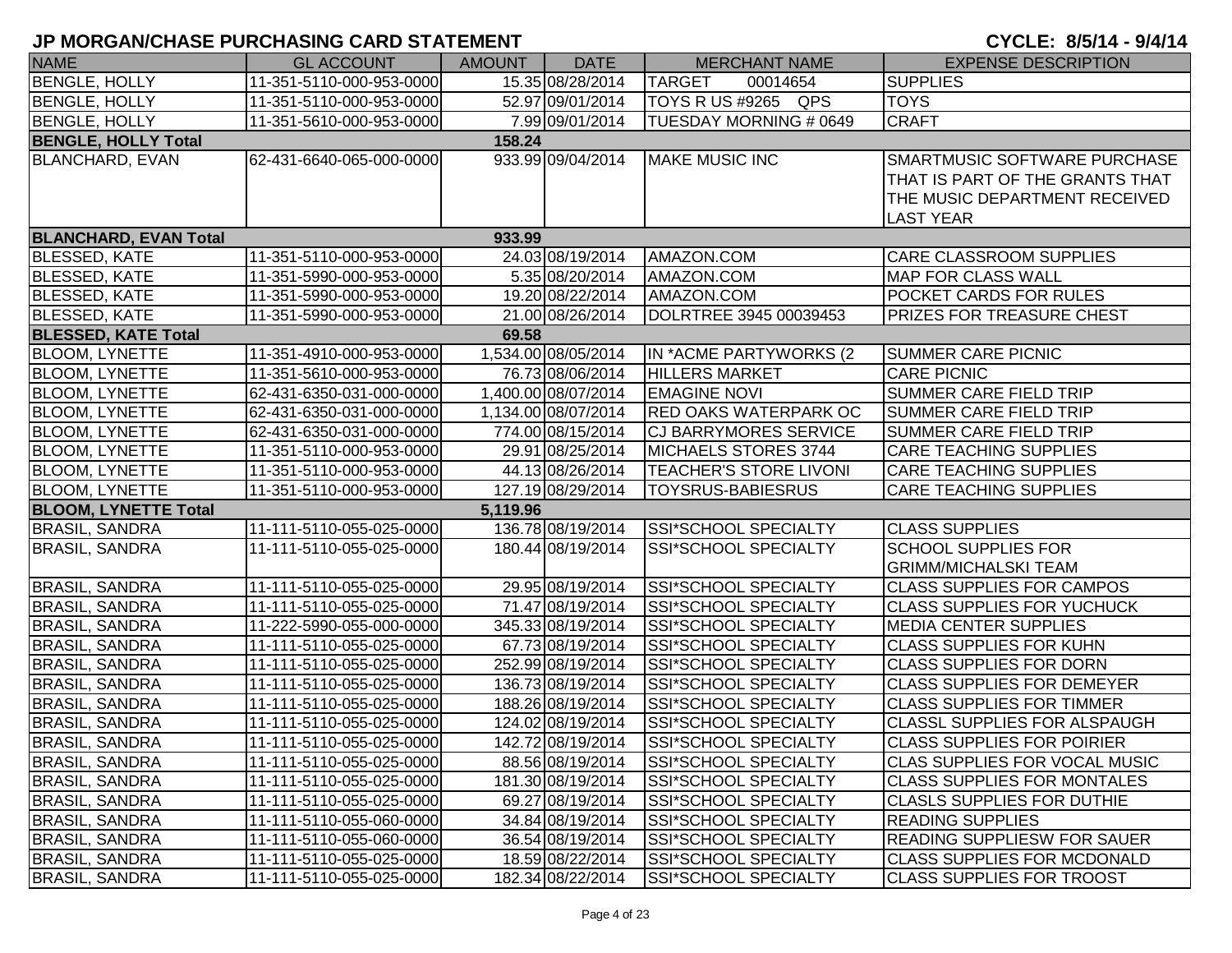| <b>NAME</b>                   | <b>GL ACCOUNT</b>        | <b>AMOUNT</b> | <b>DATE</b>        | <b>MERCHANT NAME</b>              | <b>EXPENSE DESCRIPTION</b>                                   |
|-------------------------------|--------------------------|---------------|--------------------|-----------------------------------|--------------------------------------------------------------|
| <b>BRASIL, SANDRA</b>         | 11-111-5110-055-035-0000 |               | 166.17 08/25/2014  | <b>SSI*SCHOOL SPECIALTY</b>       | BALANCE OF WORLD LANGUAGE                                    |
|                               |                          |               |                    |                                   | <b>PARTIAL ORDER</b>                                         |
| <b>BRASIL, SANDRA</b>         | 11-111-5110-055-035-0000 |               | 7.60 08/25/2014    | SSI*SCHOOL SPECIALTY              | <b>PARTIAL ORDER FOR WORLD</b>                               |
|                               |                          |               |                    |                                   | LANGUAGE SUPPLIES                                            |
| <b>BRASIL, SANDRA</b>         | 11-111-5110-055-025-0000 |               | -10.67 08/25/2014  | STAPLS7118903860001001            | <b>TAX CHARGED IN ERROR</b>                                  |
| <b>BRASIL, SANDRA</b>         | 11-111-5110-055-025-0000 |               | -15.60 08/25/2014  | STAPLS7119765238001001            | <b>TAX CHARGED IN ERROR</b>                                  |
| <b>BRASIL, SANDRA</b>         | 11-111-5110-055-025-0000 |               | $-1.54 08/25/2014$ | STAPLS7119784983001001            | <b>TAX CHARGED IN ERROR</b>                                  |
| <b>BRASIL, SANDRA</b>         | 11-111-5110-055-025-0000 |               | 7.44 08/26/2014    | <b>SSI*SCHOOL SPECIALTY</b>       | PARTIAL ORDER FOR RENEE PLANT<br><b>CLASSROOM SUPPLIES</b>   |
| <b>BRASIL, SANDRA</b>         | 11-111-5110-055-025-0000 |               | 4.89 08/26/2014    | SSI*SCHOOL SPECIALTY              | PARTIAL ORDER FOR RENEE PLANT                                |
|                               |                          |               |                    |                                   | <b>CLASSROOM SUPPLIES</b>                                    |
| <b>BRASIL, SANDRA</b>         | 11-111-5110-055-025-0000 |               | 155.53 08/26/2014  | <b>SSI*SCHOOL SPECIALTY</b>       | <b>CLASS SUPPLIES FOR MULHALL</b>                            |
| <b>BRASIL, SANDRA</b>         | 11-111-5110-055-025-0000 |               | 152.17 08/26/2014  | SSI*SCHOOL SPECIALTY              | BALANCE OF ORDER FOR RENEE                                   |
|                               |                          |               |                    |                                   | PLANT CLASSROOM SUPPLIES                                     |
|                               |                          |               |                    |                                   | ORDER TOTALS 164.50                                          |
| <b>BRASIL, SANDRA</b>         | 11-111-5110-055-025-0000 |               | -54.20 08/29/2014  | STAPLS7119624393001001            | <b>CREDIT ACCOUNT 025 TAX CHARGED</b>                        |
|                               |                          |               |                    |                                   | <b>IN ERROR</b>                                              |
| <b>BRASIL, SANDRA Total</b>   |                          | 2,699.65      |                    |                                   |                                                              |
| <b>BRATNEY, BETHANY</b>       | 11-222-5310-071-000-0000 |               | 359.09 08/26/2014  | <b>FOLLETT SCHOOL SOLUTIO</b>     | BACK-ORDERED MATERIALS FOR THE<br>LMC                        |
| <b>BRATNEY, BETHANY</b>       | 11-113-7410-071-000-0000 |               | 320.00 08/29/2014  | AMERICAN LIBRARY ASSOC            | <b>RENEWAL OF MEMBERSHIP</b>                                 |
| <b>BRATNEY, BETHANY Total</b> |                          | 679.09        |                    |                                   |                                                              |
| <b>BROWNE, TERESA</b>         | 62-431-6275-061-000-0000 |               | 53.55 08/06/2014   | <b>BENITOS PIZZA-NOVI</b>         | <b>ATHLETIC REGISTRATION - LUNCH</b>                         |
|                               |                          |               |                    |                                   | <b>FOR WORKERS</b>                                           |
| <b>BROWNE, TERESA</b>         | 62-431-6104-061-000-0000 |               | 26.00 08/07/2014   | <b>ART CRAFT DISPLAY INC</b>      | <b>BLACK CURTAIN FOR KLAA FOOTBALL</b><br><b>MEDIA BLITZ</b> |
| <b>BROWNE, TERESA</b>         | 11-293-5910-000-000-0000 |               | 21.22 08/07/2014   | SAMS CLUB #6657                   | <b>OFFICE SUPPLIES</b>                                       |
| <b>BROWNE, TERESA</b>         | 62-431-6104-061-000-0000 |               | 23.11 08/13/2014   | <b>BENITOS PIZZA-NOVI</b>         | ATHLETIC OFFICE - LUNCH FOR STAFF                            |
|                               |                          |               |                    |                                   |                                                              |
| <b>BROWNE, TERESA</b>         | 62-431-6104-061-000-0000 |               | 88.60 08/20/2014   | SAMSCLUB #6657                    | <b>SUPPLIES FOR FALL ATHLETIC</b>                            |
|                               |                          |               |                    |                                   | <b>PARENT MEETING</b>                                        |
| <b>BROWNE, TERESA</b>         | 62-431-6104-061-000-0000 |               | 88.53 08/21/2014   | <b>BENITOS PIZZA-NOVI</b>         | KLAA TENNIS CONFERENCE MEETING                               |
| <b>BROWNE, TERESA</b>         | 62-431-6104-061-000-0000 |               | 75.74 08/21/2014   | SAMSCLUB #6657                    | <b>ADDITIONAL REFRESHMENTS FOR</b>                           |
|                               |                          |               |                    |                                   | <b>FALL ATHLETICS PARENT MEETING</b>                         |
| <b>BROWNE, TERESA</b>         | 62-431-6104-061-000-0000 |               | 154.61 08/21/2014  | SAMSCLUB #6657                    | <b>ADDITIONAL SUPPLIES FOR FALL</b>                          |
|                               |                          |               |                    |                                   | <b>ATHLETIC PARENT MEETING</b>                               |
| <b>BROWNE, TERESA</b>         | 62-431-6145-061-000-0000 |               | 195.80 08/25/2014  | <b>GRAND TRAV RESORT &amp; SP</b> | GIRLS GOLF TOURNAMENT ON 8/20/14                             |
|                               |                          |               |                    |                                   |                                                              |
| <b>BROWNE, TERESA</b>         | 62-431-6145-061-000-0000 |               | 195.80 08/25/2014  | <b>GRAND TRAV RESORT &amp; SP</b> | <b>GIRLS GOLF TOURNAMENT ON 8/20/14</b>                      |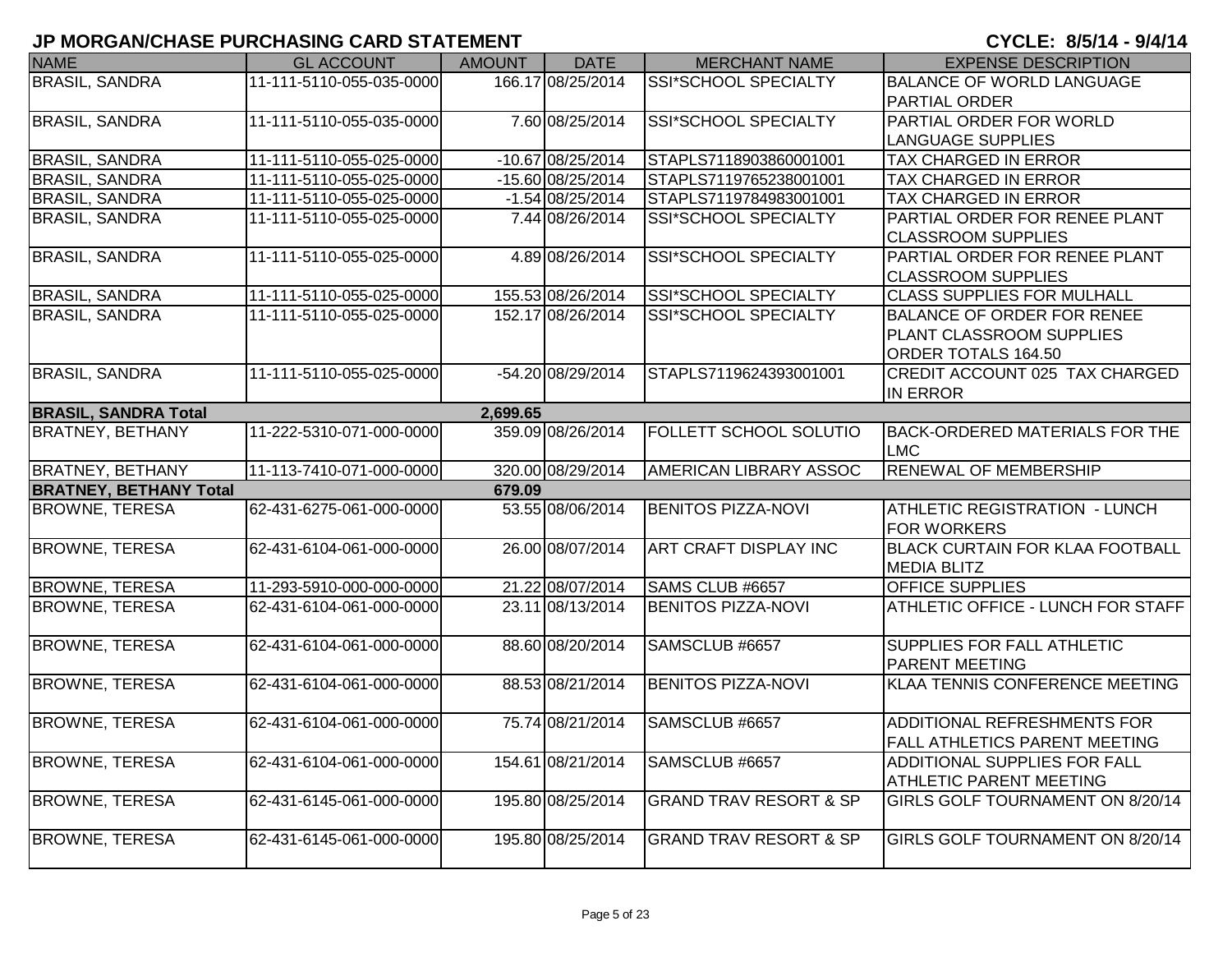| <b>NAME</b>                  | <b>GL ACCOUNT</b>        | <b>AMOUNT</b> | <b>DATE</b>       | <b>MERCHANT NAME</b>                | <b>EXPENSE DESCRIPTION</b>                                                                                                                 |
|------------------------------|--------------------------|---------------|-------------------|-------------------------------------|--------------------------------------------------------------------------------------------------------------------------------------------|
| <b>BROWNE, TERESA</b>        | 62-431-6145-061-000-0000 |               | 195.80 08/25/2014 | <b>GRAND TRAV RESORT &amp; SP</b>   | GIRLS GOLF TOURNAMENT ON 8/20/14                                                                                                           |
| <b>BROWNE, TERESA</b>        | 62-431-6145-061-000-0000 |               | 195.80 08/25/2014 | <b>GRAND TRAV RESORT &amp; SP</b>   | GIRLS GOLF TOURNAMENT ON 8/20/14                                                                                                           |
| <b>BROWNE, TERESA</b>        | 62-431-6145-061-000-0000 |               | 195.80 08/25/2014 | <b>GRAND TRAV RESORT &amp; SP</b>   | GIRLS GOLF TOURNAMENT ON 8/20/14                                                                                                           |
| <b>BROWNE, TERESA</b>        | 62-431-6104-061-000-0000 |               | -48.34 08/25/2014 | SAMSCLUB #6657                      | RETURNED ITEMS NOT USED AT FALL<br><b>ATHLETICS PARENT MEETING</b>                                                                         |
| <b>BROWNE, TERESA Total</b>  |                          | 1,462.02      |                   |                                     |                                                                                                                                            |
| <b>BUNKER, JEFFREY</b>       | 11-261-5993-071-000-0000 |               | 250.00 08/22/2014 | <b>ANGELO'S WHOLESALE</b>           | <b>HS STADIUM MULCH</b>                                                                                                                    |
| <b>BUNKER, JEFFREY</b>       | 11-261-4910-000-000-0000 |               | 401.51 08/27/2014 |                                     | MARKS OUTDOOR POWER EQ MTCE TORO 62" ZEROTURN MOWER<br><b>REPAIR</b>                                                                       |
| <b>BUNKER, JEFFREY</b>       | 11-261-5993-055-000-0000 |               | 162.38 08/27/2014 | THE HOME DEPOT 2737                 | NM TURF EQUIP STORAGE, SOCCER<br><b>GOAL</b>                                                                                               |
| <b>BUNKER, JEFFREY</b>       | 11-261-5993-000-000-0000 |               | 162.00 08/29/2014 | <b>ANGELO'S WHOLESALE</b>           | <b>GRNDS MULCH</b>                                                                                                                         |
| <b>BUNKER, JEFFREY</b>       | 11-261-5993-071-000-0000 |               | 108.30 09/01/2014 | THE HOME DEPOT 2737                 | HS TURF EQUIPMENT, IRRIGATION<br><b>PARTS</b>                                                                                              |
| <b>BUNKER, JEFFREY Total</b> |                          | 1,084.19      |                   |                                     |                                                                                                                                            |
| <b>BURNHAM, SUSAN</b>        | 11-241-7410-011-000-0000 |               | 555.00 08/07/2014 | <b>MICHIGAN ELEMENTARY AN</b>       | MEMSPA MEMBERSHIP DUES                                                                                                                     |
| <b>BURNHAM, SUSAN</b>        | 11-241-5990-011-000-0000 |               | 48.46 08/13/2014  | AMAZON.COM                          | <b>CAR DUTY UMBRELLA</b>                                                                                                                   |
| <b>BURNHAM, SUSAN</b>        | 11-241-5990-011-000-0000 |               | 48.46 08/13/2014  | AMAZON.COM                          | <b>CAR DUTY UMBRELLA</b>                                                                                                                   |
| <b>BURNHAM, SUSAN</b>        | 11-241-5990-011-000-0000 |               | 48.46 08/13/2014  | AMAZON.COM                          | <b>CAR DUTY UMBRELLA</b>                                                                                                                   |
| <b>BURNHAM, SUSAN</b>        | 11-241-5990-011-000-0000 |               | 129.77 08/18/2014 | MEIJER INC #046<br>Q <sub>01</sub>  | <b>SNACKS</b>                                                                                                                              |
| <b>BURNHAM, SUSAN</b>        | 11-241-5990-011-000-0000 |               | 127.18 08/19/2014 | <b>SARAGLOVECO</b>                  | ORANGE EMERGENCY VESTS                                                                                                                     |
| <b>BURNHAM, SUSAN</b>        | 11-241-5990-011-000-0000 |               | 48.46 08/27/2014  | AMAZON.COM                          | <b>CAR DUTY UMBRELLA</b>                                                                                                                   |
| <b>BURNHAM, SUSAN Total</b>  |                          | 1,005.79      |                   |                                     |                                                                                                                                            |
| CANALES, BETH                | 11-113-5110-071-044-0000 |               | 66.58 08/29/2014  | <b>OFFICE MAX</b>                   | <b>BEGINNING OF THE YEAR</b><br><b>CLASSROOM SUPPLIES FOR FCS</b><br><b>DEPARTMENT (LAMINATING STRIPS,</b><br><b>FOLDERS FOR STUDENTS)</b> |
| <b>CANALES, BETH</b>         | 11-113-5110-071-044-0000 |               | 149.37 09/01/2014 | GFS MKTPLC #1985                    | <b>PANTRY STOCKING FOR VARIOUS</b><br><b>LABS</b>                                                                                          |
| <b>CANALES, BETH</b>         | 11-113-5110-071-044-0000 |               | 21.86 09/01/2014  | MEIJER INC #054<br>$\overline{Q01}$ | <b>START-UP LAB SUPPLIES</b>                                                                                                               |
| <b>CANALES, BETH Total</b>   |                          | 237.81        |                   |                                     |                                                                                                                                            |
| CARTER, NICOLE               | 62-431-6275-071-000-0000 |               | 12.24 08/08/2014  | <b>DUNKIN #306776</b><br>Q35        | BREAKFAST FOR INTERVIEW TEAM                                                                                                               |
| CARTER, NICOLE               | 62-431-6275-071-000-0000 |               | 50.31 08/13/2014  | SAMS CLUB #6657                     | WATER, SODA                                                                                                                                |
| CARTER, NICOLE               | 62-431-6275-071-000-0000 |               | 5.09 08/15/2014   | MEIJER INC #054<br>Q <sub>01</sub>  | <b>COFFEE</b>                                                                                                                              |
| <b>CARTER, NICOLE</b>        | 62-431-6275-071-000-0000 |               | 7.99 08/15/2014   | MEIJER INC #054<br>Q <sub>01</sub>  | <b>COFFEE</b>                                                                                                                              |
| CARTER, NICOLE               | 62-431-6275-071-000-0000 |               | 60.95 08/20/2014  | JETS PIZZA #46                      | <b>NEW &amp; STUDENT TEACHER</b><br><b>ORIENTATION - LUNCH</b>                                                                             |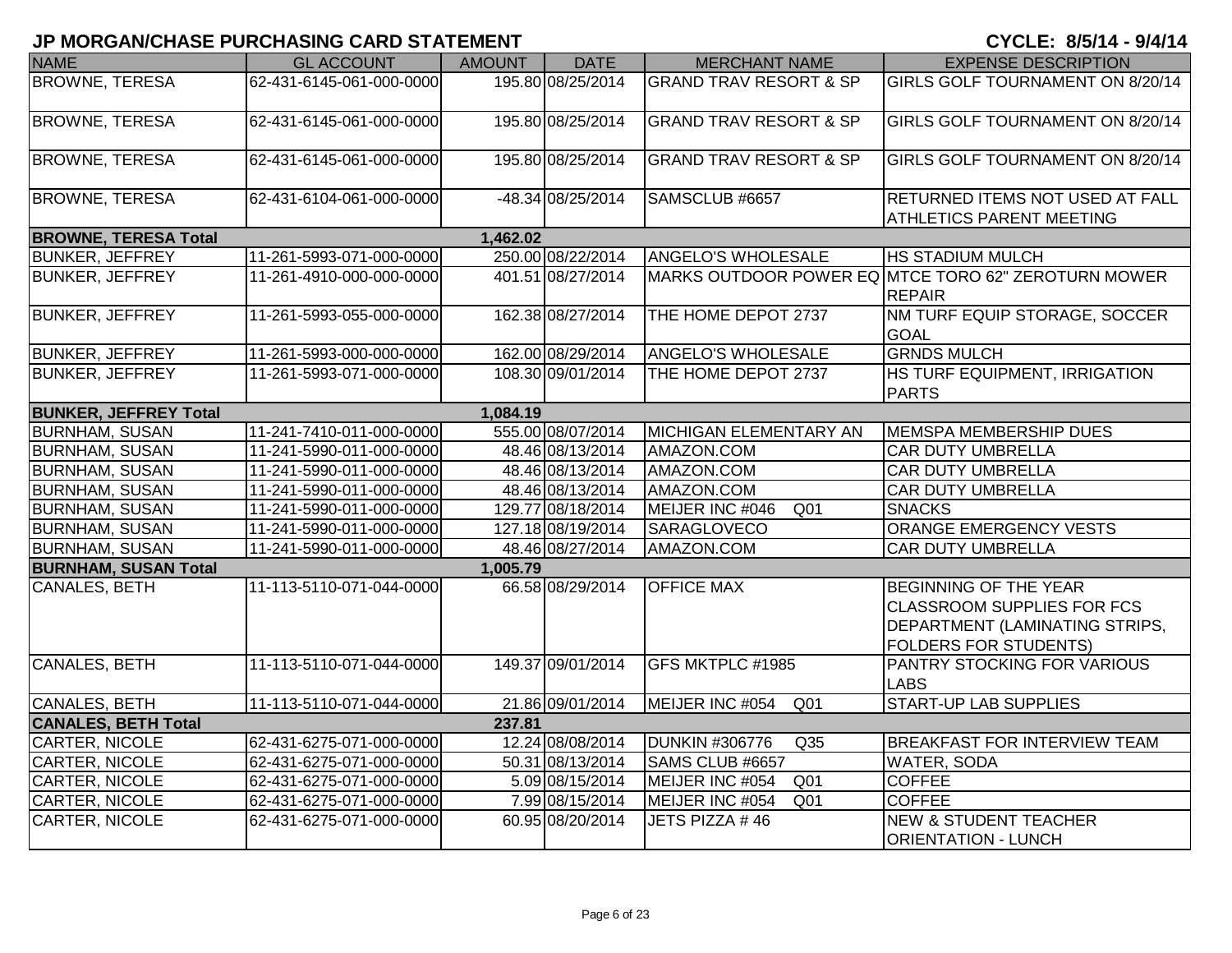| <b>NAME</b>                                    | <b>GL ACCOUNT</b>        | <b>AMOUNT</b> | <b>DATE</b>       | <b>MERCHANT NAME</b>          | <b>EXPENSE DESCRIPTION</b>                                    |
|------------------------------------------------|--------------------------|---------------|-------------------|-------------------------------|---------------------------------------------------------------|
| <b>CARTER, NICOLE</b>                          | 62-431-6770-071-000-0000 |               | 200.00 08/21/2014 | <b>OAKLAND SCHOOLS-RC INT</b> | OS CONFERENCE (N. CARTER, C.                                  |
|                                                |                          |               |                   |                               | LACLEAR) PLANNING & CONDUCTING                                |
|                                                |                          |               |                   |                               | INTENTIONAL CONVERSATIONS                                     |
|                                                |                          |               |                   |                               | AROUND THE EVALUATION PROCESS                                 |
| CARTER, NICOLE                                 | 62-431-6770-071-000-0000 |               | 200.00 08/21/2014 | <b>OAKLAND SCHOOLS-RC INT</b> | OS CONFERENCE (R. BAKER, K.                                   |
|                                                |                          |               |                   |                               | <b>DINKELMANN) PLANNING &amp;</b>                             |
|                                                |                          |               |                   |                               | <b>CONDUCTING INTENTIONAL</b>                                 |
|                                                |                          |               |                   |                               | <b>CONVERSATIONS AROUND THE</b>                               |
|                                                |                          |               |                   |                               | <b>EVALUATION PROCESS</b>                                     |
| <b>CARTER, NICOLE</b>                          | 62-431-6770-071-000-0000 |               | 110.00 08/25/2014 | OAKLAND SCHOOLS-RC INT        | OS PRINCIPALS NETWORK                                         |
| <b>CARTER, NICOLE</b>                          | 62-431-6770-071-000-0000 |               | 200.00 09/01/2014 | <b>OAKLAND SCHOOLS-RC INT</b> | <b>OS PRINCIPALS' LAB</b>                                     |
| <b>CARTER, NICOLE Total</b>                    |                          | 846.58        |                   |                               |                                                               |
| CHRISTOPOULOS, COURTN 11-118-5110-000-951-0000 |                          |               | 8.99 08/20/2014   | HOBBY LOBBY #417              | PRESCHOOL CLASSROOM SUPPLIES,<br><b>BEGINNING OF THE YEAR</b> |
| CHRISTOPOULOS, COURTN 11-118-5110-000-951-0000 |                          |               | 19.57 08/21/2014  | JOANN FABRIC #0539            | PRESCHOOL CLASSROOM SET UP                                    |
|                                                |                          |               |                   |                               | <b>SUPPLIES</b>                                               |
| CHRISTOPOULOS, COURTN 11-118-5110-000-951-0000 |                          |               | 14.22 08/28/2014  | JOANN ETC #1933               | <b>PRESCHOOL CLASSROOM</b>                                    |
|                                                |                          |               |                   |                               | SUPPLIES/SET UP                                               |
| <b>CHRISTOPOULOS, COURTNEY Total</b>           |                          | 42.78         |                   |                               |                                                               |
| CIANCIO, WANDA                                 | 11-225-3220-000-000-0000 |               | 25.00 08/05/2014  | <b>JACKSON COUNTY ISD</b>     | <b>TECH CONFERENCE JACKSON</b>                                |
|                                                |                          |               |                   |                               | COUNTY ISD WILL BE CREDITED,                                  |
|                                                |                          |               |                   |                               | UNABLE TO ATTEND.                                             |
| CIANCIO, WANDA                                 | 11-225-3220-000-000-0000 |               | 30.00 08/06/2014  | WALGREENS #4454               | TECH RALLY - KENT ISD JIM FRY                                 |
| CIANCIO, WANDA                                 | 11-225-3220-000-000-0000 |               | -25.00 08/08/2014 | <b>JACKSON COUNTY ISD</b>     | <b>GOOGLE ADMIN WORKSHOP WANDA</b>                            |
|                                                |                          |               | 50.00 08/08/2014  | <b>MICHIGAN ASSOCIATION F</b> | <b>CIANCIO</b><br>MI GOOGLE CONFERENCE BRIGHTON               |
| CIANCIO, WANDA                                 | 11-225-3220-000-000-0000 |               |                   |                               |                                                               |
| CIANCIO, WANDA                                 | 11-225-3220-000-000-0000 |               | 65.00 08/08/2014  | <b>MICHIGAN ASSOCIATION F</b> | - WANDA CIANCIO<br><b>GOOGLE ADMIN WORKSHOP - ERIC</b>        |
|                                                |                          |               |                   |                               | <b>HETTEL</b>                                                 |
| CIANCIO, WANDA                                 | 11-225-4917-000-000-0000 |               | 50.00 08/08/2014  | <b>MICHIGAN ASSOCIATION F</b> | <b>ITUNES SOFTWARE</b>                                        |
| CIANCIO, WANDA                                 | 11-225-3220-000-000-0000 |               | 10.00 08/28/2014  | <b>KENT ISD/INTERNET</b>      | TECH RALLY - KENT ISD WANDA                                   |
|                                                |                          |               |                   |                               | <b>CIANCIO</b>                                                |
| CIANCIO, WANDA                                 | 11-225-5111-000-000-0000 |               | 10.00 08/28/2014  | <b>KENT ISD/INTERNET</b>      | ETHERNET CABLES PARKVIEW LAB                                  |
| CIANCIO, WANDA                                 | 11-225-3220-000-000-0000 |               | 10.00 08/28/2014  | <b>KENT ISD/INTERNET</b>      | TECH RALLY - KENT ISD MYLA LEE                                |
| CIANCIO, WANDA                                 | 41-456-6422-014-325-0014 |               | 75.60 09/01/2014  | <b>ACCU-TECH CORPORATION</b>  | IETHERNET CABLES FOR PARKVIEW                                 |
|                                                |                          |               |                   |                               | <b>LAB</b>                                                    |
| <b>CIANCIO, WANDA Total</b>                    |                          | 300.60        |                   |                               |                                                               |
| CIANFERRA, LINDA                               | 11-131-4910-000-000-6710 |               | 76.00 09/01/2014  | THE FLOWER BOX FLOWER         | FLOWERS SENT BY ADULT ED TO                                   |
|                                                |                          |               |                   |                               | FUNERAL HOME (DIRECTOR OF COMM                                |
|                                                |                          |               |                   |                               | <b>ED FATHER)</b>                                             |
| <b>CIANFERRA, LINDA Total</b>                  |                          | 76.00         |                   |                               |                                                               |
| CLARK, KIM                                     | 11-222-5310-055-000-0000 |               | 23.64 08/28/2014  | <b>AMAZON MKTPLACE PMTS</b>   | <b>BOOKS FOR MEDIA CENTER</b>                                 |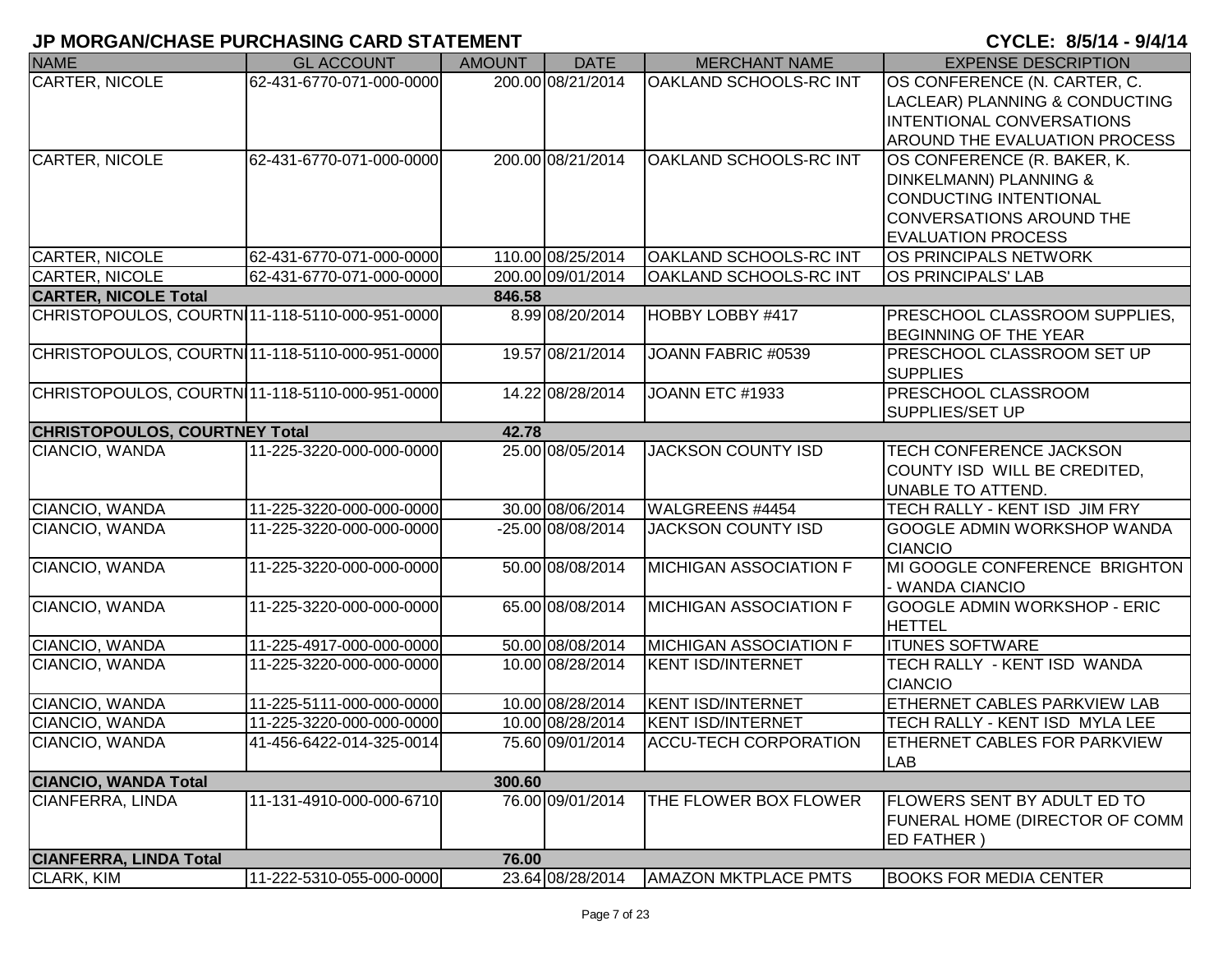| <b>NAME</b>                      | <b>GL ACCOUNT</b>        | AMOUNT   | <b>DATE</b>         | <b>MERCHANT NAME</b>          | <b>EXPENSE DESCRIPTION</b>                             |
|----------------------------------|--------------------------|----------|---------------------|-------------------------------|--------------------------------------------------------|
| CLARK, KIM                       | 11-222-5310-055-000-0000 |          | 12.71 09/01/2014    | AMAZON.COM                    | <b>BOOKS FOR MEDIA CENTER</b>                          |
| <b>CLARK, KIM Total</b>          |                          | 36.35    |                     |                               |                                                        |
| COOLMAN, ROBERT                  | 11-261-5992-000-000-0000 |          | 279.50 08/07/2014   | CONSERVA ELECTRIC SUPP        | <b>MTCE STOCK BALLASTS</b>                             |
| COOLMAN, ROBERT                  | 11-261-5992-065-000-0000 |          | 31.06 08/07/2014    | <b>MADISON ELECTRIC COMPA</b> | <b>MS BLEACHER PLUG</b>                                |
| COOLMAN, ROBERT                  | 11-261-5992-000-000-0000 |          | 573.66 08/07/2014   | <b>MADISON ELECTRIC COMPA</b> | <b>MTCE STOCK PLUGS</b>                                |
| COOLMAN, ROBERT                  | 11-261-5992-000-000-0000 |          | 86.47 08/13/2014    | <b>CITY ELECTRIC SUPPLY</b>   | <b>IMTCE STOCK PHOTO CONTROLS</b>                      |
| COOLMAN, ROBERT                  | 11-261-5992-000-000-0000 |          | 18.64 08/13/2014    | <b>MADISON ELECTRIC COMPA</b> | <b>MTCE TOOLS</b>                                      |
| COOLMAN, ROBERT                  | 11-261-5992-000-000-0000 |          | 2.97 08/13/2014     | THE HOME DEPOT 2737           | <b>MTCE TRIPLE TAP</b>                                 |
| COOLMAN, ROBERT                  | 11-261-5992-000-000-0000 |          | 144.81 08/14/2014   | <b>WW GRAINGER</b>            | MTCE TRAFFIC CONES, GLOVES                             |
| COOLMAN, ROBERT                  | 11-261-5992-014-000-0000 |          | 94.81 08/20/2014    | <b>CITY ELECTRIC SUPPLY</b>   | PV COPIERS                                             |
| <b>COOLMAN, ROBERT</b>           | 11-261-5992-014-000-0000 |          | 80.95 08/20/2014    | <b>CITY ELECTRIC SUPPLY</b>   | PV TOOL FOR COPIERS MOVE                               |
| COOLMAN, ROBERT                  | 11-261-5992-071-000-0000 |          | 69.98 08/25/2014    | <b>CITY ELECTRIC SUPPLY</b>   | <b>HS CAFE</b>                                         |
| COOLMAN, ROBERT                  | 11-261-5992-055-000-0000 |          | 31.86 08/25/2014    | THE HOME DEPOT 2737           | <b>NM6 KITCHEN CIRCUIT</b>                             |
| COOLMAN, ROBERT                  | 11-261-5992-055-000-0000 |          | 7.97 08/25/2014     | THE HOME DEPOT 2737           | <b>NM6 KITCHEN CIRCUIT</b>                             |
| COOLMAN, ROBERT                  | 11-261-5992-014-000-0000 |          | 20.00 09/04/2014    | CONSERVA ELECTRIC SUPP        | <b>PV EXIT SIGN</b>                                    |
| COOLMAN, ROBERT                  | 11-261-5992-000-000-0000 |          | 100.00 09/04/2014   | CONSERVA ELECTRIC SUPP        | <b>MTCE EXIT SIGNS STOCK</b>                           |
| <b>COOLMAN, ROBERT Total</b>     |                          | 1,542.68 |                     |                               |                                                        |
| <b>DIATIKAR, CHRISTINE</b>       | 11-252-7910-000-000-0000 |          | 54.48 08/08/2014    | <b>MARIA'S DELI</b>           | <b>CONST MGR MEETING</b>                               |
| <b>DIATIKAR, CHRISTINE</b>       | 11-252-7910-000-000-0000 |          | 33.54 08/15/2014    | PEI WEI #0149 Q02 QPS         | <b>SUNGARD MEETING</b>                                 |
| <b>DIATIKAR, CHRISTINE</b>       | 11-271-5710-000-000-0000 |          | 578.80 08/22/2014   | CORRIGAN OIL #2 - BRI         | PO 27115-SUPPLIES                                      |
| <b>DIATIKAR, CHRISTINE</b>       | 11-252-7910-000-000-0000 |          | 23.98 08/22/2014    | JETS PIZZA #46                | NEGOTIATION MEETING                                    |
| <b>DIATIKAR, CHRISTINE</b>       | 11-252-5910-000-000-0000 |          | 53.26 08/22/2014    | STAPLS7122749498000001        | <b>SUPPLIES</b>                                        |
| <b>DIATIKAR, CHRISTINE</b>       | 11-282-3610-000-000-0000 |          | 956.25 08/25/2014   | PRINTNOLOGY, INC. RETA        | <b>BOOKLETS</b>                                        |
| <b>DIATIKAR, CHRISTINE</b>       | 11-111-5110-013-025-0000 |          | 115.66 08/27/2014   | <b>CONSERV FLAG COMPANY</b>   | 5X8 FLAG                                               |
| <b>DIATIKAR, CHRISTINE</b>       | 11-111-5110-014-025-0000 |          | 115.66 08/27/2014   | <b>CONSERV FLAG COMPANY</b>   | 5X8 FLAG                                               |
| <b>DIATIKAR, CHRISTINE</b>       | 11-111-5110-015-025-0000 |          | 115.66 08/27/2014   | CONSERV FLAG COMPANY          | 5X8 FLAG                                               |
| <b>DIATIKAR, CHRISTINE</b>       | 11-111-5110-012-025-0000 |          | 115.66 08/27/2014   | CONSERV FLAG COMPANY          | 5X8 FLAG                                               |
| <b>DIATIKAR, CHRISTINE</b>       | 11-111-5110-055-025-0000 |          | 231.32 08/27/2014   | <b>CONSERV FLAG COMPANY</b>   | 5X8 FLAG                                               |
| <b>DIATIKAR, CHRISTINE</b>       | 11-252-7410-000-000-0000 |          | 274.34 08/29/2014   | <b>MICHIGAN INFORMATION A</b> | MIRS SUBSCRIPTION, 9/14-12/14                          |
| <b>DIATIKAR, CHRISTINE</b>       | 11-111-5110-055-099-0000 |          | 15.00 09/01/2014    | <b>DUNCAN DISPOSAL SYSTEM</b> | 9/14-11/14 RECYCLING CART                              |
| <b>DIATIKAR, CHRISTINE</b>       | 11-111-5110-013-025-0000 |          | 20.00 09/01/2014    | <b>DUNCAN DISPOSAL SYSTEM</b> | 7/14 & 8/14                                            |
| <b>DIATIKAR, CHRISTINE</b>       | 11-222-5310-011-000-0000 |          | 1,562.78 09/01/2014 | <b>FOLLETT SCHOOL SOLUTIO</b> | PO 26980-TITLEWAVE                                     |
| <b>DIATIKAR, CHRISTINE</b>       | 11-221-3220-000-081-8010 |          | 385.00 09/04/2014   | <b>IIRP</b>                   | RESTORATIVE WORKS CONFERENCE,                          |
|                                  |                          |          |                     |                               | <b>DIANE BACK</b>                                      |
| <b>DIATIKAR, CHRISTINE Total</b> |                          | 4,651.39 |                     |                               |                                                        |
| <b>DINKELMANN, KATY</b>          | 62-431-6129-071-000-0000 |          | 34.10 08/11/2014    | <b>TARGET</b><br>00008722     | <b>SNACKS/ITEMS FOR DANCE CAMP</b><br><b>INTENSIVE</b> |
| <b>DINKELMANN, KATY</b>          | 62-431-6129-071-000-0000 |          | 558.42 08/12/2014   | <b>EXTENDEDSTAY 680</b>       | <b>HOTEL FOR KEVIN JEFF FOR</b>                        |
|                                  |                          |          |                     |                               | COMPANY INTENSIVE/DANCE CAMP                           |
| <b>DINKELMANN, KATY</b>          | 11-113-5110-071-076-0000 |          | 38.77 08/22/2014    | JETS PIZZA #46                | <b>PIZZA FOR REGISTRATION WORKERS</b>                  |
| <b>DINKELMANN, KATY</b>          | 62-431-6770-071-000-0000 |          | 59.00 08/25/2014    | FIVE BELOW #558               | <b>PRIZES FOR HS STAFF MEETING</b>                     |
| <b>DINKELMANN, KATY</b>          | 62-431-6770-071-000-0000 |          | 60.26 08/25/2014    | <b>SNAPFISH</b>               | LUNCH FOR ORIENTATION WORKERS                          |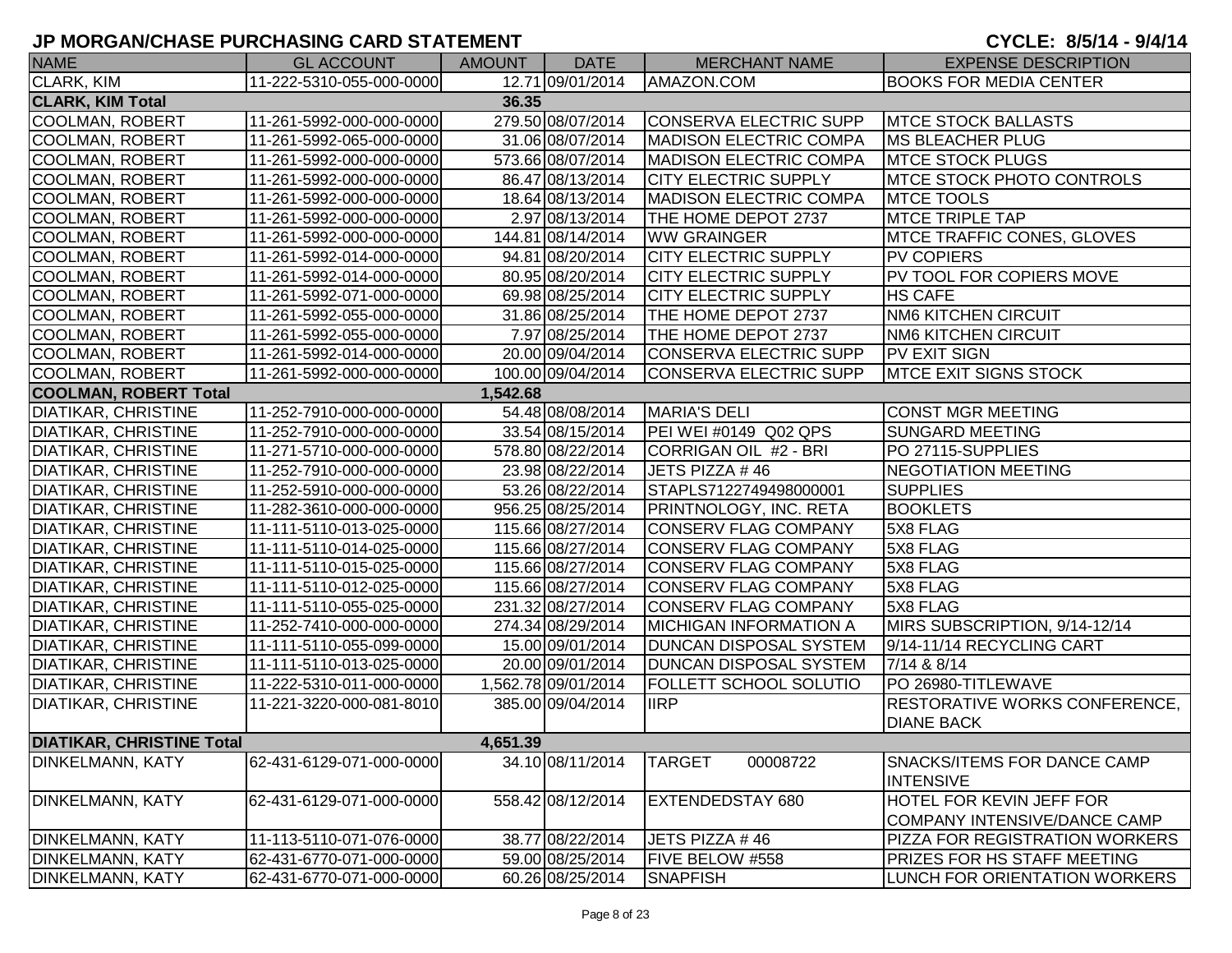| <b>NAME</b>                   | <b>GL ACCOUNT</b>        | <b>AMOUNT</b> | <b>DATE</b>         | <b>MERCHANT NAME</b>          | <b>EXPENSE DESCRIPTION</b>                                                |
|-------------------------------|--------------------------|---------------|---------------------|-------------------------------|---------------------------------------------------------------------------|
| <b>DINKELMANN, KATY</b>       | 62-431-6770-071-000-0000 |               | 200.00 08/29/2014   | <b>GREAT HARVEST BREAD CO</b> | <b>COOKIES FOR HS STAFF MEETING</b>                                       |
| <b>DINKELMANN, KATY Total</b> |                          | 950.55        |                     |                               |                                                                           |
| DONOVAN, KATHRYN              | 11-283-4911-000-000-0000 |               | 296.25 08/18/2014   | <b>MYOPENJOBS, LLC</b>        | HVAC JOB POSTING ON HVAC AGENT<br><b>WEBSITE</b>                          |
| DONOVAN, KATHRYN              | 11-283-3220-000-000-0000 |               | 50.00 08/29/2014    | MI INST FOR ED MGT            | C DIGLIO ATTEND CONFERENCE ON<br><b>TEACHER CERTIFICATION UPDATES</b>     |
| DONOVAN, KATHRYN              | 11-283-3220-000-000-0000 |               | 50.00 08/29/2014    | MI INST FOR ED MGT            | K DONOVAN ATTEND CONFERENCE<br>ON TEACHER CERTIFICATION<br><b>UPDATES</b> |
| DONOVAN, KATHRYN Total        |                          | 396.25        |                     |                               |                                                                           |
| DRAGOO, MICHAEL               | 11-261-5992-000-000-0000 |               | 46.42 08/05/2014    | DOWNRIVER REFRIG SUP C        | <b>MTCE BLEACHER CLEANING</b>                                             |
| DRAGOO, MICHAEL               | 11-261-5992-071-000-0000 |               | 104.35 08/07/2014   | BEHLER YOUNG CO. THE          | <b>HS BLEACHER CLEANING</b>                                               |
| DRAGOO, MICHAEL               | 11-261-5992-000-000-0000 |               | 46.42 08/08/2014    | DOWNRIVER REFRIG SUP C        | <b>HS BLEACHER CLEANING</b>                                               |
| DRAGOO, MICHAEL               | 11-261-5992-071-000-0000 |               | 83.48 08/11/2014    | <b>BEHLER YOUNG CO. THE</b>   | <b>HS BLEACHER CLEANING</b>                                               |
| DRAGOO, MICHAEL               | 11-261-3220-000-000-0000 |               | 174.33 08/11/2014   | <b>CRYSTAL MTN LODGING</b>    | <b>IMSBO CONFERENCE DEPOSIT</b>                                           |
| DRAGOO, MICHAEL               | 11-261-3220-000-000-0000 |               | 235.00 08/11/2014   | MI INST FOR ED MGT            | <b>IMSBO DIRECTORS CONFERENCE</b><br><b>COURSE REGISTRATION</b>           |
| DRAGOO, MICHAEL               | 11-261-5992-000-000-0000 |               | 108.96 08/12/2014   | <b>WW GRAINGER</b>            | <b>MTCE SEALING PAINT</b>                                                 |
| DRAGOO, MICHAEL               | 11-261-4910-011-000-0000 |               | 6,667.00 08/13/2014 | <b>BASS</b>                   | <b>VO SAGE</b>                                                            |
| DRAGOO, MICHAEL               | 11-261-5992-000-000-0000 |               | 1,265.68 08/14/2014 | DOWNRIVER REFRIG SUP C        | <b>MTCE REFRIGERANT</b>                                                   |
| DRAGOO, MICHAEL               | 11-261-4910-000-000-0000 |               | 8,000.00 08/20/2014 | <b>DE-CAL INC</b>             | HS, MS, DF, OH, VO CHILLER<br><b>INSPECTIONS</b>                          |
| DRAGOO, MICHAEL               | 11-261-5992-000-000-0000 |               | 1,080.00 08/26/2014 | DOWNRIVER REFRIG SUP C        | <b>MTCE REFRIGERANT</b>                                                   |
| DRAGOO, MICHAEL               | 11-261-5992-000-000-0000 |               | 274.00 08/27/2014   | <b>SAFETY PLAY</b>            | <b>MTCE INSPECTORS KIT</b>                                                |
| DRAGOO, MICHAEL               | 11-261-5992-000-000-0000 |               | 10.70 08/29/2014    | <b>CONSERVA ELECTRIC SUPP</b> | <b>MTCE FUSE</b>                                                          |
| DRAGOO, MICHAEL               | 41-456-6221-022-000-0014 |               | 5,000.00 08/29/2014 | <b>REDFORD LOCK COMPANY I</b> | HS LOCKS FOR ROOMS 145, 146, 147                                          |
| DRAGOO, MICHAEL               | 41-456-6221-022-000-0014 |               | 5,000.00 08/29/2014 | <b>REDFORD LOCK COMPANY I</b> | HS LOCKS FOR ROOMS 145, 146, 147                                          |
| <b>DRAGOO, MICHAEL Total</b>  |                          | 28,096.34     |                     |                               |                                                                           |
| <b>EASON, CHRISTINE</b>       | 11-351-5110-000-953-0000 |               | 34.98 08/22/2014    | <b>TARGET</b><br>00014654     | <b>BULLETIN BOARDS, START UP</b><br><b>SUPPLIES, KIDS STUFF</b>           |
| <b>EASON, CHRISTINE</b>       | 11-351-5110-000-953-0000 |               | 26.80 09/03/2014    | <b>TARGET</b><br>00014654     | <b>BULLETIN BOARD, OTHER TEACHER</b><br><b>SUPPLIES</b>                   |
| <b>EASON, CHRISTINE Total</b> |                          | 61.78         |                     |                               |                                                                           |
| <b>FALLONE, MARIA</b>         | 11-111-5110-014-020-0000 |               | 873.96 08/05/2014   | DMI* DELL K-12 PTR            | <b>INK FOR PRINTER</b>                                                    |
| <b>FALLONE, MARIA</b>         | 11-111-5110-014-020-0000 |               | 63.63 08/05/2014    | DMI* DELL K-12 PTR            | <b>IINK FOR PRINTER</b>                                                   |
| <b>FALLONE, MARIA</b>         | 11-111-5110-014-025-0000 |               | 69.04 08/05/2014    | <b>OFFICE MAX</b>             | <b>CLASSROOM MATERIALS</b>                                                |
| <b>FALLONE, MARIA</b>         | 11-111-5110-014-025-0000 |               | 36.95 08/06/2014    | AMAZON.COM                    | 4TH GRADE POSTERS                                                         |
| <b>FALLONE, MARIA</b>         | 11-111-5110-014-025-0000 |               | 32.94 08/06/2014    | <b>CALLOWAY HOUSE</b>         | <b>CLASSROOM MATERIALS</b>                                                |
| <b>FALLONE, MARIA</b>         | 11-111-5110-014-060-0000 |               | 222.60 08/06/2014   | <b>CURRICULUM ASSOC</b>       | EVERYDAY WRITER FOR 2ND GRADE                                             |
| <b>FALLONE, MARIA</b>         | 11-111-5110-014-025-0000 |               | 132.46 08/06/2014   | <b>OFFICE MAX</b>             | <b>CLASSROOM MATERIALS</b>                                                |
| <b>FALLONE, MARIA</b>         | 11-111-5110-014-025-0000 |               | 187.71 08/06/2014   | <b>OFFICE MAX</b>             | <b>CLASSROOM MATERIALS</b>                                                |
| <b>FALLONE, MARIA</b>         | 11-111-5110-014-025-0000 |               | 176.68 08/06/2014   | STAPLS7121834935000001        | <b>CLASSROOM MATERIALS</b>                                                |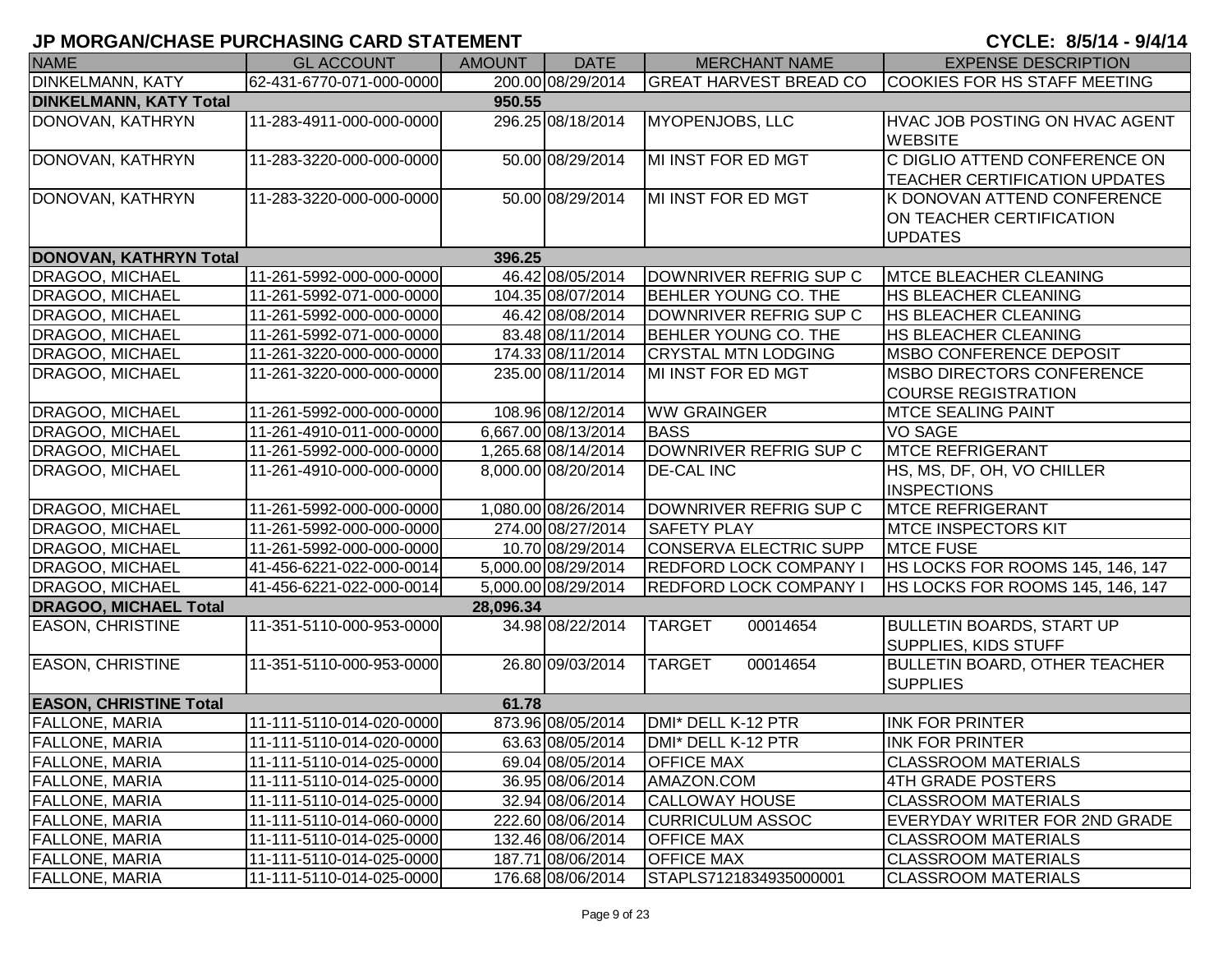| <b>NAME</b>           | <b>GL ACCOUNT</b>        | <b>AMOUNT</b> | <b>DATE</b>       | <b>MERCHANT NAME</b>          | <b>EXPENSE DESCRIPTION</b>               |
|-----------------------|--------------------------|---------------|-------------------|-------------------------------|------------------------------------------|
| <b>FALLONE, MARIA</b> | 11-111-5110-014-025-0000 |               | 47.15 08/06/2014  | STAPLS7121864973000001        | <b>CLASSROOM MATERIALS</b>               |
| <b>FALLONE, MARIA</b> | 11-111-5110-014-025-0000 |               | 1.70 08/06/2014   | STAPLS7121864973000002        | <b>CLASSROOM MATERIALS</b>               |
| <b>FALLONE, MARIA</b> | 11-111-5110-014-060-0000 |               | 309.38 08/07/2014 | SSI*EPSCC                     | WORDS I USE WHEN I WRITE FOR             |
|                       |                          |               |                   |                               | <b>FIRST GRADE CLASSROOMS</b>            |
| <b>FALLONE, MARIA</b> | 62-431-6275-014-000-0000 |               | 45.33 08/08/2014  | COTTAGE INN PIZZA-NOVI        | <b>THANK YOU LUNCH FOR THE</b>           |
|                       |                          |               |                   |                               | <b>CUSTODIANS HARD WORK</b>              |
| FALLONE, MARIA        | 62-431-6275-014-000-0000 |               | 50.00 08/08/2014  | <b>DUNCAN DISPOSAL SYSTEM</b> | <b>RECYCLING FEES</b>                    |
| <b>FALLONE, MARIA</b> | 11-111-5110-014-025-0000 |               | 18.00 08/08/2014  | <b>OFFICE MAX</b>             | <b>CLASSROOM MATERIALS</b>               |
| <b>FALLONE, MARIA</b> | 11-111-5110-014-060-0000 |               | 340.18 08/11/2014 | AMAZON.COM                    | DAILY 5 BOOKS SECOND EDITION             |
| <b>FALLONE, MARIA</b> | 11-111-5110-014-025-0000 |               | 40.23 08/12/2014  | SSI*SCHOOL SPECIALTY          | <b>STUDENT SCISSORS &amp; JUDY CLOCK</b> |
|                       |                          |               |                   |                               | FOR 3RD GRADE CLASSROOM                  |
| <b>FALLONE, MARIA</b> | 11-111-5110-014-025-0000 |               | 95.40 08/13/2014  | <b>HARCOURT OUTLINES</b>      | PENCILS FOR MEDIA CENTER PENCIL          |
|                       |                          |               |                   |                               | <b>MACHINE</b>                           |
| <b>FALLONE, MARIA</b> | 11-111-5110-014-060-0000 |               | 174.89 08/14/2014 | REMEDIA PUBLICATIONS          | <b>COMPREHENSION AND</b>                 |
|                       |                          |               |                   |                               | <b>DIFFERENTIATED BOOKS FOR 4TH</b>      |
|                       |                          |               |                   |                               | GRADE                                    |
| <b>FALLONE, MARIA</b> | 62-431-6275-014-000-0000 |               | 190.16 08/14/2014 | THE HOME DEPOT 2737           | <b>BINS FOR LITERACY LIBRARY BOOKS</b>   |
| FALLONE, MARIA        | 62-431-6275-014-000-0000 |               | 156.00 08/15/2014 | <b>AMAZON MKTPLACE PMTS</b>   | <b>STUDENT BIRTHDAY POSTCARDS</b>        |
| FALLONE, MARIA        | 62-431-6275-014-000-0000 |               | 34.94 08/18/2014  | JIMMY JOHNS - 1659            | LITERACY LIBRARY VOLUNTEER               |
|                       |                          |               |                   |                               | <b>APPRECIATION LUNCH</b>                |
| <b>FALLONE, MARIA</b> | 11-111-5210-014-025-0000 |               | 291.84 08/18/2014 | <b>VICTORY PACKAGING LP</b>   | <b>BROWN TAPE FOR CLASSROOMS</b>         |
| <b>FALLONE, MARIA</b> | 11-111-5110-014-025-0000 |               | 26.42 08/19/2014  | SSI*SCHOOL SPECIALTY          | <b>FIRST GRADE DRAWING PAPER</b>         |
| <b>FALLONE, MARIA</b> | 11-111-5110-014-025-0000 |               | 392.73 08/19/2014 | SSI*SCHOOL SPECIALTY          | 4TH GRADE CLASSROOM MATERIALS            |
| <b>FALLONE, MARIA</b> | 11-111-5110-014-025-0000 |               | 438.86 08/19/2014 | <b>WORTHINGTON DIRECT INC</b> | <b>COAT ROOM RACKS AND HOOKS</b>         |
|                       |                          |               |                   |                               | ROOM 210 NEW SECOND GRADE                |
|                       |                          |               |                   |                               | <b>CLASSROOM</b>                         |
| <b>FALLONE, MARIA</b> | 11-111-5110-014-025-0000 |               | 101.40 08/21/2014 | STAPLS7122512554000001        | <b>OFFICE MAILING ENVELOPES AND</b>      |
|                       |                          |               |                   |                               | <b>LABELS</b>                            |
| FALLONE, MARIA        | 11-111-5110-014-060-0000 |               | 37.44 08/25/2014  | AMAZON.COM                    | <b>BOOKS FOR STAFF LIBRARY</b>           |
| <b>FALLONE, MARIA</b> | 11-111-5110-014-025-0000 |               | 180.00 08/26/2014 | <b>SUCCESS BY DESIGN</b>      | 3 & 4TH GRADE PLANNERS                   |
| FALLONE, MARIA        | 11-111-5110-014-025-0000 |               | 478.50 08/28/2014 | STAPLS7123062976000001        | <b>STUDENT DATA NOTEBOOK</b>             |
| <b>FALLONE, MARIA</b> | 11-111-5110-014-025-0000 |               | 105.24 08/29/2014 | SSI*SCHOOL SPECIALTY          | <b>3RD GRADE CLASSROOM MATERIALS</b>     |
|                       |                          |               |                   |                               |                                          |
| <b>FALLONE, MARIA</b> | 11-111-5110-014-025-0000 |               | 527.99 08/29/2014 | SSI*SCHOOL SPECIALTY          | BIG ROLL PAPER 36 X 1000                 |
| <b>FALLONE, MARIA</b> | 11-111-5110-014-025-0000 |               | 169.23 08/29/2014 | SSI*SCHOOL SPECIALTY          | KINDERGARTEN CLASSROOM                   |
|                       |                          |               |                   |                               | <b>MATERIALS</b>                         |
| <b>FALLONE, MARIA</b> | 11-111-5110-014-025-0000 |               | 30.62 08/29/2014  | SSI*SCHOOL SPECIALTY          | KINDERGARTEN CLASSROOM                   |
|                       |                          |               |                   |                               | <b>MATERIALS</b>                         |
| <b>FALLONE, MARIA</b> | 11-111-5110-014-025-0000 |               | 123.40 08/29/2014 | SSI*SCHOOL SPECIALTY          | <b>FIRST GRADE MATERIALS</b>             |
| <b>FALLONE, MARIA</b> | 11-111-5110-014-025-0000 |               | 151.00 09/01/2014 | SSI*SCHOOL SPECIALTY          | <b>DIVIDER TABS FOR THE DATA</b>         |
|                       |                          |               |                   |                               | NOTEBOOKS                                |
| <b>FALLONE, MARIA</b> | 11-111-5110-014-025-0000 |               | 84.69 09/01/2014  | STAPLS7123164436000001        | <b>SCHOOL FILE FOLDERS</b>               |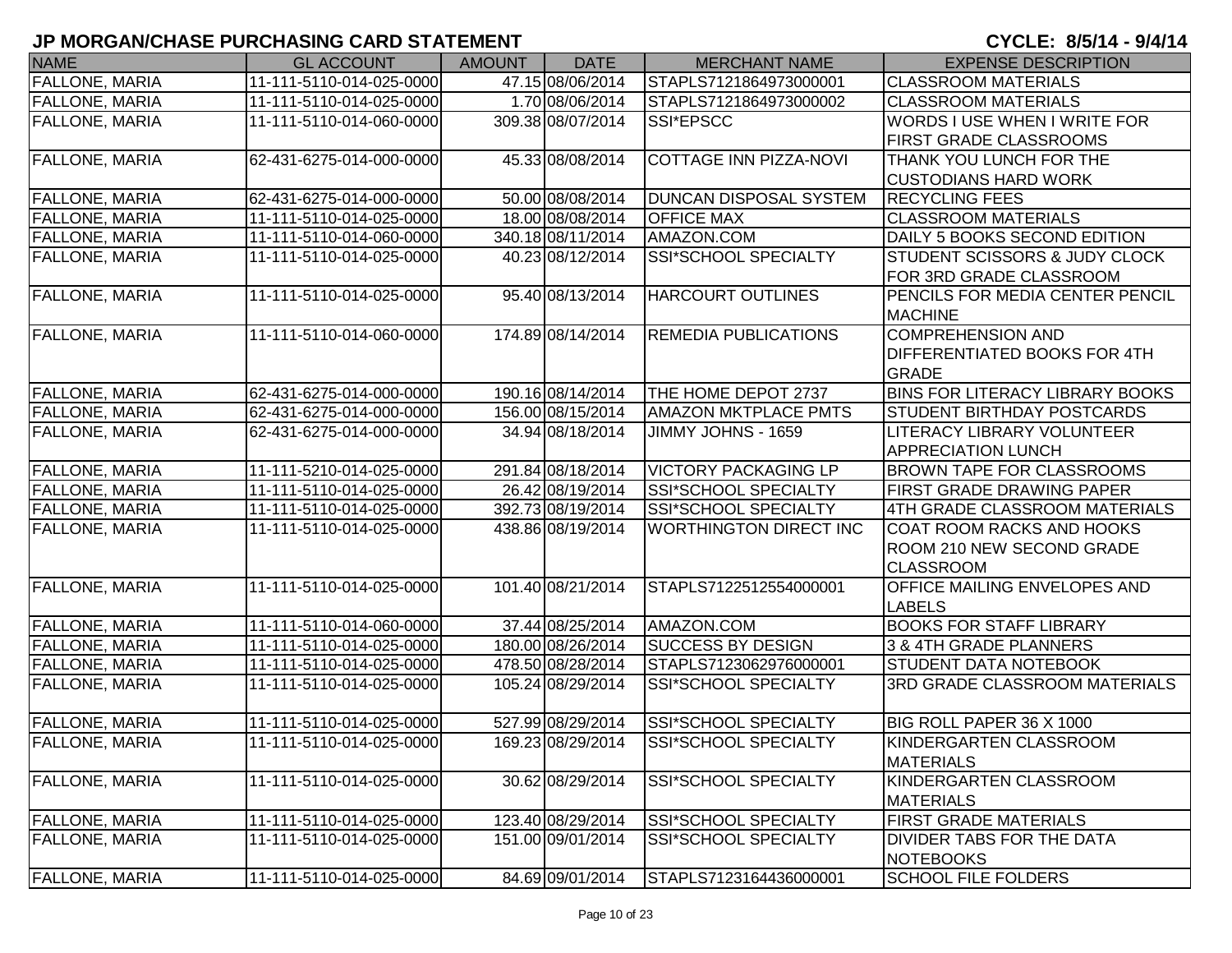| <b>NAME</b>                 | <b>GL ACCOUNT</b>        | <b>AMOUNT</b> | <b>DATE</b>         | <b>MERCHANT NAME</b>                            | <b>EXPENSE DESCRIPTION</b>                            |
|-----------------------------|--------------------------|---------------|---------------------|-------------------------------------------------|-------------------------------------------------------|
| <b>FALLONE, MARIA</b>       | 11-111-5110-014-025-0000 |               | 77.98 09/02/2014    | SSI*SCHOOL SPECIALTY                            | KINDERGARTEN CONSTRUCTION                             |
|                             |                          |               |                     |                                                 | PAPER                                                 |
| <b>FALLONE, MARIA</b>       | 11-111-5110-014-025-0000 |               | 45.58 09/02/2014    | SSI*SCHOOL SPECIALTY                            | KINDERGARTEN CONSTRUCTION                             |
|                             |                          |               |                     |                                                 | <b>PAPER</b>                                          |
| <b>FALLONE, MARIA</b>       | 11-111-5110-014-025-0000 |               | 61.79 09/02/2014    | SSI*SCHOOL SPECIALTY                            | KINDERGARTEN CLASSROOM                                |
|                             |                          |               |                     |                                                 | <b>MATERIALS</b>                                      |
| FALLONE, MARIA              | 11-111-5110-014-025-0000 |               | 70.90 09/02/2014    | SSI*SCHOOL SPECIALTY                            | <b>PAPER CHARTS FOR ELL</b>                           |
|                             |                          |               |                     |                                                 | <b>CLASSROOMS</b>                                     |
| <b>FALLONE, MARIA Total</b> |                          | 6,694.94      |                     |                                                 |                                                       |
| FULAR, JAMES                | 11-261-5993-071-000-0000 |               | 999.90 08/12/2014   | <b>BADER AND SONS CO.</b>                       | <b>HS SPECIAL TINES FOR TURF</b>                      |
| FULAR, JAMES                | 11-261-5992-000-000-0000 |               | 44.95 08/14/2014    |                                                 | MARKS OUTDOOR POWER EQ MTCE BATTERY FOR Z-MOWER       |
| FULAR, JAMES                | 11-261-5993-000-000-0000 |               | 797.57 08/15/2014   | <b>RESIDEX, LLC</b>                             | <b>GRNDS DISTRICT HERBACIDE</b>                       |
| FULAR, JAMES                | 11-261-5993-000-000-0000 |               | 765.36 08/15/2014   | <b>RESIDEX, LLC</b>                             | <b>GRNDS DISTRICT HERBACIDE</b>                       |
| FULAR, JAMES                | 11-261-5993-071-000-0000 |               | 500.00 08/18/2014   | <b>LANDSCAPE SUPPLY</b>                         | <b>HS STADIUM SPRUCE UP MATERIALS</b>                 |
|                             |                          |               |                     |                                                 | <b>DEPOSIT</b>                                        |
| <b>FULAR, JAMES</b>         | 11-261-5993-000-000-0000 |               | 24.33 08/20/2014    | MARKS OUTDOOR POWER EQ MTCE Z-MOWER TIRE REPAIR |                                                       |
| FULAR, JAMES                | 11-261-5993-071-000-0000 |               | 970.75 08/21/2014   | <b>LANDSCAPE SUPPLY</b>                         | HS STADIUM SPRUCE UP MATERIALS                        |
| <b>FULAR, JAMES Total</b>   |                          | 4,102.86      |                     |                                                 |                                                       |
| FURLOW, SETH                | 11-113-5110-071-414-0000 |               | 560.07 08/20/2014   | PAYPAL *BIOZONE INT                             | <b>IB BIOLOGY WORKBOOKS FOR 2014-</b>                 |
|                             |                          |               |                     |                                                 | 2016                                                  |
| FURLOW, SETH                | 11-113-5110-071-065-0000 |               | 94.73 08/21/2014    | <b>OFFICE MAX</b>                               | <b>SCHOOL SUPPLIES</b>                                |
| FURLOW, SETH                | 62-431-6097-020-000-0000 |               | 118.23 08/25/2014   | AMAZON.COM                                      | <b>BOOKS FOR CAMP AND DIALOGUES</b>                   |
| <b>FURLOW, SETH</b>         | 11-113-5110-071-065-0000 |               | 20.57 08/25/2014    | AMAZON.COM                                      | <b>SCHOOL SUPPLIES</b>                                |
| FURLOW, SETH                | 62-431-6097-020-000-0000 |               | 304.53 08/26/2014   | <b>SIMULATION TRAINING SY</b>                   | <b>CULTURE SIMULATION FOR</b>                         |
|                             |                          |               |                     |                                                 | DIALOGUES, CAMP, & MS SJ WORK                         |
| <b>FURLOW, SETH</b>         | 11-113-5110-071-065-0000 |               | 59.88 08/29/2014    | <b>ACTIVEGRADE</b>                              | <b>SBG GRADING PROGRAM</b>                            |
| <b>FURLOW, SETH Total</b>   |                          | 1,158.01      |                     |                                                 |                                                       |
| GILMORE, MEGAN              | 11-118-5110-000-951-0000 |               | 125.05 08/05/2014   | LAKESHORE LEARNING #45                          | <b>SUPPLIES</b>                                       |
| GILMORE, MEGAN              | 11-118-5110-000-951-0000 |               | 108.36 08/27/2014   | <b>TARGET</b><br>00014654                       | <b>CLASSROOM SUPPLIES</b>                             |
| <b>GILMORE, MEGAN Total</b> |                          | 233.41        |                     |                                                 |                                                       |
| GORDON, BRIAN               | 62-431-6104-061-000-0000 |               | -157.50 08/14/2014  | <b>MOTOWN AUTOMOTIVE</b>                        | <b>PARTS RETURNED FOR GOLF CART</b>                   |
| GORDON, BRIAN               | 62-431-6103-061-000-0000 |               | 84.34 08/21/2014    | <b>AMAZON MKTPLACE PMTS</b>                     | <b>WALKIE TALKIES FOR CROSS</b>                       |
|                             |                          |               |                     |                                                 | <b>COUNTRY</b>                                        |
| <b>GORDON, BRIAN</b>        | 62-431-6103-061-000-0000 |               | 401.75 08/21/2014   | <b>AMAZON MKTPLACE PMTS</b>                     | <b>STOP WATCH/PRINTER FOR CROSS</b><br><b>COUNTRY</b> |
| <b>GORDON, BRIAN</b>        | 62-431-6103-061-000-0000 |               | 19.53 08/21/2014    | AMAZON.COM                                      | <b>PAPER FOR PRINTER</b>                              |
| <b>GORDON, BRIAN</b>        | 62-431-6103-061-000-0000 |               | 1,903.51 08/21/2014 | MIDWEST VOLLEYBALL WHO                          | <b>VOLLEYBALL EQUIPMENT</b>                           |
| <b>GORDON, BRIAN</b>        | 62-431-6103-061-000-0000 |               | 1,734.00 08/22/2014 | <b>BUYSHADE.COM</b>                             | TENT FOR GIRLS CROSS COUNTRY                          |
| <b>GORDON, BRIAN</b>        | 62-431-6103-061-000-0000 |               | 2,226.00 08/22/2014 | <b>BUYSHADE.COM</b>                             | TENT FOR CROSS COUNTRY                                |
| <b>GORDON, BRIAN</b>        | 11-293-4120-000-000-0000 |               | 247.00 08/26/2014   | <b>DOUGLAS INDUSTRIES</b>                       | <b>EQUIPMENT FOR TENNIS NETS</b>                      |
| <b>GORDON, BRIAN</b>        | 62-431-6104-061-000-0000 |               | 95.13 09/04/2014    | SAMSCLUB #6657                                  | <b>SUPPLIES FOR OFFICE</b>                            |
| <b>GORDON, BRIAN Total</b>  |                          | 6,553.76      |                     |                                                 |                                                       |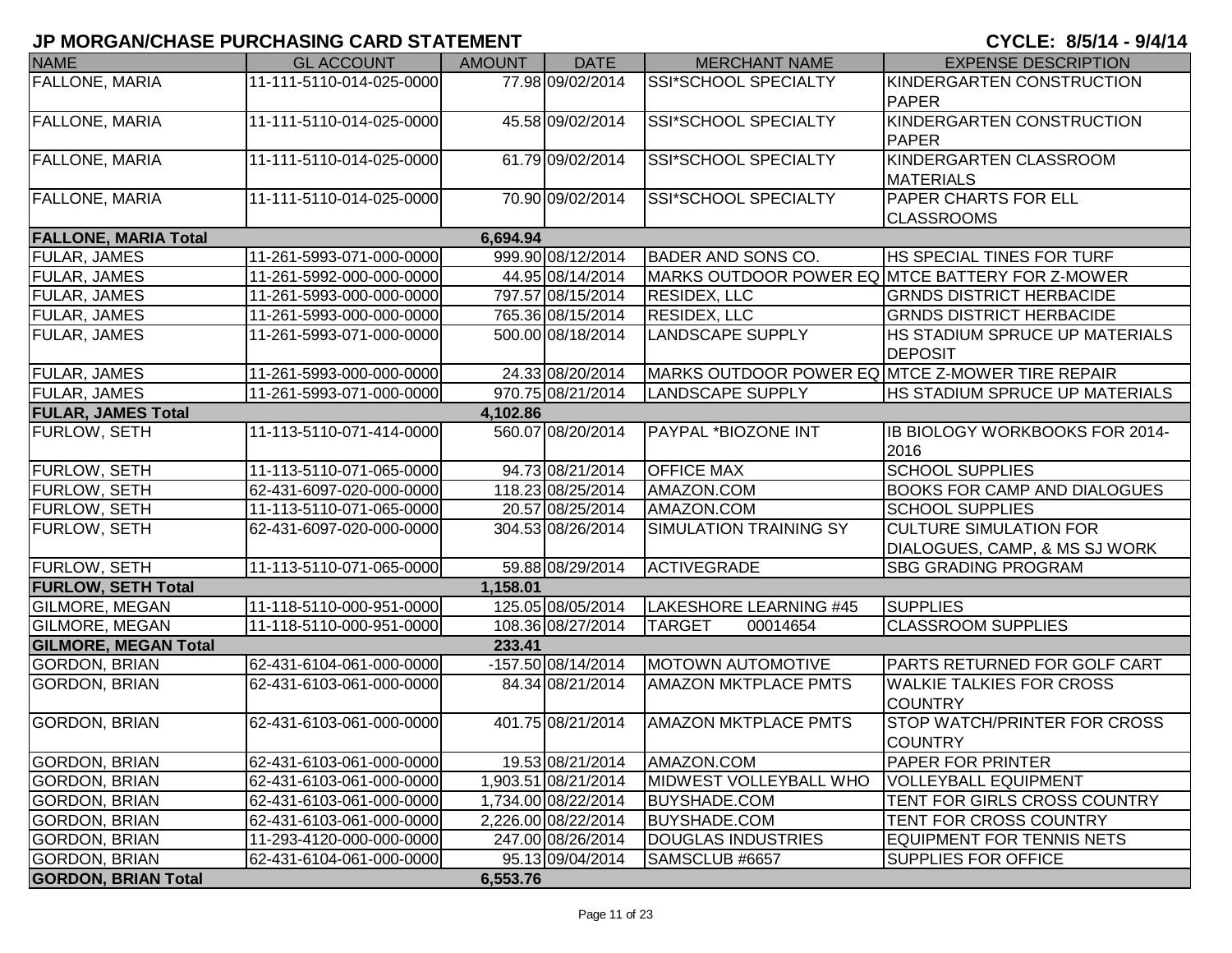| <b>NAME</b>                     | <b>GL ACCOUNT</b>        | <b>AMOUNT</b> | <b>DATE</b>       | <b>MERCHANT NAME</b>          | <b>EXPENSE DESCRIPTION</b>                                                      |
|---------------------------------|--------------------------|---------------|-------------------|-------------------------------|---------------------------------------------------------------------------------|
| <b>GREBINSKI, KRISTEN</b>       | 62-431-6243-065-000-0000 |               | 493.00 08/28/2014 | J W PEPPER                    | <b>CLASSROOM MUSIC</b>                                                          |
| <b>GREBINSKI, KRISTEN</b>       | 11-112-7410-065-000-0000 |               | 350.00 08/28/2014 | MICHIGAN SCHOOL VOCAL         | MSVMA MEMBERSHIP RENEWAL                                                        |
| <b>GREBINSKI, KRISTEN Total</b> |                          | 843.00        |                   |                               |                                                                                 |
| HANSEN, ANN                     | 11-118-5990-000-000-3430 |               | 169.70 08/11/2014 | <b>HIGHSCOPE EDUCATIONAL</b>  | <b>HIGH SCOPE EDUCATIONAL SUPPLIES</b><br><b>FOR GSRP TEACHER</b>               |
| HANSEN, ANN                     | 11-118-3220-000-000-3430 |               | 20.00 08/11/2014  | <b>OAKLAND SCHOOLS-RC INT</b> | <b>GSRP TRAINING FOR TEACHER AND</b><br><b>AIDE</b>                             |
| HANSEN, ANN                     | 11-118-5990-000-951-0000 |               | 69.11 09/01/2014  | 00014654<br><b>TARGET</b>     | <b>CLASSROOM SUPPLIES FOR NEW</b><br><b>CLASSROOMS</b>                          |
| <b>HANSEN, ANN Total</b>        |                          | 258.81        |                   |                               |                                                                                 |
| <b>HARRIS, CHRISTINE</b>        | 11-118-5110-000-951-0000 |               | 21.71 08/15/2014  | <b>TARGET</b><br>00008722     | <b>STORAGE CONTAINERS &amp; BASIC</b><br><b>CLASSROOM OFFICE SUPPLIES</b>       |
| <b>HARRIS, CHRISTINE</b>        | 62-431-6355-031-000-0000 |               | 20.82 08/27/2014  | <b>AMAZON MKTPLACE PMTS</b>   | <b>PRESCHOOL CRAFT SUPPLIES</b>                                                 |
| <b>HARRIS, CHRISTINE</b>        | 62-431-6355-031-000-0000 |               | 23.69 08/27/2014  | <b>AMAZON MKTPLACE PMTS</b>   | <b>CRAFT &amp; TEACHING SUPPLIES</b>                                            |
| HARRIS, CHRISTINE               | 62-431-6355-031-000-0000 |               | 19.94 08/27/2014  | <b>AMAZON MKTPLACE PMTS</b>   | <b>PAPER CRAFT SUPPLIES</b>                                                     |
| HARRIS, CHRISTINE               | 62-431-6355-031-000-0000 |               | 16.28 08/27/2014  | AMAZON.COM                    | <b>CRAFT &amp; SCIENCE PROJECT SUPPLIES</b>                                     |
| HARRIS, CHRISTINE               | 62-431-6355-031-000-0000 |               | 56.80 09/01/2014  | <b>TEACHER'S STORE LIVONI</b> | <b>TEACHING &amp; CRAFT SUPPLIES</b>                                            |
| <b>HARRIS, CHRISTINE</b>        | 11-118-5110-000-951-0000 |               | 68.23 09/02/2014  | MEIJER INC #054 Q01           | <b>CLASSROOM STORAGE &amp; BASIC</b><br><b>OFFICE TEACHING SUPPLIES</b>         |
| <b>HARRIS, CHRISTINE Total</b>  |                          | 227.47        |                   |                               |                                                                                 |
| HAYNES, DEBORAH                 | 11-351-5990-000-953-0000 |               | 58.46 08/13/2014  | MICHAELS STORES 3744          | <b>SCHOOLS SUPPLIES</b>                                                         |
| HAYNES, DEBORAH                 | 11-351-4910-000-953-0000 |               | 51.39 08/27/2014  | <b>TEACHER'S STORE LIVONI</b> | <b>SCHOOLS SUPPIES</b>                                                          |
| <b>HAYNES, DEBORAH Total</b>    |                          | 109.85        |                   |                               |                                                                                 |
| <b>HENDERSON, BETH</b>          | 11-252-5910-000-000-0000 |               | 36.00 08/15/2014  | <b>LAWTON PRINTING INC</b>    | <b>BUSINESS OFFICE SUPPLIES</b>                                                 |
| <b>HENDERSON, BETH</b>          | 11-252-5910-000-000-0000 |               | 25.35 08/21/2014  | STAPLS7122677365000001        | <b>BUSINESS OFFICE SUPPLIES</b>                                                 |
| <b>HENDERSON, BETH</b>          | 11-252-5910-000-000-0000 |               | 99.99 08/25/2014  | STAPLS7122866364000001        | <b>BUSINESS OFFICE SUPPLIES</b>                                                 |
| <b>HENDERSON, BETH</b>          | 11-111-5110-012-025-0000 |               | 243.13 08/28/2014 | STAPLS7123039171000001        | <b>ORCHARD HILLS OFFICE SUPPLIES</b>                                            |
| <b>HENDERSON, BETH</b>          | 11-252-5910-000-000-0000 |               | 28.94 09/01/2014  | STAPLS7123222413000001        | <b>BUSINESS OFFICE SUPPLIES</b>                                                 |
| <b>HENDERSON, BETH Total</b>    |                          | 433.41        |                   |                               |                                                                                 |
| HOLLY, SHEILA                   | 11-112-5110-065-411-0000 |               | 61.88 08/06/2014  | AMAZON.COM                    | COACHING BOOKS, LISA LAPORTE                                                    |
| HOLLY, SHEILA                   | 11-111-5110-012-000-6014 |               | 553.85 08/15/2014 |                               | REI*GREENWOODHEINEMANN TITLE I-VO LLI BAGS, PEGGY HARE                          |
| <b>HOLLY, SHEILA</b>            | 11-111-5110-011-411-0000 |               | 924.50 08/15/2014 | STAPLS7122427226000001        | VO 430 OMPOSITION WRITING<br><b>JOURNALS</b>                                    |
| HOLLY, SHEILA                   | 11-111-5110-011-411-0000 |               | 381.75 08/18/2014 | STAPLS7122440423000001        | VO 75 PRIMARY KINDERGARTEN<br><b>JOURNALS</b>                                   |
| HOLLY, SHEILA                   | 11-111-5110-012-411-0000 |               | 115.85 08/21/2014 | STAPLS7122663607000001        | OH 30 PRIMARY KINDERGARTEN<br>JOURNALS; 1 COMPOSITION WRITING<br><b>JOURNAL</b> |
| <b>HOLLY, SHEILA</b>            | 11-111-5110-012-411-0000 |               | 331.10 08/21/2014 | STAPLS7122663607000002        | OH 154 COMPOSITION WRITING<br><b>JOURNALS</b>                                   |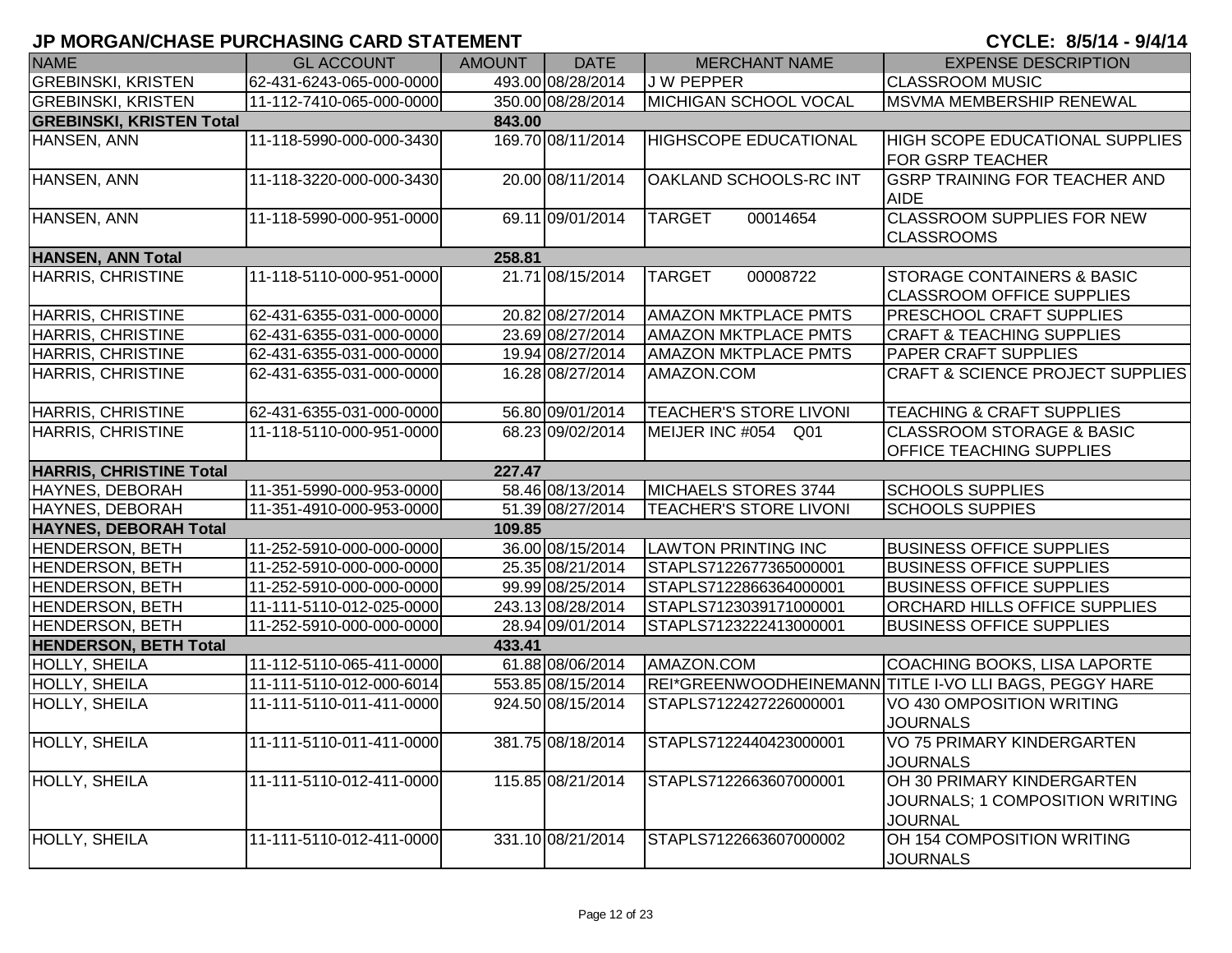| <b>NAME</b>                      | <b>GL ACCOUNT</b>        | <b>AMOUNT</b> | <b>DATE</b>         | <b>MERCHANT NAME</b>          | <b>EXPENSE DESCRIPTION</b>              |
|----------------------------------|--------------------------|---------------|---------------------|-------------------------------|-----------------------------------------|
| <b>HOLLY, SHEILA</b>             | 11-111-5110-013-411-0000 |               | 645.00 08/21/2014   | STAPLS7122663739000001        | <b>NW 300 COMPOSITION WRITING</b>       |
|                                  |                          |               |                     |                               | <b>JOURNALS</b>                         |
| HOLLY, SHEILA                    | 11-111-5110-014-411-0000 |               | 526.95 08/21/2014   | STAPLS7122663942000001        | PV 105 PRIMARY KINDERGARTEN             |
|                                  |                          |               |                     |                               | JOURNALS; 60 COMPOSITION WRITING        |
|                                  |                          |               |                     |                               | <b>JOURNALS</b>                         |
| HOLLY, SHEILA                    | 11-111-5110-015-411-0000 |               | 258.00 08/21/2014   | STAPLS7122664066000001        | DF 120 COMPOSITION WRITING              |
|                                  |                          |               |                     |                               | <b>JOURNALS</b>                         |
| HOLLY, SHEILA                    | 11-111-5110-055-411-0056 |               | 131.15 08/22/2014   | STAPLS7122747440000001        | NM6 61 COMPOSITION WRITING              |
|                                  |                          |               |                     |                               | <b>JOURNALS</b>                         |
| HOLLY, SHEILA                    | 11-111-5110-055-411-0055 |               | 1,075.00 08/29/2014 | STAPLS7122664208000002        | NM5 500 COMPOSITION WRITING             |
|                                  |                          |               |                     |                               | <b>JOURNALS</b>                         |
| <b>HOLLY, SHEILA</b>             | 11-111-5110-013-411-0000 |               | 516.00 08/29/2014   | STAPLS7122664278000001        | <b>NW 240 COMPOSITION WRITING</b>       |
|                                  |                          |               |                     |                               | <b>JOURNALS</b>                         |
| HOLLY, SHEILA                    | 11-113-4910-071-451-0000 |               | 997.00 09/01/2014   | <b>MICHIGAN VIRTUAL U</b>     | REGISTER 3 STUDENTS FOR 3 ONLINE        |
|                                  |                          |               |                     |                               | <b>COURSES</b>                          |
| HOLLY, SHEILA                    | 11-113-4910-071-451-0000 |               | 598.00 09/01/2014   | <b>MICHIGAN VIRTUAL U</b>     | <b>REGISTER 2 STUDENTS FOR 2 ONLINE</b> |
|                                  |                          |               |                     |                               | <b>COURSES</b>                          |
| HOLLY, SHEILA                    | 11-111-5110-013-411-0000 |               | 129.00 09/01/2014   | STAPLS7123224388000001        | <b>NW 60 COMPOSITION WRITING</b>        |
|                                  |                          |               |                     |                               | <b>JOURNALS</b>                         |
| HOLLY, SHEILA                    | 11-113-4910-071-451-0000 |               | 299.00 09/03/2014   | <b>MICHIGAN VIRTUAL U</b>     | <b>REGISTER 1 STUDENTS FOR 1 ONLINE</b> |
|                                  |                          |               |                     |                               | <b>COURSE</b>                           |
| <b>HOLLY, SHEILA</b>             | 11-113-4910-071-451-0000 |               | 698.00 09/03/2014   | <b>MICHIGAN VIRTUAL U</b>     | <b>REGISTER 2 STUDENTS FOR 2 ONLINE</b> |
|                                  |                          |               |                     |                               | <b>COURSES</b>                          |
| <b>HOLLY, SHEILA Total</b>       |                          | 8,242.03      |                     |                               |                                         |
| HOSKINS, DIANE                   | 11-131-5110-000-000-6710 |               | 92.24 08/21/2014    | STAPLS7122672157000001        | <b>TEACHER SUPPLIES</b>                 |
| HOSKINS, DIANE                   | 62-431-6301-033-000-0000 |               | 100.70 08/25/2014   | <b>ZOUP! NOVI</b>             | <b>STAFF KICK OFF MEETING</b>           |
| HOSKINS, DIANE                   | 62-431-6301-033-000-0000 |               | 16.19 08/26/2014    | SAMS CLUB #6657               | <b>STAFF KICK OFF MEETING</b>           |
| HOSKINS, DIANE                   | 11-131-5110-000-000-6710 |               | 65.94 08/28/2014    | STAPLS7123044992000001        | <b>TEACHERS SUPPLIES</b>                |
| HOSKINS, DIANE                   | 11-131-5110-000-000-6710 |               | 8.32 09/01/2014     | STAPLS7123044992000004        | <b>TEACHER SUPPLY</b>                   |
| HOSKINS, DIANE                   | 11-131-5210-000-000-6710 |               | 103.20 09/04/2014   | AMAZON.COM                    | <b>LANGUAGE ARTS BOOKS</b>              |
| <b>HOSKINS, DIANE Total</b>      |                          | 386.59        |                     |                               |                                         |
| JAROSLAWSKI, CARMEN              | 11-252-7410-000-000-0000 |               | 132.00 08/13/2014   | <b>MSBO</b>                   | <b>MSBO DUES</b>                        |
| <b>JAROSLAWSKI, CARMEN Total</b> |                          | 132.00        |                     |                               |                                         |
| JUOPPERI, JOHN                   | 11-261-5992-071-000-0000 |               | 116.23 08/07/2014   | <b>PITTSBURGH PAINTS 9455</b> | <b>HS OFFICE</b>                        |
| <b>JUOPPERI, JOHN</b>            | 11-261-5992-011-000-0000 |               | 19.59 08/18/2014    | <b>ITHE HOME DEPOT 2737</b>   | <b>VO ICE GUARDS</b>                    |
| JUOPPERI, JOHN                   | 11-261-5992-000-000-0000 |               | 9.96 08/22/2014     | THE HOME DEPOT 2737           | <b>MTCE TOOL</b>                        |
| <b>JUOPPERI, JOHN</b>            | 11-261-5992-013-000-0000 |               | 13.76 08/22/2014    | THE HOME DEPOT 2737           | <b>NW VENT COVER PAINT</b>              |
| JUOPPERI, JOHN                   | 11-261-5992-000-000-0000 |               | 215.70 09/04/2014   | <b>LAWSON PRODUCTS</b>        | MTCE DRILL BITS, SCREWS, BOLTS          |
| JUOPPERI, JOHN Total             |                          | 375.24        |                     |                               |                                         |
| <b>KORTLANDT, PATRICIA</b>       | 11-111-5110-011-025-0000 |               | 71.25 08/05/2014    | SSI*SCHOOL SPECIALTY          | <b>CLASSROOM MATERIALS FOR</b>          |
|                                  |                          |               |                     |                               | <b>SECORD</b>                           |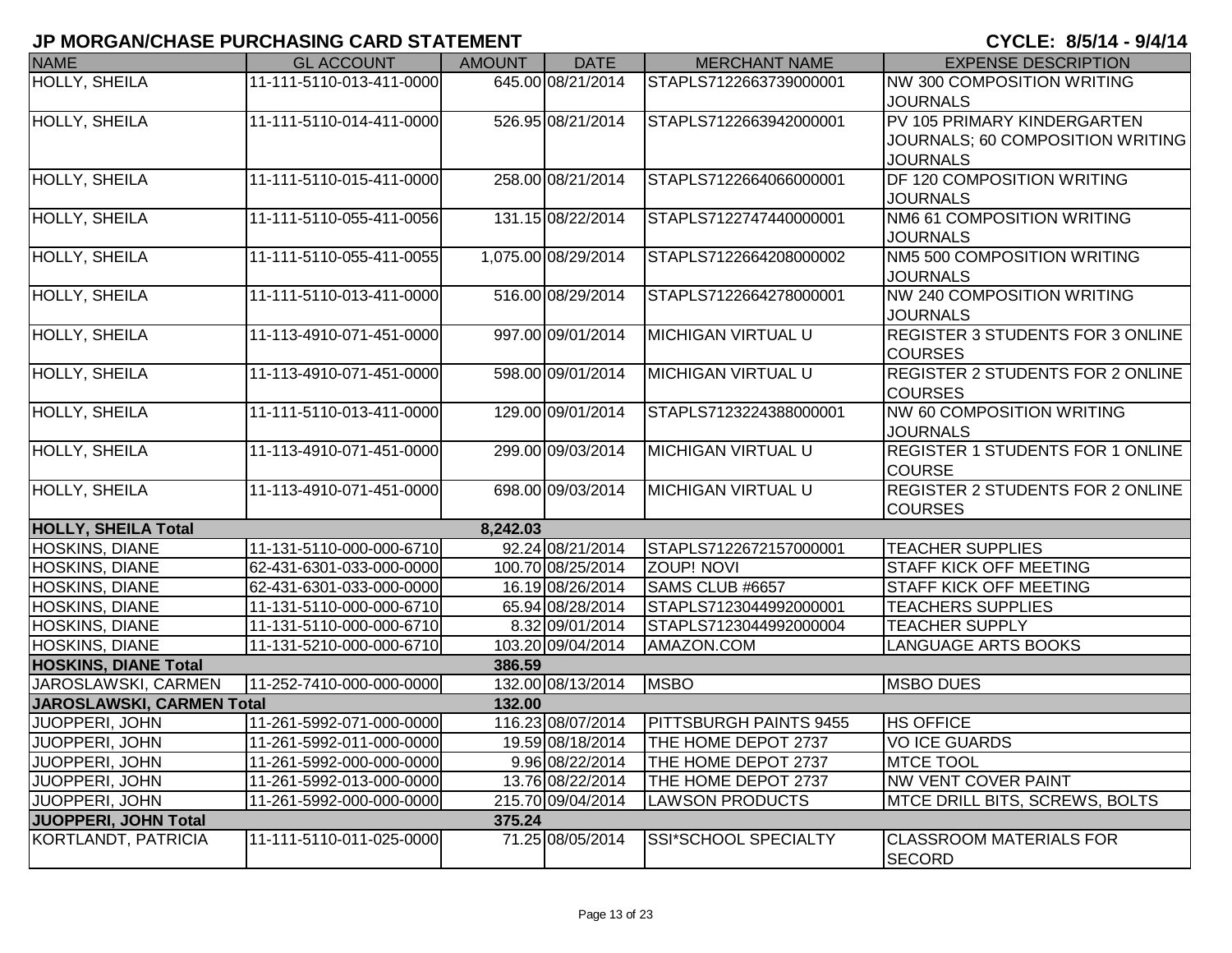| <b>NAME</b>                | <b>GL ACCOUNT</b>        | <b>AMOUNT</b> | <b>DATE</b>       | <b>MERCHANT NAME</b>        | <b>EXPENSE DESCRIPTION</b>                        |
|----------------------------|--------------------------|---------------|-------------------|-----------------------------|---------------------------------------------------|
| <b>KORTLANDT, PATRICIA</b> | 11-111-5110-011-025-0000 |               | 219.74 08/05/2014 | SSI*SCHOOL SPECIALTY        | <b>CLASSROOM MATERIALS FOR</b>                    |
|                            |                          |               |                   |                             | <b>FOSDICK</b>                                    |
| KORTLANDT, PATRICIA        | 11-111-5110-011-025-0000 |               | 64.36 08/05/2014  | SSI*SCHOOL SPECIALTY        | <b>CLASSROOM MATERIALS FOR SAVEN</b>              |
|                            |                          |               |                   |                             |                                                   |
| KORTLANDT, PATRICIA        | 11-111-5110-011-025-0000 |               | 161.29 08/05/2014 | SSI*SCHOOL SPECIALTY        | <b>CLASSROOM MATERIALS FOR HAND</b>               |
| KORTLANDT, PATRICIA        | 11-111-5110-011-025-0000 |               | 116.54 08/05/2014 | SSI*SCHOOL SPECIALTY        | <b>CLASSROOM MATERIALS FOR</b>                    |
|                            |                          |               |                   |                             | <b>CRACRAFT</b>                                   |
| <b>KORTLANDT, PATRICIA</b> | 11-111-5110-011-025-0000 |               | 9.44 08/05/2014   | <b>SSI*SCHOOL SPECIALTY</b> | <b>CLASSROOM MATERIALS FOR PAS</b>                |
| KORTLANDT, PATRICIA        | 11-111-5110-011-025-0000 |               | 249.93 08/05/2014 | <b>SSI*SCHOOL SPECIALTY</b> | <b>CLASSROOM MATERIALS FOR SMITH</b>              |
| KORTLANDT, PATRICIA        | 11-111-5110-011-025-0000 |               | 125.58 08/05/2014 | SSI*SCHOOL SPECIALTY        | <b>CLASSROOM MATERIALS FOR</b><br><b>CORWIN</b>   |
| KORTLANDT, PATRICIA        | 11-111-5110-011-025-0000 |               | 184.83 08/05/2014 | SSI*SCHOOL SPECIALTY        | <b>CLASSROOM MATERIALS FOR</b>                    |
|                            |                          |               |                   |                             | <b>GUILMETTE</b>                                  |
| KORTLANDT, PATRICIA        | 11-111-5110-011-025-0000 |               | 85.99 08/05/2014  | SSI*SCHOOL SPECIALTY        | <b>CLASSROOM MATERIALS FOR</b>                    |
|                            |                          |               |                   |                             | <b>ASHKANANI</b>                                  |
| KORTLANDT, PATRICIA        | 11-111-5110-011-025-0000 |               | 101.47 08/05/2014 | SSI*SCHOOL SPECIALTY        | <b>CLASSROOM MATERIALS FOR</b>                    |
|                            |                          |               |                   |                             | <b>BELANGER</b>                                   |
| KORTLANDT, PATRICIA        | 11-111-5110-011-025-0000 |               | 156.17 08/05/2014 | SSI*SCHOOL SPECIALTY        | <b>CLASSROOM MATERIALS FOR SHARP</b>              |
| KORTLANDT, PATRICIA        | 11-111-5110-011-025-0000 |               | 80.02 08/05/2014  | SSI*SCHOOL SPECIALTY        | <b>CLASSROOM MATERIALS FOR HARE</b>               |
| KORTLANDT, PATRICIA        | 11-111-5110-011-025-0000 |               | 11.64 08/05/2014  | SSI*SCHOOL SPECIALTY        | <b>CLASSROOM MATERIALS FOR</b>                    |
|                            |                          |               |                   |                             | <b>SECORD</b>                                     |
| KORTLANDT, PATRICIA        | 11-111-5110-011-025-0000 |               | 209.56 08/05/2014 | SSI*SCHOOL SPECIALTY        | <b>CLASSROOM MATERIALS FOR</b>                    |
|                            |                          |               |                   |                             | <b>MYRAND</b>                                     |
| KORTLANDT, PATRICIA        | 11-111-5110-011-025-0000 |               | 152.52 08/05/2014 | <b>SSI*SCHOOL SPECIALTY</b> | <b>CLASSROOM MATERIALS FOR</b>                    |
|                            |                          |               |                   |                             | <b>BURNSIDE</b>                                   |
| KORTLANDT, PATRICIA        | 11-111-5110-011-025-0000 |               | 52.02 08/05/2014  | SSI*SCHOOL SPECIALTY        | <b>CLASSROOM MATERIALS FOR HAND</b>               |
| KORTLANDT, PATRICIA        | 11-111-5110-011-025-0000 |               | 21.35 08/05/2014  | SSI*SCHOOL SPECIALTY        | <b>CLASSROOM MATERIALS FOR PAS</b>                |
| KORTLANDT, PATRICIA        | 11-111-5110-011-025-0000 |               | 34.32 08/06/2014  | SSI*SCHOOL SPECIALTY        | <b>CLASSROOM MATERIALS FOR SIARTO</b>             |
| KORTLANDT, PATRICIA        | 11-111-5110-011-025-0000 |               | 247.14 08/06/2014 | SSI*SCHOOL SPECIALTY        | CLASSROOM MATERIALS FOR GILBO                     |
| KORTLANDT, PATRICIA        | 11-111-5110-011-025-0000 |               | 181.86 08/06/2014 | <b>SSI*SCHOOL SPECIALTY</b> | <b>CLASSROOM MATERIALS FOR SIARTO</b>             |
|                            |                          |               |                   |                             |                                                   |
| KORTLANDT, PATRICIA        | 11-111-5110-011-025-0000 |               | 105.74 08/08/2014 | STAPLS7119909034000001      | <b>CLASSROOM MATERIALS FOR</b>                    |
|                            |                          |               |                   |                             | <b>CRACRAFT</b>                                   |
| KORTLANDT, PATRICIA        | 11-111-5110-011-025-0000 |               | 88.30 08/08/2014  | STAPLS7119910626000001      | <b>CLASSROOM MATERIALS FOR</b><br><b>SPARLING</b> |
| KORTLANDT, PATRICIA        | 11-111-5110-011-025-0000 |               | 76.18 08/08/2014  | STAPLS7119911240000001      | <b>CLASSROOM MATERIALS FOR</b>                    |
|                            |                          |               |                   |                             | <b>ASHKANANI</b>                                  |
| KORTLANDT, PATRICIA        | 11-111-5110-011-025-0000 |               | 30.16 08/08/2014  | STAPLS7119913444000001      | <b>CLASSROOM MATERIALS FOR HURLEY</b>             |
|                            |                          |               |                   |                             |                                                   |
| KORTLANDT, PATRICIA        | 11-111-5110-011-025-0000 |               | 86.89 08/08/2014  | STAPLS7119913817000001      | <b>CLASSROOM MATERIALS FOR PAS</b>                |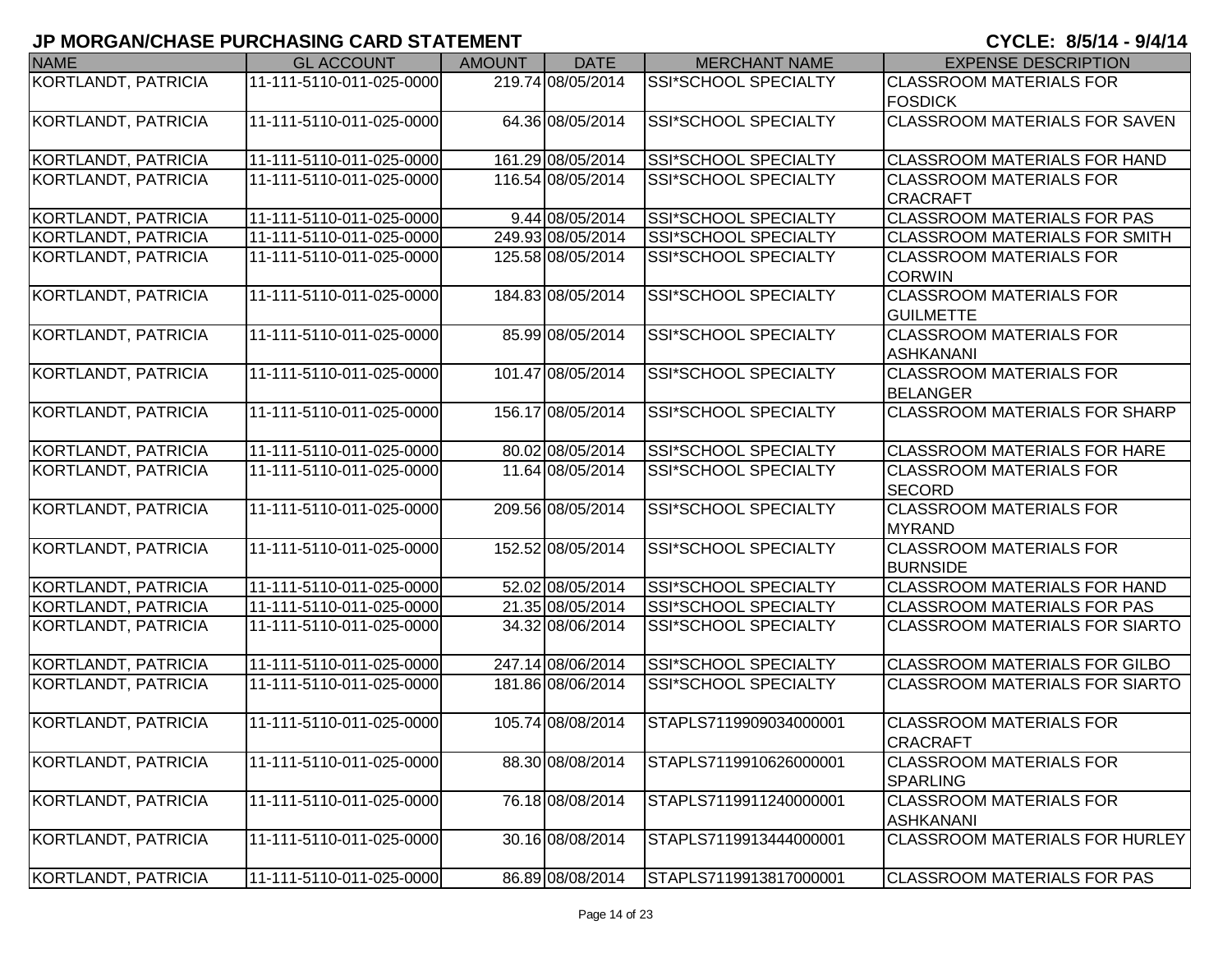| <b>NAME</b>                      | <b>GL ACCOUNT</b>        | <b>AMOUNT</b> | <b>DATE</b>       | <b>MERCHANT NAME</b>          | <b>EXPENSE DESCRIPTION</b>            |
|----------------------------------|--------------------------|---------------|-------------------|-------------------------------|---------------------------------------|
| KORTLANDT, PATRICIA              | 11-111-5110-011-025-0000 |               | 114.81 08/08/2014 | STAPLS7119914350000001        | <b>CLASSROOM MATERIALS FOR</b>        |
|                                  |                          |               |                   |                               | <b>CORWIN</b>                         |
| KORTLANDT, PATRICIA              | 11-111-5110-011-025-0000 |               | 57.74 08/08/2014  | STAPLS7119914632000001        | <b>CLASSROOM MATERIALS FOR</b>        |
|                                  |                          |               |                   |                               | LAFFERTY                              |
| KORTLANDT, PATRICIA              | 11-111-5110-011-025-0000 |               | 172.01 08/08/2014 | STAPLS7119915027000001        | <b>ICLASSROOM MATERIALS FOR SAVEN</b> |
|                                  |                          |               |                   |                               |                                       |
| KORTLANDT, PATRICIA              | 11-111-5110-011-025-0000 |               | 2.34 08/08/2014   | STAPLS7119915027000002        | <b>CLASSROOM MATERIALS FOR SAVEN</b>  |
|                                  |                          |               |                   |                               |                                       |
| <b>KORTLANDT, PATRICIA</b>       | 11-111-5110-011-025-0000 |               | 67.85 08/08/2014  | STAPLS7119915782000001        | <b>CLASSROOM MATERIALS FOR</b>        |
|                                  |                          |               |                   |                               | <b>BURNSIDE</b>                       |
| KORTLANDT, PATRICIA              | 11-111-5110-011-025-0000 |               | 135.55 08/08/2014 | STAPLS7119917688000001        | <b>CLASSROOM MATERIALS FOR</b>        |
|                                  |                          |               |                   |                               | KINDERGARTEN                          |
| KORTLANDT, PATRICIA              | 11-111-5110-011-025-0000 |               | 48.34 08/08/2014  | STAPLS7119919452000001        | <b>CLASSROOM MATERIALS FOR</b>        |
|                                  |                          |               |                   |                               | <b>SECORD</b>                         |
| KORTLANDT, PATRICIA              | 11-111-5110-011-025-0000 |               | 228.91 08/08/2014 | STAPLS7119970112000001        | <b>FOLDERS, BATTERIES FOR OFFICE</b>  |
|                                  |                          |               |                   |                               | EQUIPMENT, NAME TAGS, ENVELOPES       |
|                                  |                          |               |                   |                               | <b>CLASSROOM MATERIALS FOR CYRUS</b>  |
| KORTLANDT, PATRICIA              | 11-111-5110-011-025-0000 |               | 30.65 08/08/2014  | STAPLS7120036647000001        |                                       |
| KORTLANDT, PATRICIA              | 11-111-5110-011-025-0000 |               | 44.26 08/08/2014  | STAPLS7120037356000001        | <b>CLASSROOM MATERIALS FOR</b>        |
|                                  |                          |               |                   |                               | <b>BRODERICK</b>                      |
| KORTLANDT, PATRICIA              | 11-111-5110-011-025-0000 |               | 31.25 08/08/2014  | STAPLS7120038864000001        | <b>CLASSROOM MATERIALS FOR HAND</b>   |
| KORTLANDT, PATRICIA              | 11-111-5110-011-025-0000 |               | 33.99 08/08/2014  | STAPLS7120040122000001        | <b>CLASSROOM MATERIALS FOR</b>        |
|                                  |                          |               |                   |                               | <b>MEYERINK</b>                       |
| KORTLANDT, PATRICIA              | 11-111-5110-011-025-0000 |               | 176.00 08/08/2014 | STAPLS7120108944000001        | <b>FOLDERS FOR CLASSROOMS</b>         |
| KORTLANDT, PATRICIA              | 11-111-5110-011-025-0000 |               | 153.60 08/08/2014 | STAPLS7120108944000002        | <b>FOLDERS WITH GUSSETS FOR 4TH</b>   |
|                                  |                          |               |                   |                               | <b>GRADE</b>                          |
| KORTLANDT, PATRICIA              | 11-111-5110-011-025-0000 |               | 58.15 08/08/2014  | STAPLS7120111921000001        | <b>FOLDERS AND LABELS</b>             |
| KORTLANDT, PATRICIA              | 11-241-5990-011-000-0000 |               | 127.40 08/08/2014 | STAPLS7120152640000002        | <b>BATTERIES FOR FLASHLIGHTS FOR</b>  |
|                                  |                          |               |                   |                               | <b>CRISIS BAGS</b>                    |
| KORTLANDT, PATRICIA              | 11-241-5990-011-000-0000 |               | 172.55 08/11/2014 | STAPLS7120152640000001        | <b>FLASHLIGHTS FOR CRISIS BAGS</b>    |
| KORTLANDT, PATRICIA              | 11-241-5990-011-000-0000 |               | 159.60 08/12/2014 | GFS MKTPLC #1985              | <b>GLOVES FOR CUSTODIAL STAFF</b>     |
| KORTLANDT, PATRICIA              | 11-111-5110-011-025-0000 |               | 69.36 08/14/2014  | STAPLS7119913817000002        | <b>STUDY CARREL FOR PAS</b>           |
| KORTLANDT, PATRICIA              | 62-431-6275-011-000-0000 |               | 598.20 08/15/2014 | <b>BAUDVILLE INC.</b>         | <b>TEACHER APPRECIATION FOR</b>       |
|                                  |                          |               |                   |                               | <b>BURNHAM</b>                        |
| KORTLANDT, PATRICIA              | 11-111-5110-011-025-0000 |               | 177.50 08/27/2014 | SSI*SCHOOL SPECIALTY          | <b>CLASSROOM MATERIALS FOR</b>        |
|                                  |                          |               |                   |                               | LAFFERTY                              |
| KORTLANDT, PATRICIA              | 11-111-5110-011-025-0000 |               | 11.64 09/04/2014  | SSI*SCHOOL SPECIALTY          | <b>CLASSROOM MATERIALS FOR</b>        |
|                                  |                          |               |                   |                               | <b>LAFFERTY</b>                       |
| <b>KORTLANDT, PATRICIA Total</b> |                          | 5,595.99      |                   |                               |                                       |
| LAINE, MARGARET                  | 62-431-6105-071-000-0000 |               | 185.00 08/13/2014 | COLLEGEBOARD*PRODUCTS         | AP CONFERENCE NOVEMBER 2013           |
| LAINE, MARGARET                  | 62-431-6105-071-000-0000 |               | 625.35 08/14/2014 | <b>PERFECTION LEARNING CO</b> | AP US HISTORY COURSE MATERIALS        |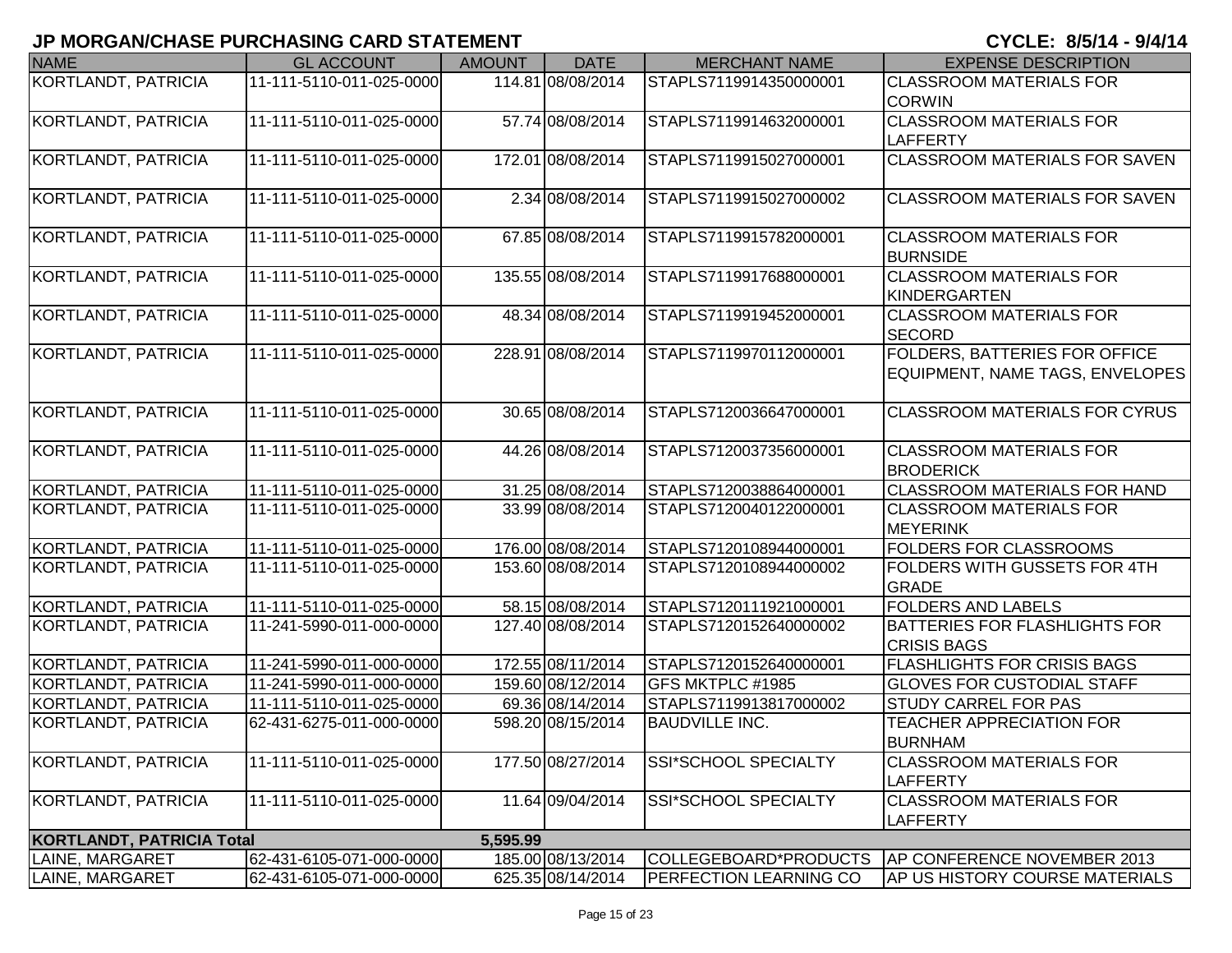| <b>NAME</b>                  | <b>GL ACCOUNT</b>        | <b>AMOUNT</b> | <b>DATE</b>         | <b>MERCHANT NAME</b>              | <b>EXPENSE DESCRIPTION</b>                                                             |
|------------------------------|--------------------------|---------------|---------------------|-----------------------------------|----------------------------------------------------------------------------------------|
| LAINE, MARGARET              | 11-113-4910-071-414-0000 |               | 445.27 08/20/2014   | SHEETMUSICPLUS.COM                | <b>IB MUSIC SCORES</b>                                                                 |
| LAINE, MARGARET              | 11-221-3220-000-414-0000 |               | 729.00 08/27/2014   | INT*BACCALAUREATE ORG             | <b>IB TRAINING FOR SETH FURLOW IN</b><br>OCTOBER 2014                                  |
| LAINE, MARGARET              | 62-431-6105-071-000-0000 |               | 254.50 08/27/2014   | <b>SMP HOLT FSG PALGRAVE</b>      | AP US HISTORY GUIDE AND BOOKLET<br><b>FOR R. FRANCHI</b>                               |
| LAINE, MARGARET              | 11-221-3220-000-414-0000 |               | 920.00 08/28/2014   | <b>CTR ADVNMENT STUDY</b>         | IB TRAINING FOR MARILINA CORTES.                                                       |
| LAINE, MARGARET              | 11-221-3220-000-414-0000 |               | 205.20 08/28/2014   | 00674398762181<br>DELTA           | FLIGHT FOR FURLOW IB TRAINING IN<br><b>OCTOBER</b>                                     |
| LAINE, MARGARET              | 11-221-3220-000-414-0000 |               | 339.20 09/03/2014   | <b>DELTA</b>                      | FLIGHT FOR MARILINA CORTES AND IB<br><b>TRAINING</b>                                   |
| LAINE, MARGARET              | 11-113-4910-071-414-0000 |               | 95.94 09/04/2014    | SHEETMUSICPLUS.COM                | SHEET MUSIC FOR IB MUSIC                                                               |
| <b>LAINE, MARGARET Total</b> |                          | 3,799.46      |                     |                                   |                                                                                        |
| LAMBERT, ELIZABETH           | 11-261-4966-071-000-0000 |               | 175.00 08/05/2014   | <b>FIRE SYSTEMS OF MICHIG</b>     | <b>HS CONCESSION STAND SEMI ANNUAL</b><br><b>INSPECTION</b>                            |
| LAMBERT, ELIZABETH           | 11-261-4966-000-000-0000 |               | 4,051.00 08/05/2014 | FIRE SYSTEMS OF MICHIG            | <b>DISTRICT ANNUAL FIRE</b><br><b>EXTINGUISHER INSPECTION</b>                          |
| LAMBERT, ELIZABETH           | 11-261-5992-071-000-0000 |               | 335.00 08/05/2014   | IN *AQUATIC SOURCE, LL            | <b>HS POOL CHLORINE</b>                                                                |
| LAMBERT, ELIZABETH           | 11-261-4910-071-000-0000 |               | 1,394.25 08/05/2014 | IN *AQUATIC SOURCE, LL            | HS POOL DIGITAL FLOW METER                                                             |
| LAMBERT, ELIZABETH           | 11-261-5990-000-000-0000 |               | 25.00 08/05/2014    | <b>OCCUPATIONAL HLTH PRTN</b>     | <b>MTCE PHYSICAL FOR BUNKER</b>                                                        |
| LAMBERT, ELIZABETH           | 11-261-5710-000-000-0000 |               | 1,195.73 08/06/2014 | CORRIGAN OIL #2 - BRI             | <b>MTCE FUEL</b>                                                                       |
| LAMBERT, ELIZABETH           | 11-261-5991-055-000-0000 |               | 498.80 08/06/2014   | <b>NICHOLS</b>                    | <b>NM5 CUSTODIAL SUPPLIES</b>                                                          |
| LAMBERT, ELIZABETH           | 11-261-5991-011-000-0000 |               | 41.44 08/06/2014    | <b>NICHOLS</b>                    | <b>VO CUSTODIAL SUPPLIES</b>                                                           |
| LAMBERT, ELIZABETH           | 11-261-4910-010-000-0000 |               | 16.24 08/06/2014    | <b>QUALITY FIRST AID &amp; SA</b> | TRANS FIRST AID KIT SUPPLIES                                                           |
| LAMBERT, ELIZABETH           | 11-261-4910-005-000-0000 |               | 36.22 08/06/2014    | <b>QUALITY FIRST AID &amp; SA</b> | <b>MTCE FIRST AID KIT SUPPLIES</b>                                                     |
| LAMBERT, ELIZABETH           | 11-261-4910-000-000-0611 |               | 4,062.30 08/11/2014 | <b>ARCH ENVIRONMENTAL GRO</b>     | <b>DISTRICT STORM WATER</b><br><b>MANAGEMENT</b>                                       |
| LAMBERT, ELIZABETH           | 11-261-4910-000-000-0000 |               | 429.00 08/11/2014   | ARCH ENVIRONMENTAL GRO            | <b>DISTRICT HAZARDOUS MATERIALS</b>                                                    |
| LAMBERT, ELIZABETH           | 11-261-4910-012-000-0000 |               | 145.00 08/13/2014   | NATIONAL TIME                     | OH PANEL TROUBLE                                                                       |
| LAMBERT, ELIZABETH           | 11-261-5991-071-000-0000 |               | 4,042.02 08/13/2014 | <b>NICHOLS</b>                    | <b>HS CUSTODIAL SUPPLIES</b>                                                           |
| LAMBERT, ELIZABETH           | 11-261-4910-065-000-0000 |               | 1,100.00 08/13/2014 | <b>VFP FIRE SYSTEMS INC</b>       | MS REPLACE WALL MOUNT JOCKEY<br><b>PUMP</b>                                            |
| LAMBERT, ELIZABETH           | 11-261-5992-000-000-0000 |               | 85.40 08/14/2014    | <b>AIRGASS NORTH</b>              | <b>MTCE DISTRICT WELDING</b>                                                           |
| LAMBERT, ELIZABETH           | 11-261-4910-014-000-0000 |               | 416.00 08/14/2014   | <b>HAYES GRINDING SERVICE</b>     | <b>PV PAPER CUTTERS SHARPENED &amp;</b><br><b>FIXED</b>                                |
| ILAMBERT, ELIZABETH          | 11-261-5992-000-000-0000 |               | 303.25 08/14/2014   | <b>IREPUBLIC SERVICES TRAS</b>    | <b>BOSCO ROLLOFF</b>                                                                   |
| LAMBERT, ELIZABETH           | 11-261-5993-000-000-0000 |               | 268.00 08/15/2014   | PIONEER REVERE 8008771            | <b>GRNDS PAINT FOR SPORTS FIELDS</b>                                                   |
| LAMBERT, ELIZABETH           | 11-261-5993-000-000-0000 |               | 526.00 08/15/2014   | PIONEER REVERE 8008771            | <b>GRNDS PAINT FOR SPORTS FIELDS</b>                                                   |
| LAMBERT, ELIZABETH           | 11-261-4966-000-000-0000 |               | 240.00 08/15/2014   | <b>VFP FIRE SYSTEMS INC</b>       | <b>VO FIRE INSPECTION</b>                                                              |
| LAMBERT, ELIZABETH           | 11-261-4910-005-000-0000 |               | 123.75 08/19/2014   | IN *SECURE DOORS LLC              | <b>MTCE TRAILER CABLE REPAIR</b>                                                       |
| LAMBERT, ELIZABETH           | 11-261-4910-071-000-0000 |               | 1,508.00 08/19/2014 | IN *SECURE DOORS LLC              | <b>HS REPAIRS TO WEST GYM</b><br>CONCESSION, MIDDLE ATRIUM,<br><b>OFFICE EXIT DOOR</b> |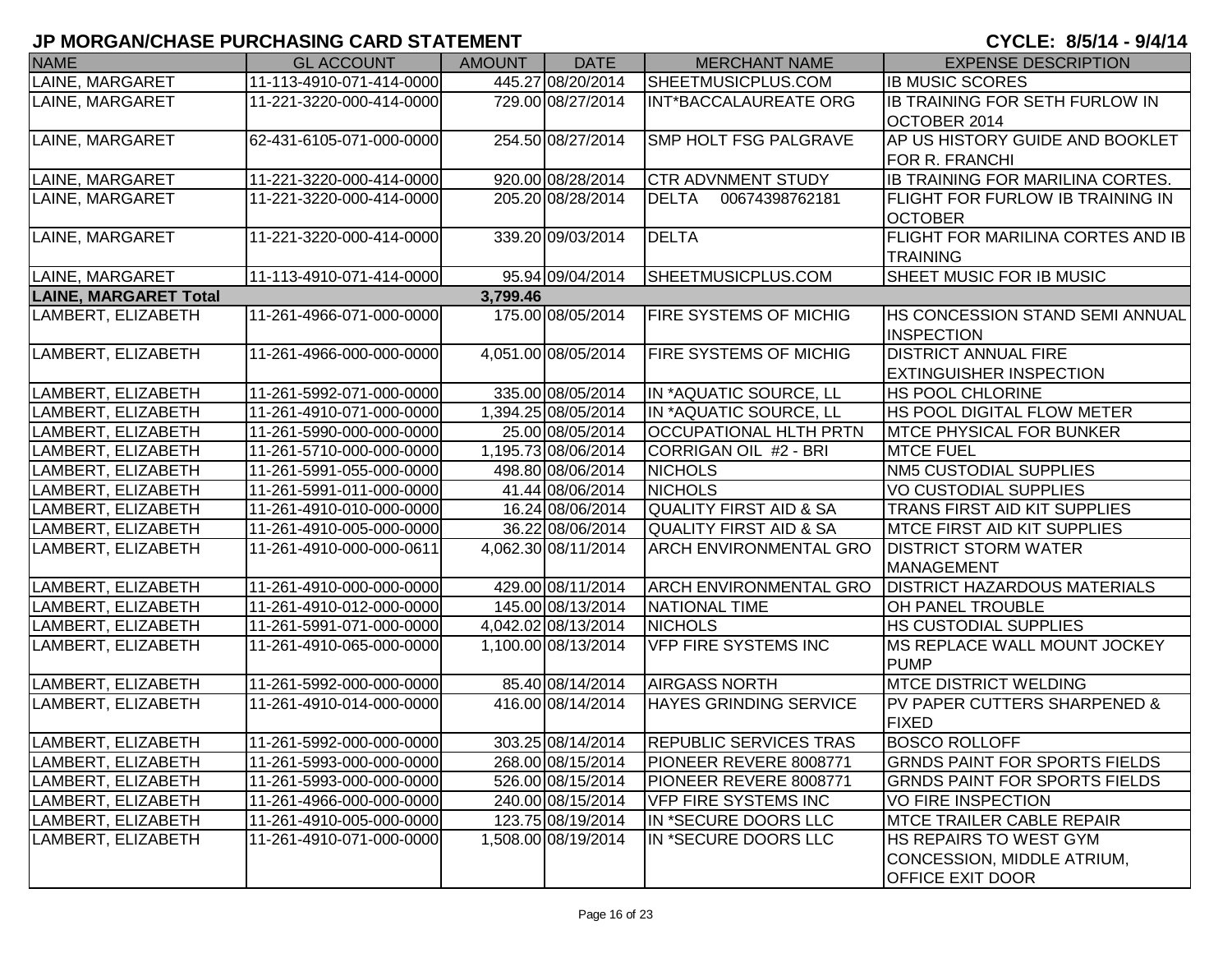| <b>NAME</b>        | <b>GL ACCOUNT</b>        | AMOUNT | DATE                | <b>MERCHANT NAME</b>              | <b>EXPENSE DESCRIPTION</b>          |
|--------------------|--------------------------|--------|---------------------|-----------------------------------|-------------------------------------|
| LAMBERT, ELIZABETH | 11-261-4910-071-000-0000 |        | 423.64 08/20/2014   | KONE INC.                         | <b>HS NEW WING ELEVATOR</b>         |
|                    |                          |        |                     |                                   | MAINTENANCE 8/01/2014 TO 01/31/2015 |
|                    |                          |        |                     |                                   |                                     |
| LAMBERT, ELIZABETH | 11-261-5993-011-000-0000 |        | 1,000.00 08/20/2014 | MICHIGAN STUMP REMOVAL            | <b>VO FENCE LINE</b>                |
| LAMBERT, ELIZABETH | 11-261-5993-055-000-0000 |        | 2,970.00 08/20/2014 | <b>SUPERIOR GROUNDCOVER I</b>     | <b>NM FEATHER WOOD MULCH</b>        |
| LAMBERT, ELIZABETH | 11-261-4910-001-000-0000 |        | 2,902.00 08/20/2014 | <b>VFP FIRE SYSTEMS INC</b>       | <b>ESB REPLACE DRY VALVE SYSTEM</b> |
| LAMBERT, ELIZABETH | 11-261-5710-000-000-0000 |        | 755.00 08/21/2014   | CORRIGAN OIL #2 - BRI             | <b>MTCE FUEL</b>                    |
| LAMBERT, ELIZABETH | 11-261-4910-001-000-0000 |        | 156.00 08/21/2014   | <b>PROTECTION ONE ALARM</b>       | <b>ESB ALARM FIX</b>                |
| LAMBERT, ELIZABETH | 11-261-5991-014-000-0000 |        | 792.18 08/22/2014   | <b>AERO FILTER, INC</b>           | PV AIR FILTERS                      |
| LAMBERT, ELIZABETH | 11-261-5992-055-000-0000 |        | 1,244.94 08/22/2014 | <b>AERO FILTER, INC</b>           | <b>NM6 AIR FILTERS</b>              |
| LAMBERT, ELIZABETH | 11-261-5992-065-000-0000 |        | 3,607.95 08/22/2014 | <b>AERO FILTER, INC</b>           | <b>MS AIR FILTERS</b>               |
| LAMBERT, ELIZABETH | 11-261-5991-055-000-0000 |        | 321.90 08/22/2014   | <b>AERO FILTER, INC</b>           | <b>NM5 AIR FILTERS</b>              |
| LAMBERT, ELIZABETH | 11-261-5992-012-000-0000 |        | 251.28 08/22/2014   | <b>AERO FILTER, INC</b>           | OH AIR FILTERS                      |
| LAMBERT, ELIZABETH | 11-261-4910-012-000-0000 |        | 170.00 08/22/2014   | NATIONAL TIME                     | <b>OH PANEL TROUBLE</b>             |
| LAMBERT, ELIZABETH | 11-266-4934-000-000-0000 |        | 949.25 08/22/2014   | <b>PROTECTION ONE ALARM</b>       | <b>DISTRICT ALARM SERVICE</b>       |
| LAMBERT, ELIZABETH | 11-266-4934-000-000-0000 |        | 10.00 08/22/2014    | <b>PROTECTION ONE ALARM</b>       | <b>ESB ALARM SERVICE</b>            |
| LAMBERT, ELIZABETH | 11-261-5992-013-000-0000 |        | 719.85 08/25/2014   | <b>AERO FILTER, INC</b>           | NW AIR FILTERS                      |
| LAMBERT, ELIZABETH | 11-261-5992-065-000-0000 |        | 1,565.91 08/25/2014 | <b>AERO FILTER, INC</b>           | <b>MS AIR FILTERS</b>               |
| LAMBERT, ELIZABETH | 11-261-5992-071-000-0000 |        | 3,022.65 08/25/2014 | <b>AERO FILTER, INC</b>           | <b>HS AIR FILTERS</b>               |
| LAMBERT, ELIZABETH | 11-261-5992-011-000-0000 |        | 1,273.38 08/25/2014 | <b>AERO FILTER, INC</b>           | <b>VO AIR FILTERS</b>               |
| LAMBERT, ELIZABETH | 11-261-5992-014-000-0000 |        | 251.28 08/25/2014   | <b>AERO FILTER, INC</b>           | PV AIR FILTERS                      |
| LAMBERT, ELIZABETH | 11-261-5992-071-000-0000 |        | 2,545.06 08/26/2014 | <b>AERO FILTER, INC</b>           | <b>HS AIR FILTERS</b>               |
| LAMBERT, ELIZABETH | 11-261-5992-012-000-0000 |        | 963.96 08/26/2014   | <b>AERO FILTER, INC</b>           | OH AIR FILTERS                      |
| LAMBERT, ELIZABETH | 11-261-5992-015-000-0000 |        | 462.48 08/26/2014   | <b>AERO FILTER, INC</b>           | <b>DF AIR FILTERS</b>               |
| LAMBERT, ELIZABETH | 11-261-5992-071-000-0000 |        | 2,522.64 08/26/2014 | <b>AERO FILTER, INC</b>           | <b>HS AIR FILTERS</b>               |
| LAMBERT, ELIZABETH | 11-261-5992-060-000-0000 |        | 664.29 08/26/2014   | <b>AERO FILTER, INC</b>           | <b>ITC AIR FILTERS</b>              |
| LAMBERT, ELIZABETH | 11-261-5992-011-000-0000 |        | 275.03 08/26/2014   | AERO FILTER, INC                  | <b>VO AIR FILTERS</b>               |
| LAMBERT, ELIZABETH | 11-261-5992-015-000-0000 |        | 301.47 08/26/2014   | <b>AERO FILTER, INC</b>           | <b>DF AIR FILTERS</b>               |
| LAMBERT, ELIZABETH | 11-261-4910-065-000-0000 |        | 361.00 08/29/2014   | COMMERICAL GLASS,                 | <b>MS MEDIA CENTER WINDOWS</b>      |
| LAMBERT, ELIZABETH | 11-261-4910-012-000-0000 |        | 156.00 08/29/2014   | <b>PROTECTION ONE ALARM</b>       | <b>OH ALARM</b>                     |
| LAMBERT, ELIZABETH | 11-261-4910-055-000-0000 |        | 180.00 09/01/2014   | <b>BILDON PARTS &amp; SERVICE</b> | NM6 CLEVELAND STEAMER               |
| LAMBERT, ELIZABETH | 41-456-6221-022-000-0014 |        | 3,132.00 09/01/2014 | <b>REDFORD LOCK COMPANY I</b>     | HS ROOMS 145, 146, 147              |
| LAMBERT, ELIZABETH | 11-261-5991-010-000-0000 |        | 404.88 09/04/2014   | <b>NICHOLS</b>                    | MTCE & TRANS CUSTODIAL SUPPLIES     |
|                    |                          |        |                     |                                   |                                     |
| LAMBERT, ELIZABETH | 11-261-5991-055-000-0000 |        | 807.78 09/04/2014   | <b>NICHOLS</b>                    | NM6 CUSTODIAL SUPPLIES              |
| LAMBERT, ELIZABETH | 11-261-5991-015-000-0000 |        | 379.66 09/04/2014   | <b>NICHOLS</b>                    | <b>DF CUSTODIAL SUPPLIES</b>        |
| LAMBERT, ELIZABETH | 11-261-5991-065-000-0000 |        | 1,991.17 09/04/2014 | <b>NICHOLS</b>                    | <b>IMS CUSTODIAL SUPPLIES</b>       |
| LAMBERT, ELIZABETH | 11-261-5991-014-000-0000 |        | 716.37 09/04/2014   | <b>NICHOLS</b>                    | PV CUSTODIAL SUPPLIES               |
| LAMBERT, ELIZABETH | 11-261-5991-055-000-0000 |        | 582.91 09/04/2014   | <b>NICHOLS</b>                    | NM5 CUSTODIAL SUPPLIES              |
| LAMBERT, ELIZABETH | 11-261-5991-011-000-0000 |        | 343.57 09/04/2014   | <b>NICHOLS</b>                    | <b>VO CUSTODIAL SUPPLIES</b>        |
| LAMBERT, ELIZABETH | 11-261-5991-071-000-0000 |        | 1,310.11 09/04/2014 | <b>NICHOLS</b>                    | <b>HS CUSTODIAL SUPPLIES</b>        |
| LAMBERT, ELIZABETH | 11-261-5991-013-000-0000 |        | 387.74 09/04/2014   | <b>NICHOLS</b>                    | <b>NW CUSTODIAL SUPPLIES</b>        |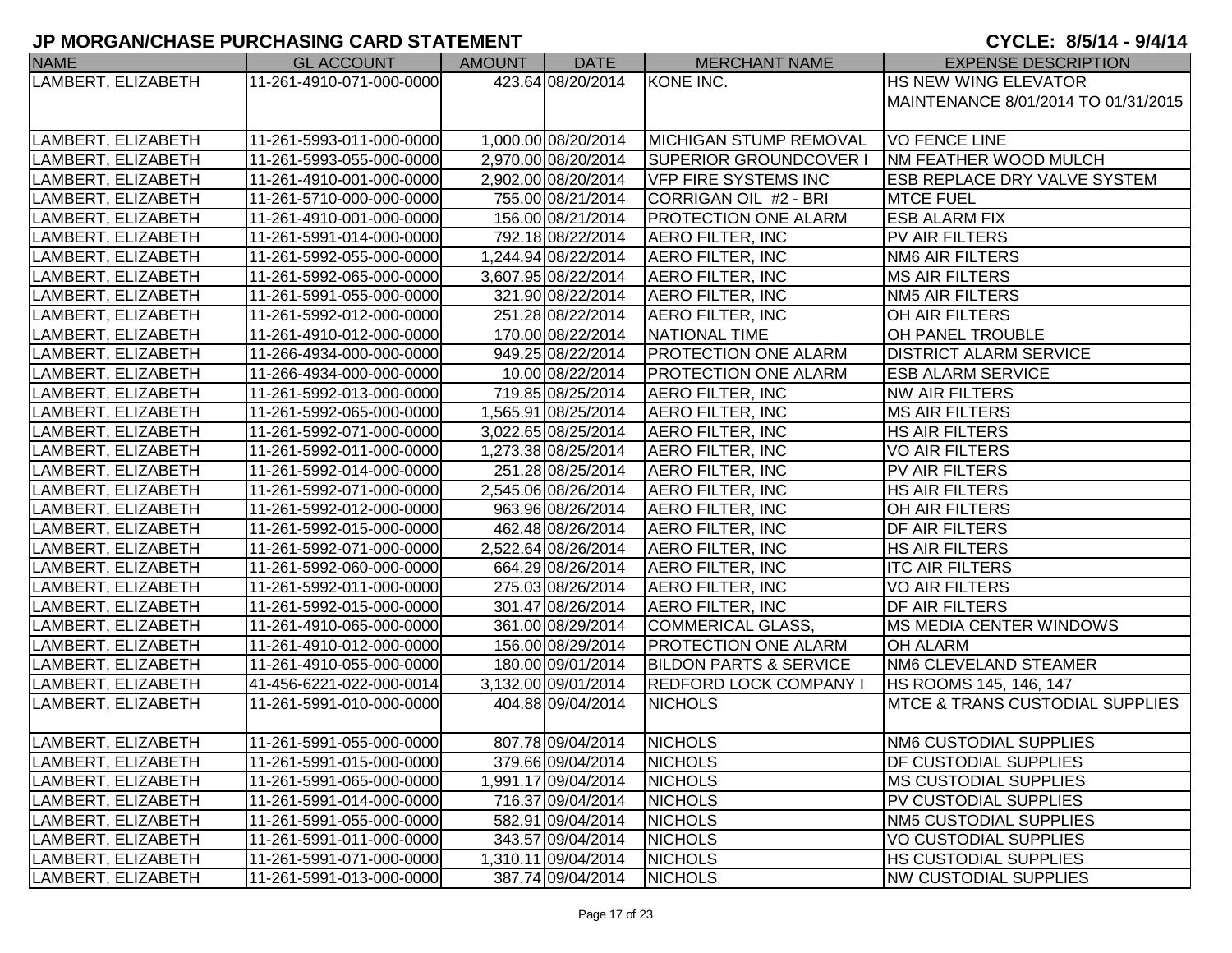| <b>NAME</b>                           | <b>GL ACCOUNT</b>        | AMOUNT    | <b>DATE</b>       | <b>MERCHANT NAME</b>          | <b>EXPENSE DESCRIPTION</b>                            |  |  |  |
|---------------------------------------|--------------------------|-----------|-------------------|-------------------------------|-------------------------------------------------------|--|--|--|
| LAMBERT, ELIZABETH                    | 11-261-5992-071-000-0000 |           | 227.26 09/04/2014 | NUCO <sub>2</sub>             | HS POOL CO2                                           |  |  |  |
| LAMBERT, ELIZABETH                    | 11-261-4910-010-000-0000 |           | 130.00 09/04/2014 | <b>OSCAR W LARSON</b>         | <b>TRANS AUTO-STICK TANK</b>                          |  |  |  |
| <b>LAMBERT, ELIZABETH Total</b>       |                          | 62,249.99 |                   |                               |                                                       |  |  |  |
| LANEY, CHRISTOPHER                    | 62-431-6247-065-000-0000 |           | 280.00 09/01/2014 | <b>CURBELL PLASTICS, INC.</b> | PLASTIC PURCHASED FOR PROJECTS                        |  |  |  |
| <b>LANEY, CHRISTOPHER Total</b>       |                          | 280.00    |                   |                               |                                                       |  |  |  |
| LUDWIG, CORINA                        | 62-431-6249-065-000-0000 |           | 29.95 08/25/2014  | 2CO.COM*MONEYINST             | <b>SUPPLIES</b>                                       |  |  |  |
| LUDWIG, CORINA                        | 62-431-6249-065-000-0000 |           | 259.28 09/01/2014 | MEIJER INC #122 Q01           | <b>SUPPLIES</b>                                       |  |  |  |
| <b>LUDWIG, CORINA Total</b><br>289.23 |                          |           |                   |                               |                                                       |  |  |  |
| LUMLEY, SHERYL                        | 11-131-5110-000-000-6710 |           | 35.53 08/20/2014  | <b>STAPLES</b><br>00115659    | <b>TEACHER SUPPLIES</b>                               |  |  |  |
| LUMLEY, SHERYL                        | 11-131-5110-000-000-6710 |           | 9.80 08/20/2014   | USPS 25692003734302968        | <b>STAMPS</b>                                         |  |  |  |
| LUMLEY, SHERYL                        | 62-431-6301-033-000-0000 |           | 108.85 08/29/2014 | SAMS CLUB #6657               | <b>FOOD FOR STUDENTS</b>                              |  |  |  |
| LUMLEY, SHERYL                        | 62-431-6301-033-000-0000 |           | 33.22 09/03/2014  | SAMSCLUB #6657                | <b>FOOD FOR STUDENTS</b>                              |  |  |  |
| LUMLEY, SHERYL                        | 62-431-6301-033-000-0000 |           | 36.98 09/03/2014  | WAL-MART #5893                | <b>FOOD FOR STUDENTS</b>                              |  |  |  |
| <b>LUMLEY, SHERYL Total</b>           |                          | 224.38    |                   |                               |                                                       |  |  |  |
| LUSSENDEN, ASHLEY                     | 11-118-4910-000-951-0000 |           | 59.75 08/28/2014  | JOANN ETC #1933               | <b>TEACHER SUPPLIES</b>                               |  |  |  |
| <b>LUSSENDEN, ASHLEY Total</b>        |                          | 59.75     |                   |                               |                                                       |  |  |  |
| MATTHEWS, STEVEN                      | 11-232-7910-000-000-0000 |           | 62.50 08/12/2014  | PANERA BREAD #667             | <b>AC MEETING LUNCH</b>                               |  |  |  |
| MATTHEWS, STEVEN                      | 11-232-3220-000-000-0000 |           | 275.00 08/15/2014 | MICH ASSOC OF SCH ADMI        | <b>MASA FALL CONFERENCE</b>                           |  |  |  |
| MATTHEWS, STEVEN                      | 11-232-3220-000-000-0000 |           | 325.00 08/27/2014 | MICH ASSOC OF SCH ADMI        | ADMINISTRATION EVALUATION<br><b>TRAINING</b>          |  |  |  |
| MATTHEWS, STEVEN                      | 11-282-5990-000-000-0000 |           | 17.46 09/04/2014  | WALGREENS #13150              | MISC. SUPPLIES.                                       |  |  |  |
| <b>MATTHEWS, STEVEN Total</b>         |                          | 679.96    |                   |                               |                                                       |  |  |  |
| <b>MCKAIG, HEATHER</b>                | 62-431-6146-071-000-0000 |           | 298.40 08/22/2014 | <b>SAMUEL FRENCH INC.</b>     | <b>FALL PLAY SCRIPTS</b>                              |  |  |  |
| <b>MCKAIG, HEATHER</b>                | 62-431-6146-071-000-0000 |           | 309.60 09/01/2014 | SAMUEL FRENCH INC.            | <b>FALL PLAY SCRIPTS</b>                              |  |  |  |
| <b>MCKAIG, HEATHER</b>                | 62-431-6146-071-000-0000 |           | 11.10 09/04/2014  | USPS 25122095520402111        | RETURN OF SELECT SCRIPTS                              |  |  |  |
| <b>MCKAIG, HEATHER Total</b>          |                          | 619.10    |                   |                               |                                                       |  |  |  |
| MICHOS, JENNIFER                      | 62-431-6275-014-000-0000 |           | 100.00 08/21/2014 | <b>OAKLAND SCHOOLS-RC INT</b> | OAKLAND SCHOOLS IN SERVICE                            |  |  |  |
| <b>MICHOS, JENNIFER</b>               | 11-111-5110-014-025-0000 |           | 123.86 08/26/2014 | FEDEXOFFICE 00008425          | POSTERS AND SIGNS FOR                                 |  |  |  |
|                                       |                          |           |                   |                               | <b>PLAYGROUND RULES</b>                               |  |  |  |
| <b>MICHOS, JENNIFER Total</b>         |                          | 223.86    |                   |                               |                                                       |  |  |  |
| MILLER, HELEN                         | 11-283-7410-000-000-0000 |           | 115.00 08/05/2014 | <b>MASPA</b>                  | MEMBERSHIP/DIGLIO                                     |  |  |  |
| MILLER, HELEN                         | 11-283-5610-000-000-0000 |           | 3.98 08/05/2014   | SAMS CLUB #6657               | <b>BOTTLED WATER/MTGS</b>                             |  |  |  |
| MILLER, HELEN                         | 11-283-7410-000-000-0000 |           | 195.00 08/06/2014 | <b>AASPA</b>                  | MEMBERSHIP/DIGLIO                                     |  |  |  |
| MILLER, HELEN                         | 11-283-5910-000-000-0000 |           | 42.46 08/08/2014  | STAPLS7122010193000001        | <b>OFFICE SUPPLIES</b>                                |  |  |  |
| MILLER, HELEN                         | 11-283-7910-000-000-0000 |           | 40.50 08/11/2014  | <b>TLF VANESSAS FLOWERS</b>   | <b>FLOWERS/HOLLY</b>                                  |  |  |  |
| MILLER, HELEN                         | 11-283-5610-000-000-0000 |           | 79.98 08/18/2014  | SAMSCLUB #6657                | <b>REFRESHMENTS/NEW TEACHER</b><br><b>ORIENTATION</b> |  |  |  |
| MILLER, HELEN                         | 11-283-7410-000-000-0000 |           | 100.00 08/21/2014 | <b>SQ *MASSP</b>              | MEMBERSHIP/DIGLIO                                     |  |  |  |
| MILLER, HELEN                         | 11-283-5990-000-000-0000 |           | 227.40 08/28/2014 | <b>STATEANDFEDERAL</b>        | MI & FED EMPLOYMENT POSTERS 2014                      |  |  |  |
| <b>MILLER, HELEN Total</b>            |                          | 804.32    |                   |                               |                                                       |  |  |  |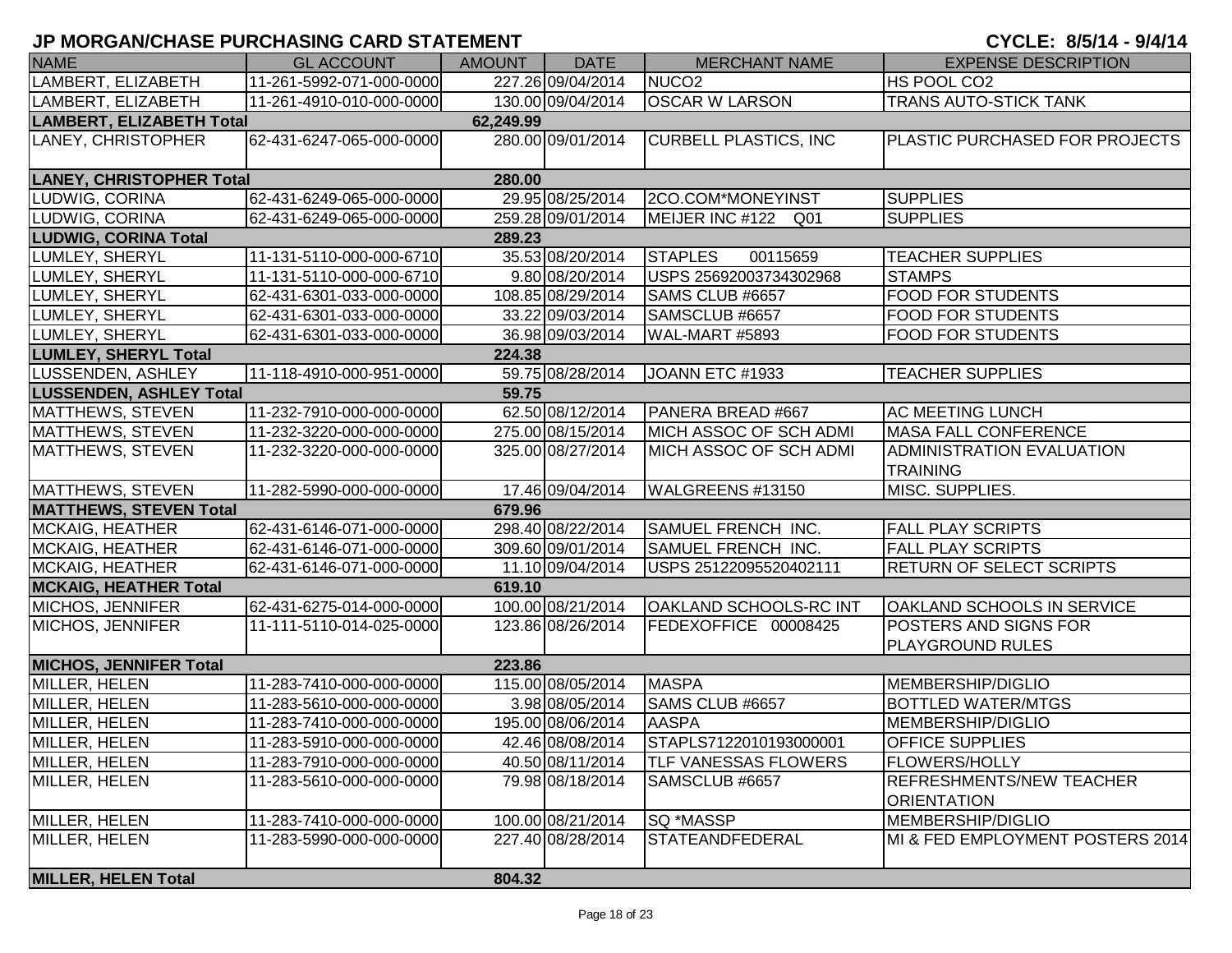## **JP MORGAN/CHASE PURCHASING CARD STATEMENT**

| <b>NAME</b>                   | <b>GL ACCOUNT</b>        | <b>AMOUNT</b> | <b>DATE</b>         | <b>MERCHANT NAME</b>               | <b>EXPENSE DESCRIPTION</b>             |
|-------------------------------|--------------------------|---------------|---------------------|------------------------------------|----------------------------------------|
| NESMITH, RUSSEL               | 11-261-5710-000-000-0000 |               | 91.02 08/12/2014    | SPEEDWAY 02202 10                  | <b>MTCE FUEL FOR DIESEL DUMP</b>       |
| NESMITH, RUSSEL               | 11-261-5992-000-000-0000 |               | 172.64 08/18/2014   | <b>BEST PLUMBING SPECIALT</b>      | <b>IMTCE PLUMBING STOCK DIAPHRAMS</b>  |
| NESMITH, RUSSEL               | 11-261-5993-000-000-0000 |               | 2,679.40 08/18/2014 | PIONEER REVERE 8008771             | <b>GRNDS PAINT FOR ATHLETIC FIELDS</b> |
| NESMITH, RUSSEL               | 11-261-5993-000-000-0000 |               | 162.00 08/22/2014   | <b>ANGELO'S WHOLESALE</b>          | GRNDS MULCH FOR HS STADIUM & DF        |
| NESMITH, RUSSEL               | 11-261-5993-071-000-0000 |               | 146.55 08/25/2014   | <b>ANGELO'S WHOLESALE</b>          | <b>GRNDS HS STADIUM MULCH</b>          |
| NESMITH, RUSSEL               | 11-261-5993-071-000-0000 |               | 124.12 08/25/2014   | THE HOME DEPOT 2737                | <b>GRNDS HS STADIUM PLANTING</b>       |
| NESMITH, RUSSEL               | 11-261-5993-071-000-0000 |               | 162.00 08/28/2014   | <b>ANGELO'S WHOLESALE</b>          | <b>GRNDS HS MULCH</b>                  |
| NESMITH, RUSSEL               | 11-261-5992-015-000-0000 |               | 9.46 09/01/2014     | THE HOME DEPOT 2737                | DF WEST PLAY YARD                      |
| NESMITH, RUSSEL               | 11-261-5992-000-000-0000 |               | 188.00 09/04/2014   | THE HOME DEPOT 2737                | <b>MTCE TOOL</b>                       |
| <b>NESMITH, RUSSEL Total</b>  |                          | 3,735.19      |                     |                                    |                                        |
| NOWICKI, MATTHEW              | 11-271-4910-000-000-0000 |               | 906.13 08/19/2014   | W.W. WILLIAMS                      | REAR SEAL #27                          |
| <b>NOWICKI, MATTHEW Total</b> |                          | 906.13        |                     |                                    |                                        |
| <b>OCONNOR, GAIL</b>          | 11-118-5110-000-951-0000 |               | 18.98 08/06/2014    | STAPLS7121777582000004             | <b>TEACHING SUPPLIES</b>               |
| OCONNOR, GAIL                 | 11-118-5110-000-951-0000 |               | 7.57 08/06/2014     | STAPLS7121777582002001             | <b>TEACHING SUPPLIES</b>               |
| <b>OCONNOR, GAIL</b>          | 11-118-5110-000-951-0000 |               | 299.58 08/13/2014   | SSI*SCHOOL SPECIALTY               | <b>TEACHING SUPPLIES HS</b>            |
| <b>OCONNOR, GAIL</b>          | 11-118-5110-000-951-0000 |               | 28.78 08/13/2014    | STAPLS7121777582000002             | <b>TEACHING SUPPLIES</b>               |
| <b>OCONNOR, GAIL</b>          | 11-118-5110-000-951-0000 |               | 18.68 08/13/2014    | STAPLS7121777582000005             | <b>TEACHING SUPPLIES</b>               |
| OCONNOR, GAIL                 | 11-118-4910-000-951-0000 |               | 2.36 08/13/2014     | STAPLS7121777582000007             | <b>TEACHING SUPPLIES</b>               |
| OCONNOR, GAIL                 | 11-118-5110-000-000-3430 |               | 154.25 08/15/2014   | MEIJER INC #122 Q01                | <b>TEACHING SUPPLIES GSRP</b>          |
| OCONNOR, GAIL                 | 11-118-5110-000-951-0000 |               | 90.13 08/15/2014    | MEIJER INC #122 Q01                | <b>TEACHING SUPPLIES</b>               |
| OCONNOR, GAIL                 | 11-118-5110-000-000-3430 |               | 67.33 08/15/2014    | WM SUPERCENTER #5893               | <b>TEACHING SUPPLIES GSRP</b>          |
| <b>OCONNOR, GAIL</b>          | 11-118-5110-000-000-3430 |               | 123.28 08/18/2014   | <b>DISCOUNT SCHOOL SUPPLY</b>      | <b>TEACHING SUPPLIES GSRP</b>          |
| <b>OCONNOR, GAIL</b>          | 11-118-5110-000-000-3430 |               | 572.92 08/18/2014   | <b>DISCOUNT SCHOOL SUPPLY</b>      | <b>TEACHING SUPPLIES GSRP</b>          |
| <b>OCONNOR, GAIL</b>          | 11-351-5110-000-953-0000 |               | 10.48 08/18/2014    | <b>DISCOUNT SCHOOL SUPPLY</b>      | <b>TEACHING SUPPLIES</b>               |
| OCONNOR, GAIL                 | 11-118-5110-000-951-0000 |               | 65.88 08/18/2014    | MEIJER INC #122 Q01                | <b>TEACHING SUPPLIES</b>               |
| <b>OCONNOR, GAIL</b>          | 11-118-5110-000-000-3430 |               | 3.16 08/19/2014     | <b>DISCOUNT SCHOOL SUPPLY</b>      | <b>TEACHING SUPPLIES GSRP</b>          |
| <b>OCONNOR, GAIL</b>          | 11-118-5110-000-951-0000 |               | -23.23 08/19/2014   | SSI*SCHOOL SPECIALTY               | <b>TEACHING SUPPLIES</b>               |
| <b>OCONNOR, GAIL</b>          | 11-118-5110-000-000-3430 |               | 90.84 08/21/2014    | <b>DISCOUNT SCHOOL SUPPLY</b>      | <b>TEACHING SUPPLIES GSRP</b>          |
| <b>OCONNOR, GAIL</b>          | 11-118-5110-000-951-0000 |               | $-7.57$ 08/21/2014  | STAPLS7121777582001001             | <b>TEACHING SUPPLIES</b>               |
| OCONNOR, GAIL                 | 11-118-5110-000-951-0000 |               | 70.95 08/21/2014    | STAPLS7122679621000001             | <b>TEACHING SUPPLES</b>                |
| <b>OCONNOR, GAIL</b>          | 11-118-5110-000-951-0000 |               | 178.65 08/22/2014   | MEIJER INC #122 Q01                | TEACHING AND TESTING                   |
| OCONNOR, GAIL                 | 11-118-5110-000-000-3430 |               | 40.70 08/22/2014    | SSI*SCHOOL SPECIALTY               | <b>TEACHING SUPPLIES GSRP</b>          |
| <b>OCONNOR, GAIL</b>          | 11-118-5110-000-951-0000 |               | 102.95 08/22/2014   | STAPLS7122712405000001             | <b>TEACHING SUPPPLIES</b>              |
| <b>OCONNOR, GAIL</b>          | 11-118-5110-000-951-0000 |               | 205.30 08/25/2014   | <b>LAKESHORE LEARNING MAT</b>      | <b>TEACHING SUPPLIES</b>               |
| <b>OCONNOR, GAIL</b>          | 11-118-5110-000-951-0000 |               | 7.69 08/25/2014     | STAPLS7122679621000005             | <b>TEACHING SUPPLIES</b>               |
| <b>OCONNOR, GAIL</b>          | 11-118-5110-000-951-0000 |               | 132.77 08/25/2014   | STAPLS7122850719000001             | <b>TEACHING SUPPLIES</b>               |
| <b>OCONNOR, GAIL</b>          | 11-118-5110-000-951-0000 |               | 13.10 08/25/2014    | STAPLS7122850719000002             | <b>TEACHING SUPPLIES</b>               |
| OCONNOR, GAIL                 | 11-118-5110-000-951-0000 |               | 5.00 08/27/2014     | MEIJER INC #122<br>Q01             | <b>TEACHING SUPPLIES</b>               |
| OCONNOR, GAIL                 | 11-118-5110-000-951-0000 |               | 74.10 08/27/2014    | MEIJER INC #122<br>Q <sub>01</sub> | <b>TEACHING AND TESTING</b>            |
| <b>OCONNOR, GAIL</b>          | 11-118-5110-000-000-3430 |               | 24.50 08/27/2014    | MEIJER INC #122<br>Q <sub>01</sub> | <b>TEACHING SUPPLIES GSRP</b>          |
| <b>OCONNOR, GAIL</b>          | 11-118-5110-000-951-0000 |               | 71.60 08/27/2014    | MEIJER INC #122<br>Q01             | <b>TEACHING SUPPLIES</b>               |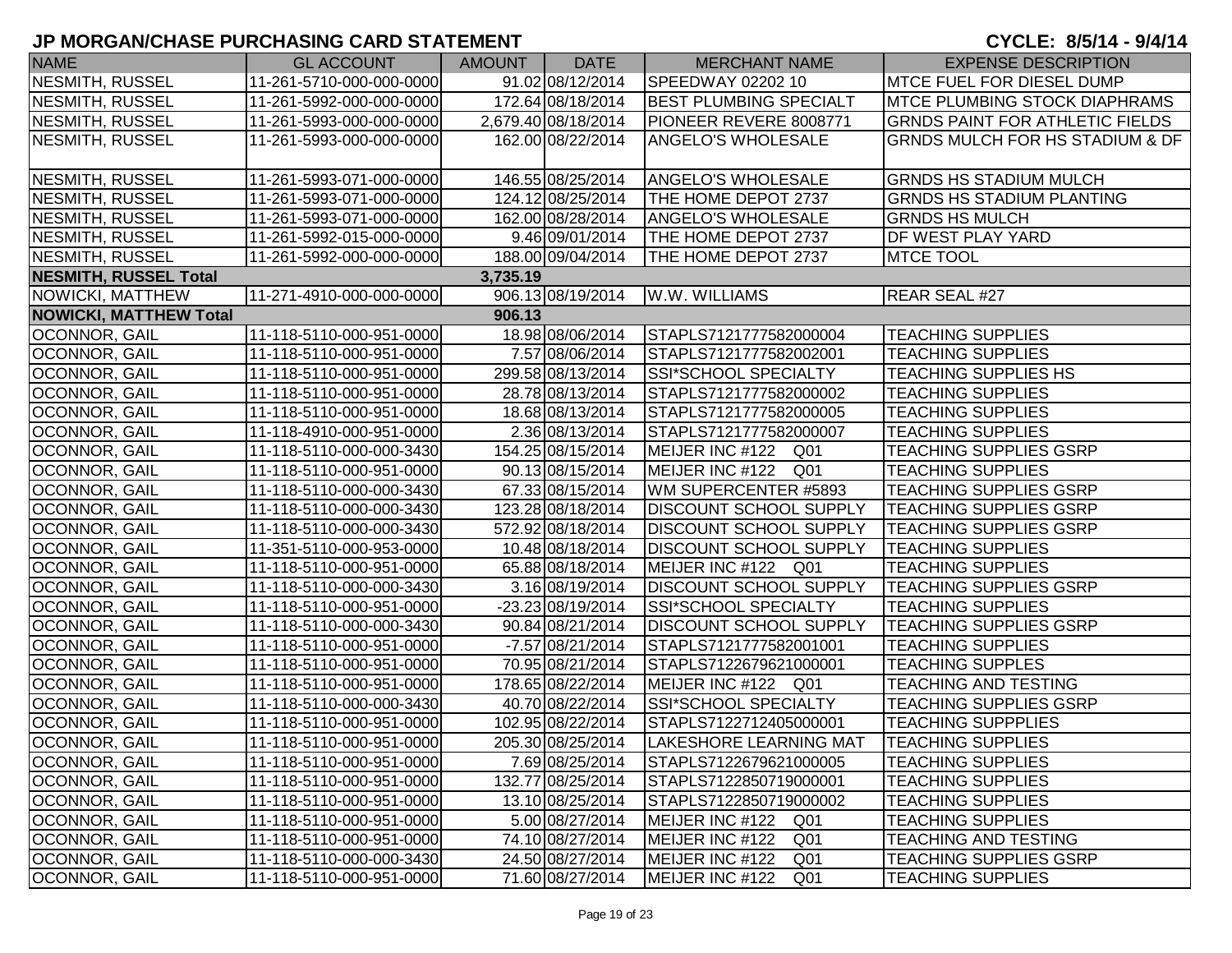| <b>NAME</b>                 | <b>GL ACCOUNT</b>        | AMOUNT   | <b>DATE</b>       | <b>MERCHANT NAME</b>         | <b>EXPENSE DESCRIPTION</b>    |
|-----------------------------|--------------------------|----------|-------------------|------------------------------|-------------------------------|
| <b>OCONNOR, GAIL</b>        | 11-118-5110-000-951-0000 |          | 25.53 08/27/2014  | MEIJER INC #122 Q01          | <b>TEACHING SUPPLIES</b>      |
| OCONNOR, GAIL               | 11-118-5110-000-000-3430 |          | 52.10 08/27/2014  | MEIJER INC #122 Q01          | <b>TEACHING SUPPLIES GSRP</b> |
| OCONNOR, GAIL               | 11-118-5110-000-951-0000 |          | 35.49 08/27/2014  | MEIJER INC #122 Q01          | <b>TEACHING SUPPLIES</b>      |
| <b>OCONNOR, GAIL</b>        | 11-118-5110-000-951-0000 |          | 5.00 08/27/2014   | MEIJER INC #122 Q01          | <b>TEACHING SUPPLIES</b>      |
| <b>OCONNOR, GAIL</b>        | 11-118-5110-000-951-0000 |          | 14.39 08/27/2014  | STAPLS7122679621000002       | <b>TEACHIG SUPLIES</b>        |
| OCONNOR, GAIL               | 11-118-5110-000-951-0000 |          | 14.39 08/27/2014  | STAPLS7122679621000003       | <b>TEACHING SUPPLIES</b>      |
| OCONNOR, GAIL               | 11-118-5110-000-951-0000 |          | 15.99 08/27/2014  | STAPLS7122679621000004       | <b>TEACHING SUPPLIES</b>      |
| OCONNOR, GAIL               | 11-118-5110-000-951-0000 |          | 2.12 08/27/2014   | STAPLS7122850719000005       | <b>TEACHING SUPPLIES</b>      |
| OCONNOR, GAIL               | 11-118-5110-000-951-0000 |          | 2.12 08/27/2014   | STAPLS7122850719000006       | <b>TEACHING SUPPLIES</b>      |
| OCONNOR, GAIL               | 11-118-5110-000-951-0000 |          | 11.86 08/27/2014  | STAPLS7122850719000008       | <b>TEACHING SUPPLIES</b>      |
| OCONNOR, GAIL               | 11-118-5110-000-951-0000 |          | 102.49 08/28/2014 | STAPLS7123014229000001       | <b>TEACHING SUPPLIES</b>      |
| <b>OCONNOR, GAIL</b>        | 11-118-5110-000-951-0000 |          | 4.95 08/28/2014   | STAPLS7123014229000002       | <b>TEACHING SUPPLIES</b>      |
| <b>OCONNOR, GAIL</b>        | 11-118-5110-000-951-0000 |          | 6.07 08/28/2014   | STAPLS7123014229000003       | <b>TEACHING SUPPLIES</b>      |
| OCONNOR, GAIL               | 11-118-5110-000-000-3430 |          | 233.67 08/28/2014 | STAPLS7123024040000001       | <b>TEACHING SUPPLIES GSRP</b> |
| OCONNOR, GAIL               | 11-118-5110-000-000-3430 |          | 17.55 08/28/2014  | STAPLS7123024040000002       | <b>TEACHING SUPPLIES GSRP</b> |
| OCONNOR, GAIL               | 11-118-5110-000-951-0000 |          | 21.76 08/28/2014  | STAPLS7123067182000001       | <b>TEACHING SUPPLIES</b>      |
| <b>OCONNOR, GAIL</b>        | 11-118-5110-000-951-0000 |          | 132.94 08/28/2014 | STAPLS7123067182000005       | <b>TEACHING SUPPLIE</b>       |
| OCONNOR, GAIL               | 11-118-5110-000-951-0000 |          | 8.39 08/28/2014   | STAPLS7123067182000006       | <b>TEACHING SUPPLIES</b>      |
| OCONNOR, GAIL               | 11-118-5110-000-951-0000 |          | 5.78 08/28/2014   | STAPLS7123067182000007       | <b>TEACHING SUPPLIES</b>      |
| <b>OCONNOR, GAIL</b>        | 11-118-5110-000-951-0000 |          | 131.61 08/28/2014 | STAPLS7123078658000001       | <b>TEACHING SUPPLIES</b>      |
| <b>OCONNOR, GAIL</b>        | 11-118-5110-000-951-0000 |          | 9.55 08/29/2014   | STAPLS7123067182000002       | <b>TEACHING SUPPLIES</b>      |
| OCONNOR, GAIL               | 11-118-5110-000-951-0000 |          | 29.26 08/29/2014  | STAPLS7123078658000003       | <b>TEACHING SUPPLIES</b>      |
| <b>OCONNOR, GAIL</b>        | 11-118-5110-000-951-0000 |          | 63.38 09/01/2014  | STAPLS7121777582000001       | <b>TEACHING SUPPLIES</b>      |
| OCONNOR, GAIL               | 11-118-5110-000-000-3430 |          | 2.49 09/01/2014   | STAPLS7123024040000003       | <b>TEACHING SUPPLIES GSRP</b> |
| OCONNOR, GAIL               | 11-118-5110-000-000-3430 |          | 106.99 09/01/2014 | STAPLS7123024040000004       | <b>TEACHING SUPPLIES GSRP</b> |
| OCONNOR, GAIL               | 11-118-5110-000-000-3430 |          | 5.49 09/01/2014   | STAPLS7123024040000005       | <b>TEACHING SUPPLIES GSRP</b> |
| OCONNOR, GAIL               | 11-118-5110-000-000-3430 |          | 17.00 09/01/2014  | STAPLS7123024040000006       | <b>TEACHING SUPPLIES GSRP</b> |
| OCONNOR, GAIL               | 11-118-5110-000-951-0000 |          | 61.90 09/02/2014  | MEIJER INC #122 Q01          | <b>TEACHING SUPPLIES</b>      |
| OCONNOR, GAIL               | 11-351-5110-000-953-0000 |          | 321.02 09/02/2014 | SSI*SCHOOL SPECIALTY         | <b>TEACHING SUPPLIES CARE</b> |
| OCONNOR, GAIL               | 11-118-5110-000-951-0000 |          | 5.58 09/04/2014   | STAPLS7123067182000003       | <b>TEACHING SUPPLIES</b>      |
| OCONNOR, GAIL               | 11-118-5110-000-951-0000 |          | 13.47 09/04/2014  | STAPLS7123067182000004       | <b>TEACHING SUPPLIES</b>      |
| <b>OCONNOR, GAIL</b>        | 11-118-5110-000-951-0000 |          | 9.44 09/04/2014   | STAPLS7123067182000008       | <b>TEACHING SUPPLIES</b>      |
| OCONNOR, GAIL               | 11-118-5110-000-951-0000 |          | 28.78 09/04/2014  | STAPLS7123078658000002       | <b>TEACHING SUPPLIES</b>      |
| <b>OCONNOR, GAIL Total</b>  |                          | 3,969.28 |                   |                              |                               |
| <b>PATEL, SHAILEE</b>       | 11-122-3220-055-000-0000 |          |                   |                              | <b>LUNCH MEETING</b>          |
| <b>PATEL, SHAILEE Total</b> |                          | 21.48    |                   |                              |                               |
| QUITIQUIT, PAMELA           | 62-431-6275-012-000-0000 |          | 28.61 08/21/2014  | <b>HONEY TREE RESTAURANT</b> | SCHOOL IMPROVEMENT MEETING    |
| <b>QUITIQUIT, PAMELA</b>    | 11-252-7912-000-000-0000 |          | 58.64 09/01/2014  | KROGER #659                  | FRAUDULENT-REPORTED 9/10/14,  |
|                             |                          |          |                   |                              | <b>CREDIT PENDING</b>         |
| QUITIQUIT, PAMELA Total     |                          | 87.25    |                   |                              |                               |
| RAIS, MICHELLE              | 11-112-5110-065-052-0000 |          | 188.72 08/05/2014 | LUCKS MUSIC LIBRARY IN       | MUSIC FOR 8TH GRADE MMC       |
|                             |                          |          |                   |                              | <b>CONFERENCE</b>             |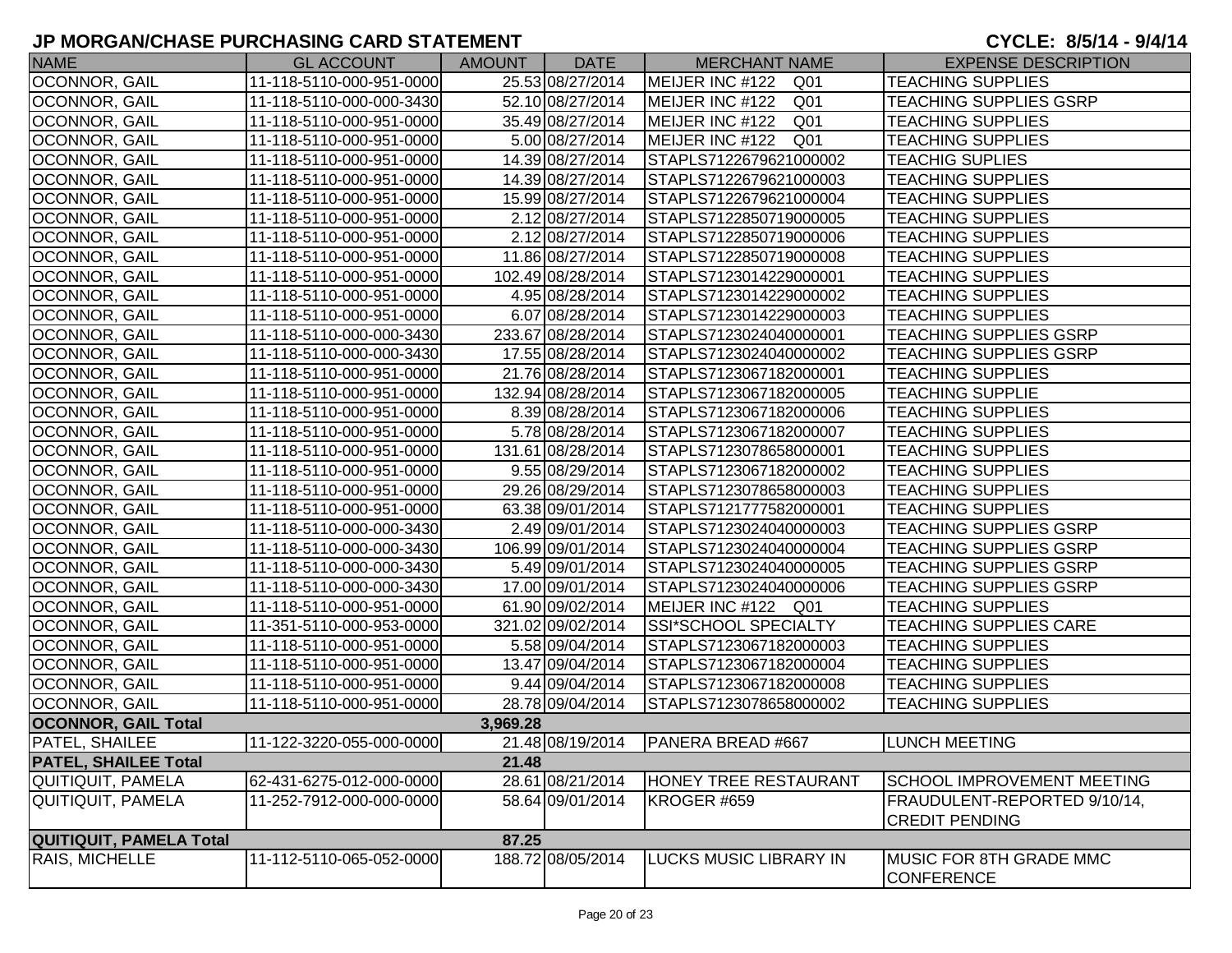| <b>NAME</b>                     | <b>GL ACCOUNT</b>        | <b>AMOUNT</b> | <b>DATE</b>         | <b>MERCHANT NAME</b>          | <b>EXPENSE DESCRIPTION</b>              |
|---------------------------------|--------------------------|---------------|---------------------|-------------------------------|-----------------------------------------|
| RAIS, MICHELLE                  | 11-112-5110-065-052-0000 |               | 176.40 08/05/2014   | <b>LUCKS MUSIC LIBRARY IN</b> | MUSIC FOR 8TH GRADE MMC                 |
|                                 |                          |               |                     |                               | <b>CONCERT</b>                          |
| <b>RAIS, MICHELLE Total</b>     |                          | 365.12        |                     |                               |                                         |
| <b>REICHLEY, CARRIE</b>         | 11-111-5110-015-025-0000 |               | 128.95 08/13/2014   | STAPLS7122266699000001        | <b>SCHOOL SUPPLIES</b>                  |
| <b>REICHLEY, CARRIE</b>         | 62-431-6275-015-000-0000 |               | 69.00 08/22/2014    | JIMMY JOHNS - 1659 - M        | LUNCHEON FOR HIRING COMMITTEE           |
| <b>REICHLEY, CARRIE</b>         | 11-111-5110-015-025-0000 |               | 1,887.38 08/26/2014 | SSI*SCHOOL SPECIALTY          | <b>SCHOOL SUPPLIES</b>                  |
| <b>REICHLEY, CARRIE</b>         | 11-111-5110-015-025-0000 |               | 1,100.31 08/26/2014 | SSI*SCHOOL SPECIALTY          | <b>SCHOOL SUPPLIES</b>                  |
| <b>REICHLEY, CARRIE</b>         | 62-431-6275-015-000-0000 |               | 280.00 08/27/2014   | <b>ALEKOS CARRY OUT</b>       | LUNCHEON FOR STAFF ON PD DAY            |
| REICHLEY, CARRIE                | 11-111-5110-015-099-0000 |               | 257.10 09/03/2014   | THE RIEGLE PRESS              | CA 60 ITEMS                             |
| <b>REICHLEY, CARRIE Total</b>   |                          | 3,722.74      |                     |                               |                                         |
| RODRIGUEZ, SANDRA               | 11-111-5110-013-025-0000 |               | 234.44 08/21/2014   | STAPLS7122704132000001        | <b>SCHOOL SUPPLIES FOR 1ST GRADE</b>    |
|                                 |                          |               |                     |                               | AND 4TH GRADE - PENCIL FOR ALL          |
|                                 |                          |               |                     |                               | <b>TEACHERS AND STUDENTS</b>            |
| <b>RODRIGUEZ, SANDRA Total</b>  |                          | 234.44        |                     |                               |                                         |
| <b>ROY, MICHAEL</b>             | 62-431-6191-071-000-0000 |               | 2,235.00 08/08/2014 | <b>AERIAL ENTERPRISES INC</b> | <b>AUDIO MIXER</b>                      |
| ROY, MICHAEL                    | 62-431-6191-071-000-0000 |               | 51.92 09/02/2014    | WM SUPERCENTER #5893          | <b>STORAGE CONTAINORS</b>               |
| ROY, MICHAEL                    | 62-431-6191-071-000-0000 |               | 23.99 09/03/2014    | <b>STAPLES</b><br>00115659    | <b>OFFICE SUPPLIES</b>                  |
| <b>ROY, MICHAEL</b>             | 62-431-6191-071-000-0000 |               | 3.88 09/04/2014     | THE HOME DEPOT 2737           | <b>KEY COPIES</b>                       |
| <b>ROY, MICHAEL</b>             | 62-431-6191-071-000-0000 |               | 20.64 09/04/2014    | THE HOME DEPOT 2737           | <b>PADLOCKS/ SECURITY</b>               |
| <b>ROY, MICHAEL Total</b>       |                          | 2,335.43      |                     |                               |                                         |
| <b>SCHURIG, CLAIRE</b>          | 11-113-7410-071-000-0000 |               | 350.00 08/12/2014   | MICHIGAN SCHOOL VOCAL         | MEMBERSHIP FEE FOR MSVMA FOR            |
|                                 |                          |               |                     |                               | 2014-2015 SCHOOL YEAR.                  |
| <b>SCHURIG, CLAIRE</b>          | 11-113-5110-071-051-0000 |               | 64.39 08/13/2014    | J W PEPPER                    | <b>FALL MUSIC.</b>                      |
| <b>SCHURIG, CLAIRE</b>          | 11-113-5110-071-051-0000 |               | 31.04 08/19/2014    | KROGER #442                   | SUPPLIES FOR NOVI SINGERS "PRE-         |
|                                 |                          |               |                     |                               | <b>SEASON CAMP"</b>                     |
| <b>SCHURIG, CLAIRE</b>          | 11-113-5110-071-051-0000 |               | 2.75 08/28/2014     | <b>JW PEPPER</b>              | <b>FALL MUSIC</b>                       |
| <b>SCHURIG, CLAIRE</b>          | 11-113-5110-071-051-0000 |               | 47.34 08/28/2014    | J W PEPPER                    | <b>FALL, HOLIDAY &amp; SPRING MUSIC</b> |
| <b>SCHURIG, CLAIRE</b>          | 11-113-5110-071-051-0000 |               | 1.95 09/04/2014     | J W PEPPER                    | <b>FALL MUSIC</b>                       |
| <b>SCHURIG, CLAIRE Total</b>    |                          | 497.47        |                     |                               |                                         |
| <b>SHAFER, RACHELLE</b>         | 11-222-5990-012-000-0000 |               | 115.29 08/13/2014   | AMAZON.COM                    | THREE UMBRELLAS PURCHASED FOR           |
|                                 |                          |               |                     |                               | <b>STAFF/BUS DUTY</b>                   |
| <b>SHAFER, RACHELLE</b>         | 11-241-5910-012-000-0000 |               | 292.92 08/22/2014   | DMI* DELL K-12 PTR            | COLOR INK CARTRIDGES FOR THE            |
|                                 |                          |               |                     |                               | COLOR COPIER IN THE OFFICE.             |
| <b>SHAFER, RACHELLE Total</b>   |                          | 408.21        |                     |                               |                                         |
| <b>SHPAKOFF, KATHLEEN</b>       | 11-351-5110-000-953-0000 |               | 34.46 08/11/2014    | <b>TARGET</b><br>00003533     | <b>TEACHING SUPPLIES</b>                |
| <b>SHPAKOFF, KATHLEEN</b>       | 62-431-6350-031-000-0000 |               | 249.84 08/22/2014   | <b>IKEA CANTON</b>            | <b>TEACHING MATERIALS</b>               |
| <b>SHPAKOFF, KATHLEEN</b>       | 62-431-6350-031-000-0000 |               | 304.66 08/25/2014   | BUY BUY BABY #3012            | <b>TEACHING MATERIALS</b>               |
| <b>SHPAKOFF, KATHLEEN</b>       | 11-351-5110-000-953-0000 |               | 135.69 08/25/2014   | <b>TARGET</b><br>00003533     | <b>TEACHING MATERIALS</b>               |
| <b>SHPAKOFF, KATHLEEN</b>       | 11-351-5110-000-953-0000 |               | 45.43 08/28/2014    | <b>TEACHER'S STORE LIVONI</b> | <b>TEACHING MATERIALS</b>               |
| <b>SHPAKOFF, KATHLEEN Total</b> |                          | 770.08        |                     |                               |                                         |
| SOVEL, SHEILA                   | 11-118-7902-000-951-0000 |               | 146.53 08/06/2014   | <b>OFFICE CENTRAL</b>         | <b>CLASSROOM SUPPLIES</b>               |
| <b>SOVEL, SHEILA</b>            | 11-118-7902-000-951-0000 |               | 5.31 08/25/2014     | <b>OFFICE CENTRAL</b>         | <b>CLASSROOM SUPPLIES</b>               |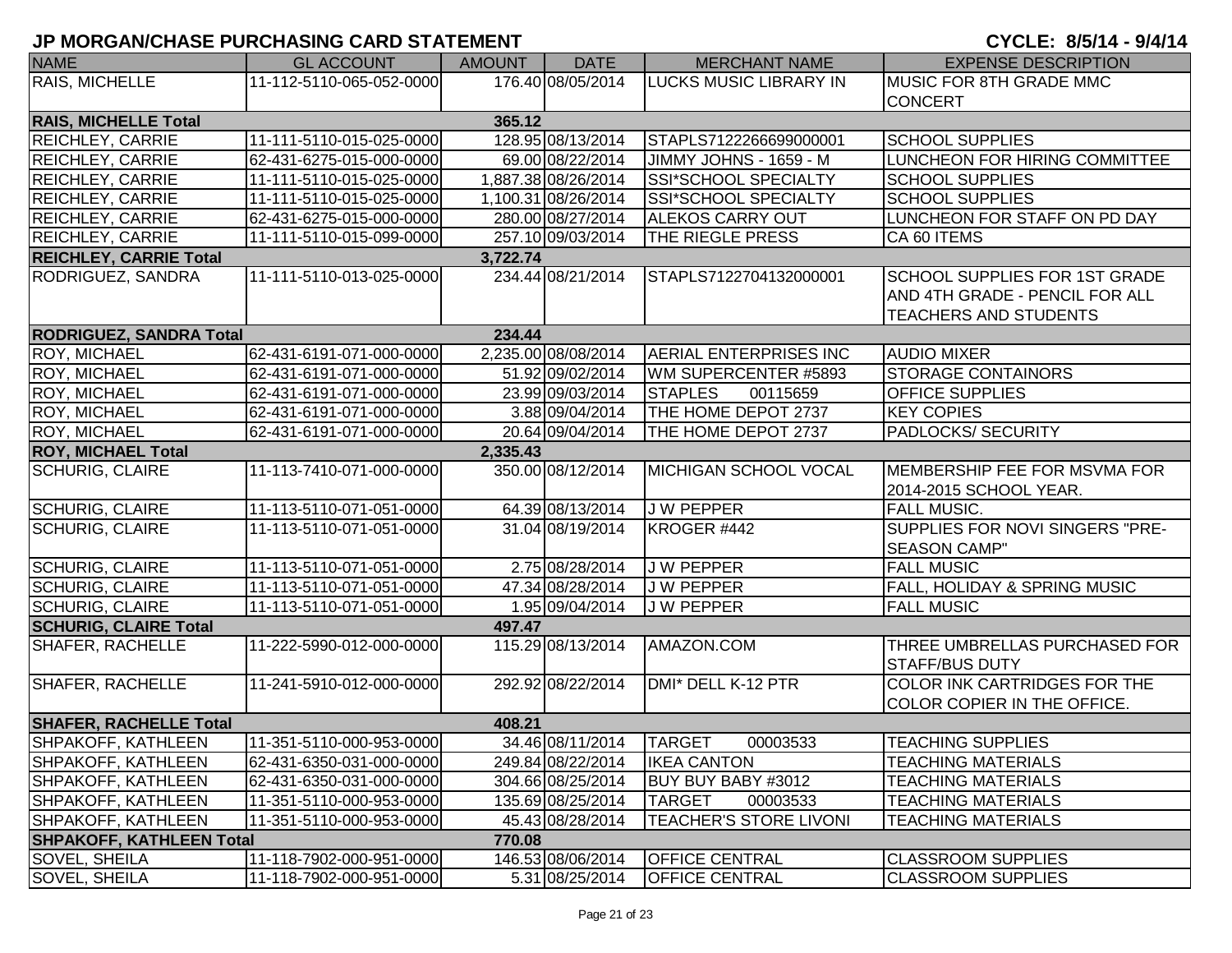| <b>NAME</b>                      | <b>GL ACCOUNT</b>        | AMOUNT   | <b>DATE</b>         | <b>MERCHANT NAME</b>                     | <b>EXPENSE DESCRIPTION</b>            |
|----------------------------------|--------------------------|----------|---------------------|------------------------------------------|---------------------------------------|
| <b>SOVEL, SHEILA</b>             | 11-118-7902-000-951-0000 |          | 28.71 08/26/2014    | <b>TARGET</b><br>00014654                | <b>CLASSROOM SUPPLIES</b>             |
| <b>SOVEL, SHEILA Total</b>       |                          | 180.55   |                     |                                          |                                       |
| STRICKER, CHRISTINE              | 11-351-5990-000-953-0000 |          | 113.26 08/11/2014   | GFS MKTPLC #1985                         | <b>SUPPLIES FOR END OF SUMMER</b>     |
|                                  |                          |          |                     |                                          | <b>CARNIVAL</b>                       |
| STRICKER, CHRISTINE              | 11-351-5990-000-953-0000 |          | 79.85 08/12/2014    | GFS MKTPLC #1985                         | SUPPLIES FOR SUMMER CARNIVAL          |
| STRICKER, CHRISTINE              | 11-351-5990-000-953-0000 |          | -17.98 08/22/2014   | GFS MKTPLC #1985                         | <b>REFUND ON SUMMER SUPPLIES FOR</b>  |
|                                  |                          |          |                     |                                          | <b>END OF SUMMER CARNIVAL</b>         |
| <b>STRICKER, CHRISTINE</b>       | 11-351-5990-000-953-0000 |          | -5.99 08/22/2014    | GFS MKTPLC #1985                         | <b>REFUND ON SUMMER SUPPLIES FOR</b>  |
|                                  |                          |          |                     |                                          | <b>END OF SUMMER CARNIVAL</b>         |
| <b>STRICKER, CHRISTINE</b>       | 11-351-5110-000-953-0000 |          | 286.26 09/04/2014   | <b>DISCOUNT SCHOOL SUPPLY</b>            | <b>TEACHING SUPPLIES CARE PROGRAM</b> |
|                                  |                          |          |                     |                                          |                                       |
| <b>STRICKER, CHRISTINE</b>       | 11-351-5110-000-953-0000 |          | 147.26 09/04/2014   | <b>DISCOUNT SCHOOL SUPPLY</b>            | SUPPLIES FOR PRESCHOOL CARE           |
|                                  |                          |          |                     |                                          | <b>ROOM</b>                           |
| <b>STRICKER, CHRISTINE Total</b> |                          | 602.66   |                     |                                          |                                       |
| TURNER, NANCY                    | 11-215-5110-000-031-0000 |          | 406.30 08/08/2014   | <b>JANELLE PUBLICATIONS</b>              | <b>SPEECH PROTOCOLS</b>               |
| TURNER, NANCY                    | 11-215-5110-000-031-0000 |          | 250.69 08/08/2014   | <b>SUPER DUPER PUBLICATIO</b>            | <b>SPEECH SUPPLIES</b>                |
| TURNER, NANCY                    | 11-216-5110-000-316-0000 |          | 645.85 08/11/2014   | <b>MULTI-HEALTH SYSTEMS</b>              | SOCIAL WORK PROTOCOLS                 |
| TURNER, NANCY                    | 11-216-5110-000-316-0000 |          | 153.70 08/11/2014   | <b>NCS PEARSON</b>                       | <b>SOCIAL WORKER PROTOCOLS</b>        |
| TURNER, NANCY                    | 11-215-5110-000-031-0000 |          | 313.06 08/11/2014   | <b>SPEECH CORNER</b>                     | <b>SPEECH TEACHER SUPPLIES</b>        |
| TURNER, NANCY                    | 11-215-5110-000-031-0000 |          | 492.59 08/12/2014   | <b>NCS PEARSON</b>                       | <b>SPEECH PROTOCOLS</b>               |
| TURNER, NANCY                    | 11-215-5110-000-031-0000 |          | 34.95 08/21/2014    | <b>PRO ED INC</b>                        | <b>SPEECH SUPPLIES</b>                |
| TURNER, NANCY                    | 11-122-4910-000-000-0000 |          | 1,860.37 08/21/2014 | <b>SAGE PUBLICATIONS INC.</b>            | CO TEACHING BOOKS FOR STAFF           |
| TURNER, NANCY                    | 11-216-5110-000-316-0000 |          | 172.78 08/25/2014   | <b>NCS PEARSON</b>                       | <b>SOCIAL WORKER PROTOCOLS</b>        |
| TURNER, NANCY                    | 11-215-5110-000-031-0000 |          | 89.95 08/29/2014    | <b>PRO ED INC</b>                        | <b>SPEECH SUPPLIES</b>                |
| TURNER, NANCY                    | 11-122-5110-071-194-0000 |          | 39.57 09/01/2014    | AMAZON.COM                               | ARM DIGITAL BLOOD PRESSURE            |
|                                  |                          |          |                     |                                          | MONITOR FOR N BUSH IN M REIDS         |
|                                  |                          |          |                     |                                          | <b>CLASS</b>                          |
| TURNER, NANCY                    | 11-215-5110-000-031-0000 |          | 55.90 09/01/2014    | <b>PRO ED INC</b>                        | <b>SPEECH SUPPLIES</b>                |
| TURNER, NANCY                    | 11-215-5110-000-031-0000 |          | 494.66 09/03/2014   | <b>PRO ED INC</b>                        | <b>SPEECH SUPPLIES</b>                |
| <b>TURNER, NANCY Total</b>       |                          | 5,010.37 |                     |                                          |                                       |
| VALENTINE, CYNTHIA               | 11-271-3220-000-000-0000 |          | 90.00 08/15/2014    | <b>OAKLAND SCHOOLS-RC INT</b>            | <b>WIATER - BEGINNING BUS DRIVER</b>  |
| VALENTINE, CYNTHIA               | 11-271-7910-000-000-0000 |          | 43.44 08/15/2014    | <b>TARGET</b><br>00014654                | MIC, HEADSET, TOASTER                 |
| VALENTINE, CYNTHIA               | 11-271-5910-000-000-0000 |          | 10.80 08/27/2014    | STAPLS7120254166000001                   | <b>SAFETY SIGN</b>                    |
| <b>VALENTINE, CYNTHIA</b>        | 11-271-5910-000-000-0000 |          | 32.28 08/27/2014    | STAPLS7120254166000002                   | <b>SIGNS FOR GARAGE</b>               |
| VALENTINE, CYNTHIA               | 11-271-5730-000-000-0000 |          |                     |                                          | <b>SERVICE MANUALS</b>                |
| <b>VALENTINE, CYNTHIA</b>        | 11-271-7910-000-000-0000 |          | 27.54 09/03/2014    | <b>DUNKIN #336551</b><br>Q <sub>35</sub> | <b>MEETING REFRESHMENTS</b>           |
| <b>VALENTINE, CYNTHIA Total</b>  |                          | 379.06   |                     |                                          |                                       |
| VAUGHAN, ANGELA                  | 11-232-7910-000-000-0000 |          | 265.60 08/11/2014   | PANERA BREAD # 60800                     | <b>AC MEETING - LUNCH</b>             |
| <b>VAUGHAN, ANGELA</b>           | 11-282-4910-000-000-0000 |          | 73.87 08/18/2014    | THE MASTER TEACHER                       | YEARS OF SERVICE RECOGNITION          |
| VAUGHAN, ANGELA                  | 11-231-3220-000-000-0000 |          | 180.00 08/25/2014   | <b>MASB</b>                              | CBA 101 - 11/6/14 (W. MENA)           |
| <b>VAUGHAN, ANGELA</b>           | 11-231-3220-000-000-0000 |          | 190.00 08/25/2014   | <b>MASB</b>                              | CBA 101 ONLINE (P. THURMAN)           |
| <b>VAUGHAN, ANGELA Total</b>     |                          | 709.47   |                     |                                          |                                       |